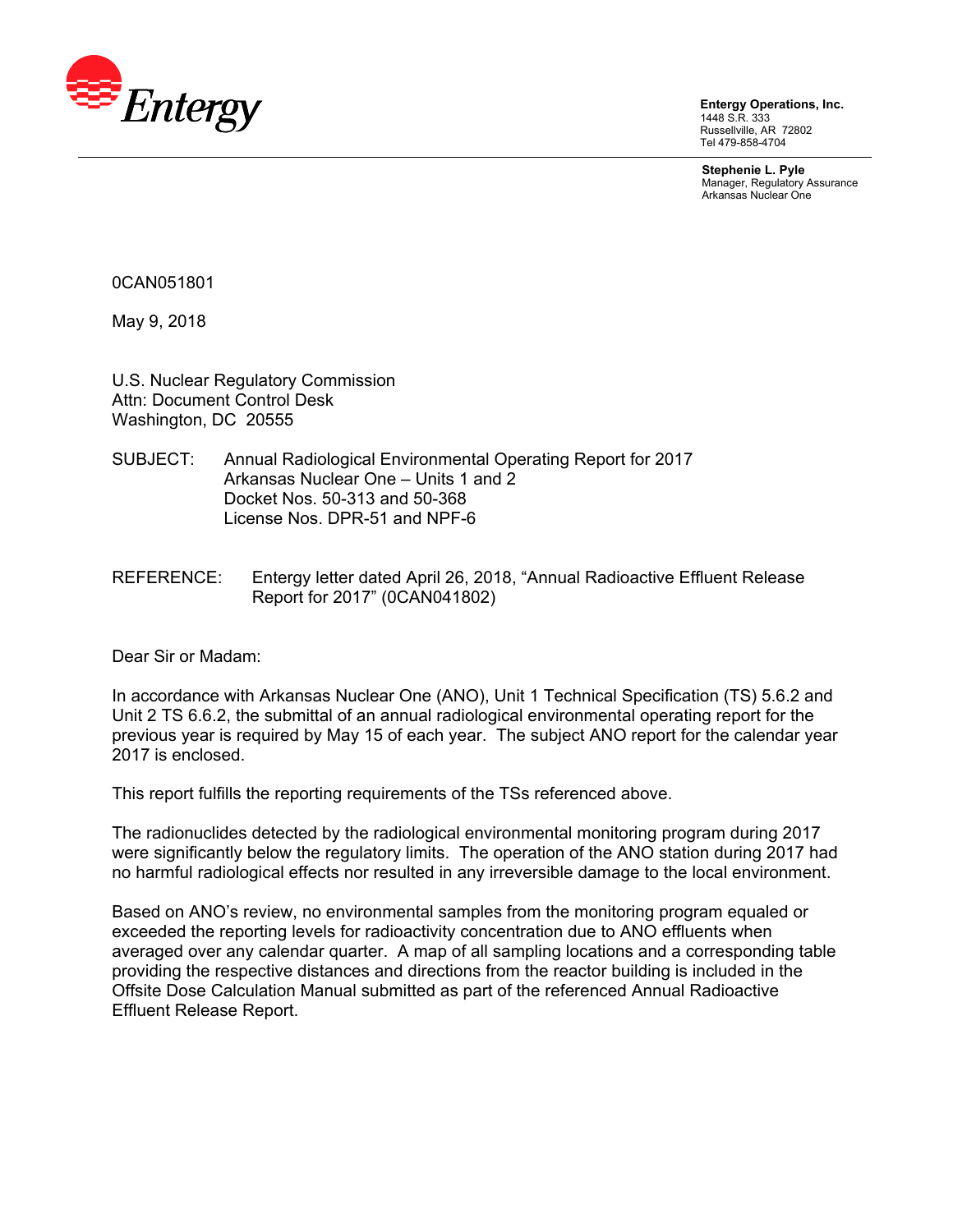This letter contains no new commitments.

If you have any questions or require additional information, please contact me.

Sincerely,

# **ORIGINAL SIGNED BY STEPHENIE L. PYLE**

SLP/rwc

Enclosure: Annual Radiological Environmental Operating Report for 2017

cc: Mr. Kriss Kennedy Regional Administrator U. S. Nuclear Regulatory Commission, Region IV 1600 East Lamar Boulevard Arlington, TX 76011-4511

> NRC Senior Resident Inspector Arkansas Nuclear One P.O. Box 310 London, AR 72847

U. S. Nuclear Regulatory Commission Attn: Mr. Thomas Wengert MS O-08B1A One White Flint North 11555 Rockville Pike Rockville, MD 20852

Mr. Bernard R. Bevill Arkansas Department of Health Radiation Control Section 4815 West Markham Street Slot #30 Little Rock, AR 72205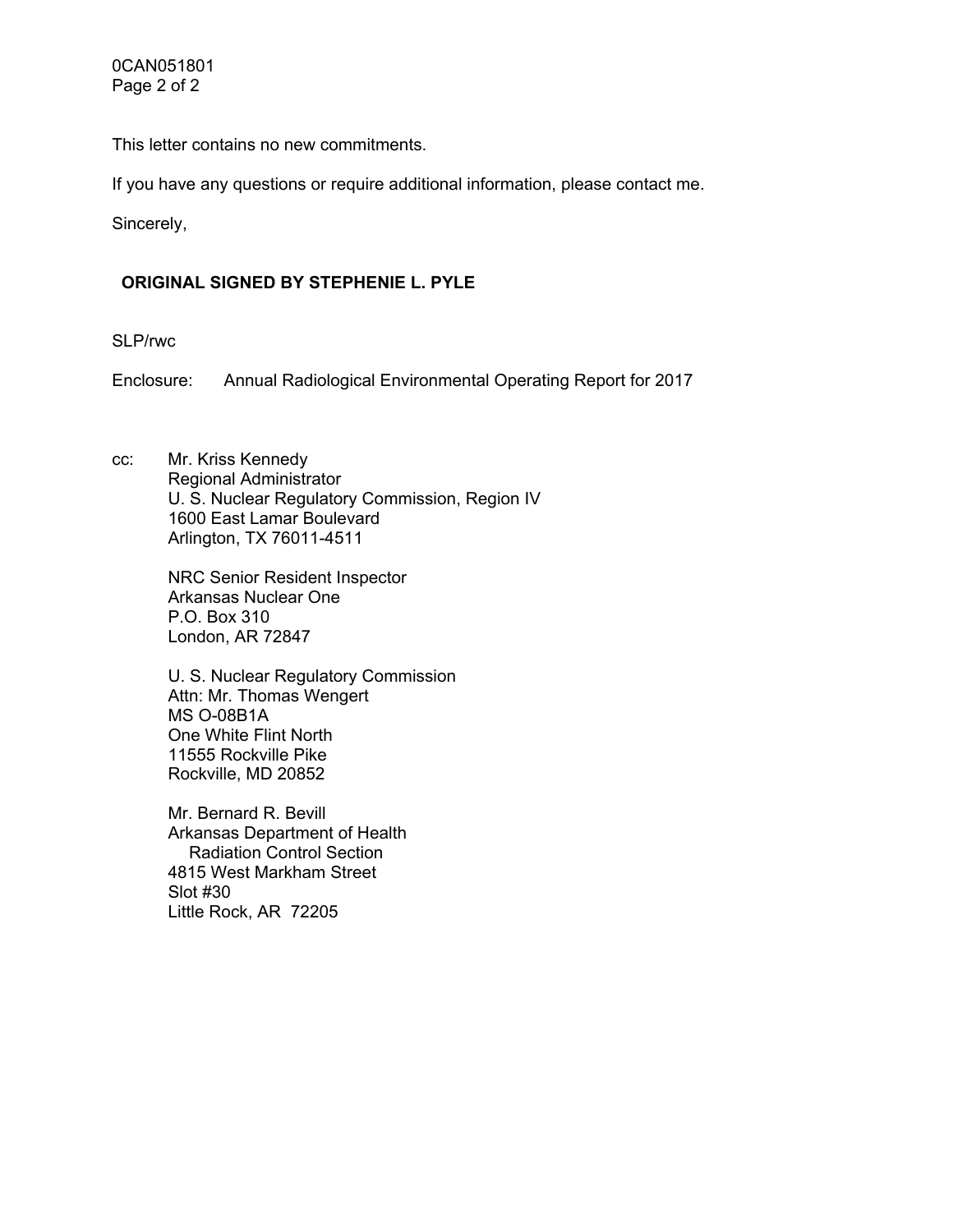**Enclosure to** 

**0CAN051801** 

**Annual Radiological Environmental Operating Report for 2017**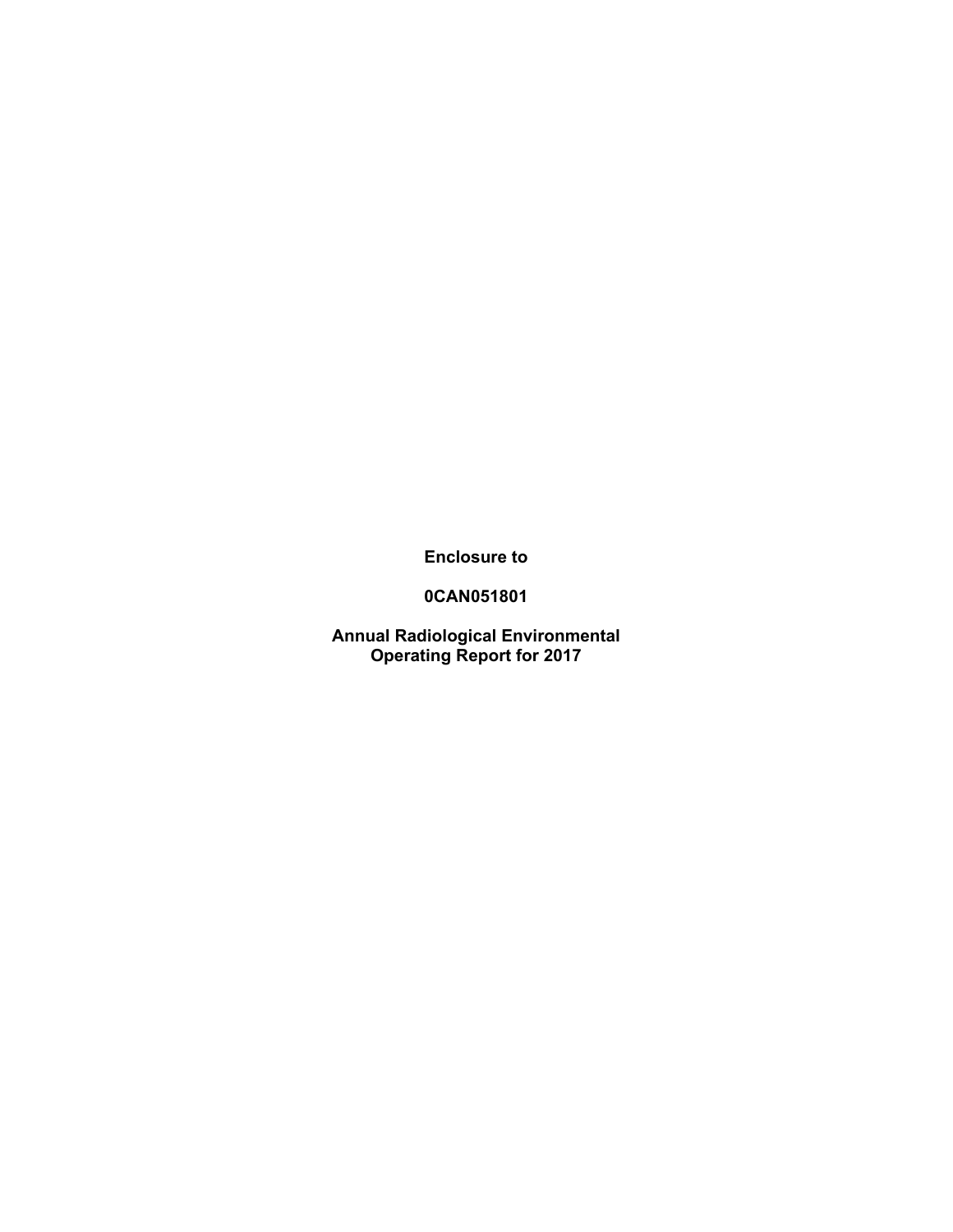# **Table of Contents**

|                     |                    |                                                       | 2              |
|---------------------|--------------------|-------------------------------------------------------|----------------|
| 1.0                 |                    |                                                       | 5              |
|                     | 1.1                |                                                       | 5              |
|                     | 1.2                |                                                       | 5              |
|                     | 1.3                |                                                       | 5              |
| 2.0                 |                    |                                                       | 16             |
|                     | 2.1                |                                                       | 16             |
|                     | 2.2                |                                                       | 16             |
|                     | 2.3                |                                                       | 16             |
|                     | 2.4                |                                                       | 19             |
|                     | 2.5                |                                                       | 19             |
|                     | 2.6                |                                                       | 19             |
|                     | 2.7                |                                                       | 19             |
|                     | 2.8                |                                                       | 19             |
|                     | 2.9                |                                                       | 20             |
| 3.0                 |                    |                                                       | 21             |
|                     | 3.1                |                                                       | 21             |
| <b>Tables</b>       |                    |                                                       |                |
| Table 1.1           |                    |                                                       | $\overline{7}$ |
| Table 2.1           |                    |                                                       | 20             |
| Table 3.1           |                    | Radiological Environmental Monitoring Program Summary | 22             |
| <b>Figures</b>      |                    |                                                       |                |
| Figure 1-1          |                    |                                                       | 13             |
| Figure 1-2          |                    |                                                       | 14             |
| Figure 1-3          |                    |                                                       | 15             |
|                     |                    |                                                       |                |
|                     | <b>Attachments</b> |                                                       |                |
| Attachment 1        |                    |                                                       | 26             |
| <b>Attachment 2</b> |                    |                                                       | 39             |
| Attachment 3        |                    |                                                       | 48             |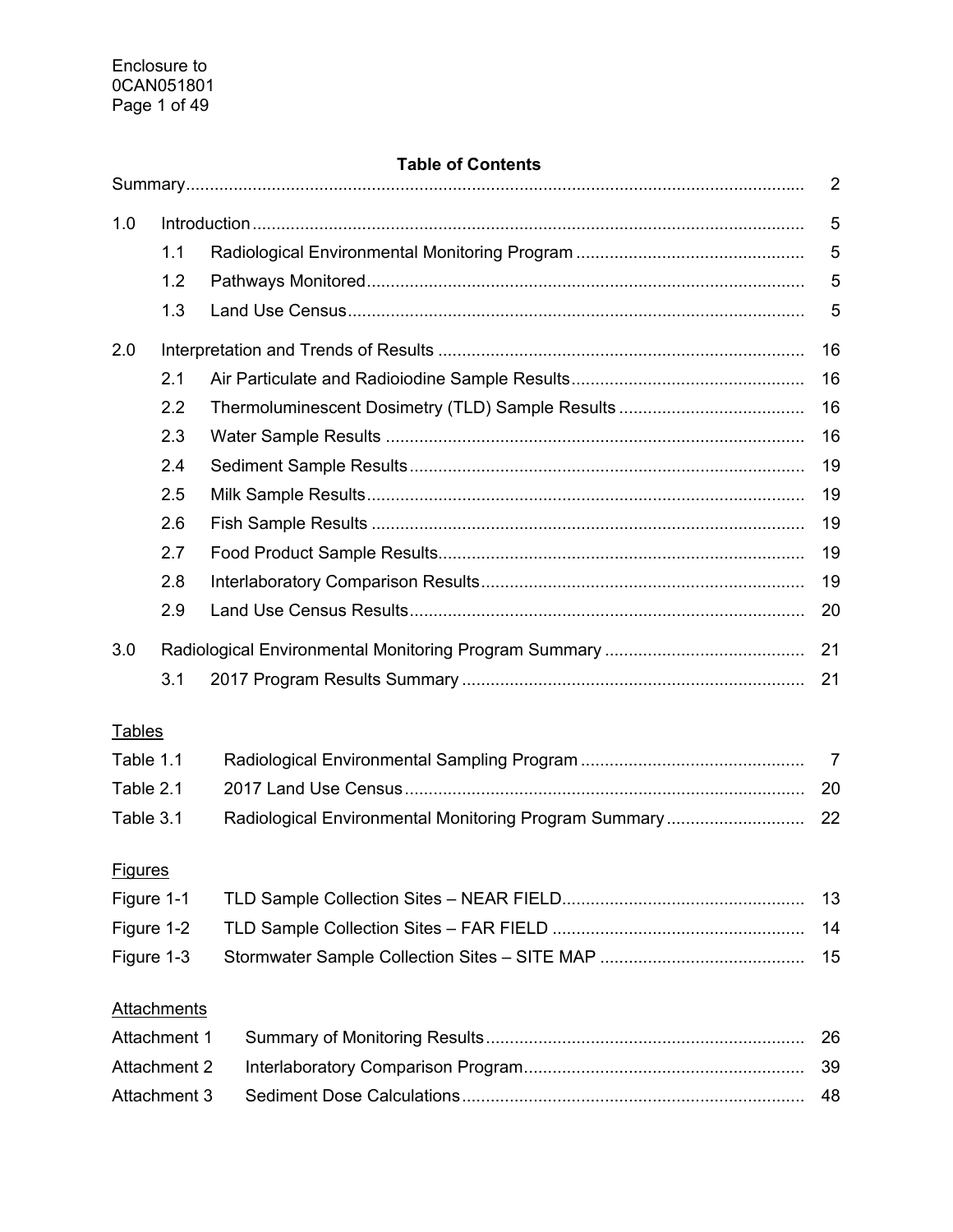Enclosure to 0CAN051801 Page 2 of 49

#### **Summary**

The Annual Radiological Environmental Operating Report (AREOR) presents data obtained through analyses of environmental samples collected for Arkansas Nuclear One's (ANO's) Radiological Environmental Monitoring Program (REMP) for the period January 1, 2017, through December 31, 2017. This report fulfills the requirements of ANO Unit 1 Technical Specification (TS) 5.6.2 and Unit 2 TS 6.6.2.

During 2017, as in previous years, ANO detected tritium attributable to plant operations at the discharge location (Station 8) where previously monitored liquid radioactive effluent from the plant is periodically discharged in accordance with the regulatory criteria established in the Offsite Dose Calculation Manual (ODCM). ANO personnel routinely monitor results from this area in order to note any trends. The review of results from this area indicates tritium levels in the surface water media continue to be below regulatory reporting limits and are consistent with concentrations that would typically be seen at this location as discussed in Section 2.3 of this AREOR.

Gross beta concentrations at the Station 14 (City of Russellville) indicator drinking water location continue to remain consistent with previous operational measurements and similar to the levels detected at the Station 57 (City of Danville) control drinking water location. Slightly elevated levels of gross beta were observed in 2017 samples. These samples were low in activity and occurred in both indicator and control locations. There are no trends of concern from these results. Data from 2015 and 2016 are included in this report.

#### Radiological Environmental Monitoring Program

ANO established the REMP prior to the station becoming operational (1974) to provide data on background radiation and radioactivity normally present in the area. ANO has continued to monitor the environment by sampling air, water, sediment, fish and food products, as well as measuring radiation directly. ANO also samples milk, if milk-producing animals are present commercially within five miles of the plant.

The REMP includes sampling indicator and control locations within an approximate 20-mile radius of the plant. The REMP utilizes indicator locations near the site to show any increases or buildup of radioactivity that might occur due to station operation, and control locations farther away from the site to indicate the presence of only naturally occurring radioactivity. ANO personnel compare indicator results with control and preoperational results to assess any impact ANO operation might have had on the surrounding environment.

In 2017, ANO personnel collected environmental samples for radiological analysis. Personnel compared results of indicator locations with control locations and previous studies and concluded that overall no significant relationship exists between ANO operation and effect on the plant environs. The review of 2017 data, in most cases, showed undetectable radiation levels in the environment and in all instances, no definable trends related to significant pathways associated with ANO.

#### Harmful Effects or Irreversible Damage

The REMP monitoring did not detect any harmful effects or evidence of irreversible damage in 2017. Therefore, no analysis or planned course of action to alleviate problems was necessary.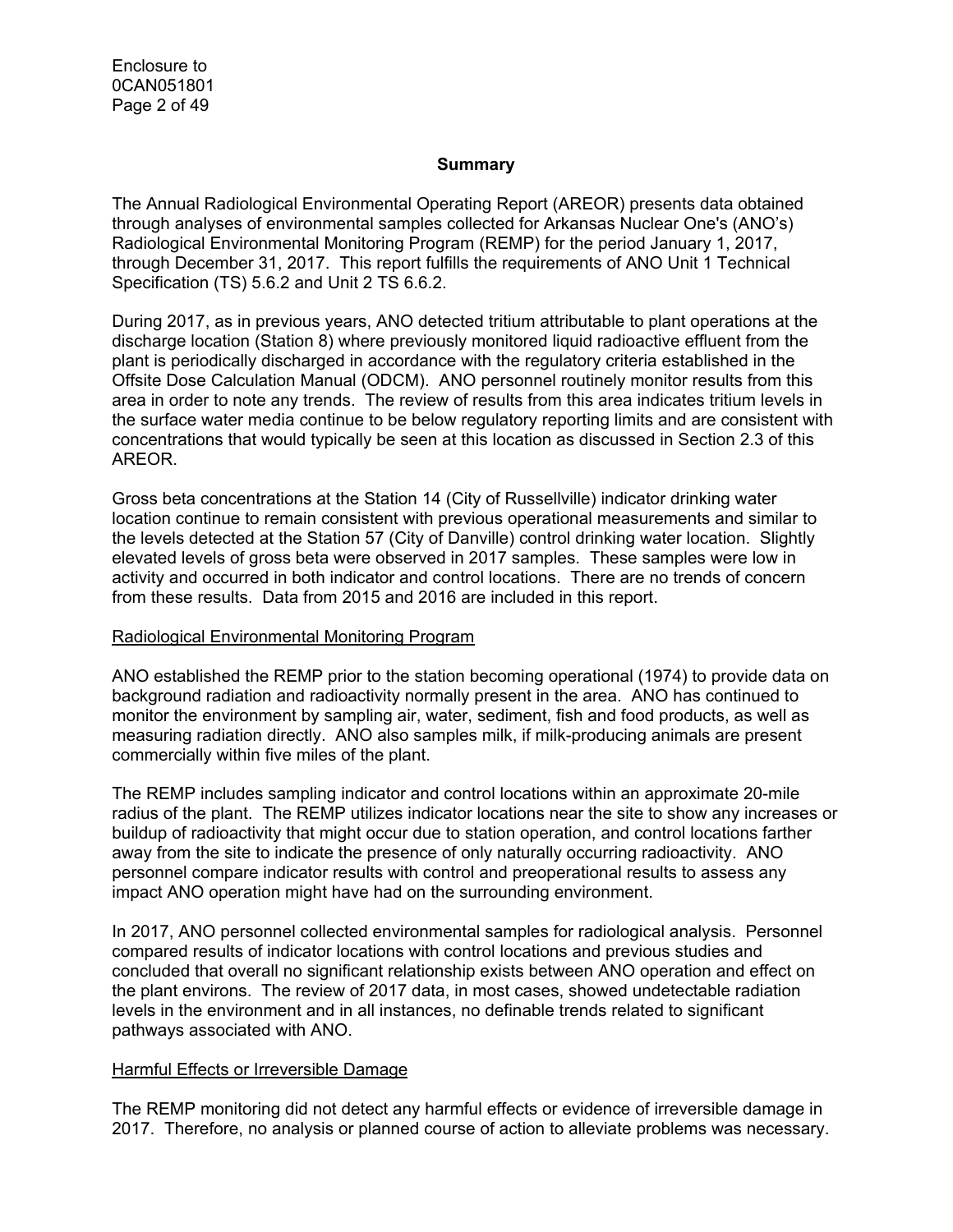#### Reporting Levels

ANO's review indicates that no samples equaled or exceeded reporting levels for radioactivity concentration in environmental samples due to ANO effluents, as outlined in ODCM Table 2.5-2, when averaged over any calendar quarter. Therefore, 2017 results did not trigger any Radiological Monitoring Program special reports.

#### Radioactivity Not Attributable to ANO

The ANO REMP has detected radioactivity attributable to other sources. These include the 25th Chinese nuclear test explosion in 1980 and the radioactivity plume release due to reactor core degradation at the Chernobyl Nuclear Power Plant in 1986. Prior to 1981, the ANO REMP detected radioactivity resulting from nuclear weapons testing, with Cesium-137 continuing to be periodically detected. In 2011, ANO detected I-131 radioactivity attributed to the Fukushima Daiichi Nuclear Power Plant accident (March 11, 2011).

## Comparison to Federal and State Programs

ANO personnel compared REMP data to state monitoring programs as results became available. Historically, the programs used for comparison have included the U.S. Nuclear Regulatory Commission (NRC) Thermoluminescent Dosimeter (TLD) Direct Radiation Monitoring Network and the Arkansas Department of Health (ADH).

The NRC TLD Network Program was discontinued in 1998. Historically these results have compared to those from the ANO REMP. ANO TLD results continue to remain similar to the historical average and continue to verify that plant operation is not affecting the ambient radiation levels in the environment.

The ADH and the ANO REMP entail similar radiological environmental monitoring program requirements. These programs include collecting air samples and splitting or sharing sample media such as water, sediment and fish. Both programs have obtained similar results over previous years.

## Sample Deviations

• Milk

The REMP did not include milk sampling within five miles of ANO in 2017 due to unavailability. The ODCM requires collection of milk samples, if available commercially within 5 miles of the plant. ANO personnel collected vegetation samples to monitor the ingestion pathway, as specified in the ODCM, because of milk unavailability.

 Lower Levels of Detection (LLDs) during this reporting period were within the acceptable limits required by Table 2.5-1 of the ODCM.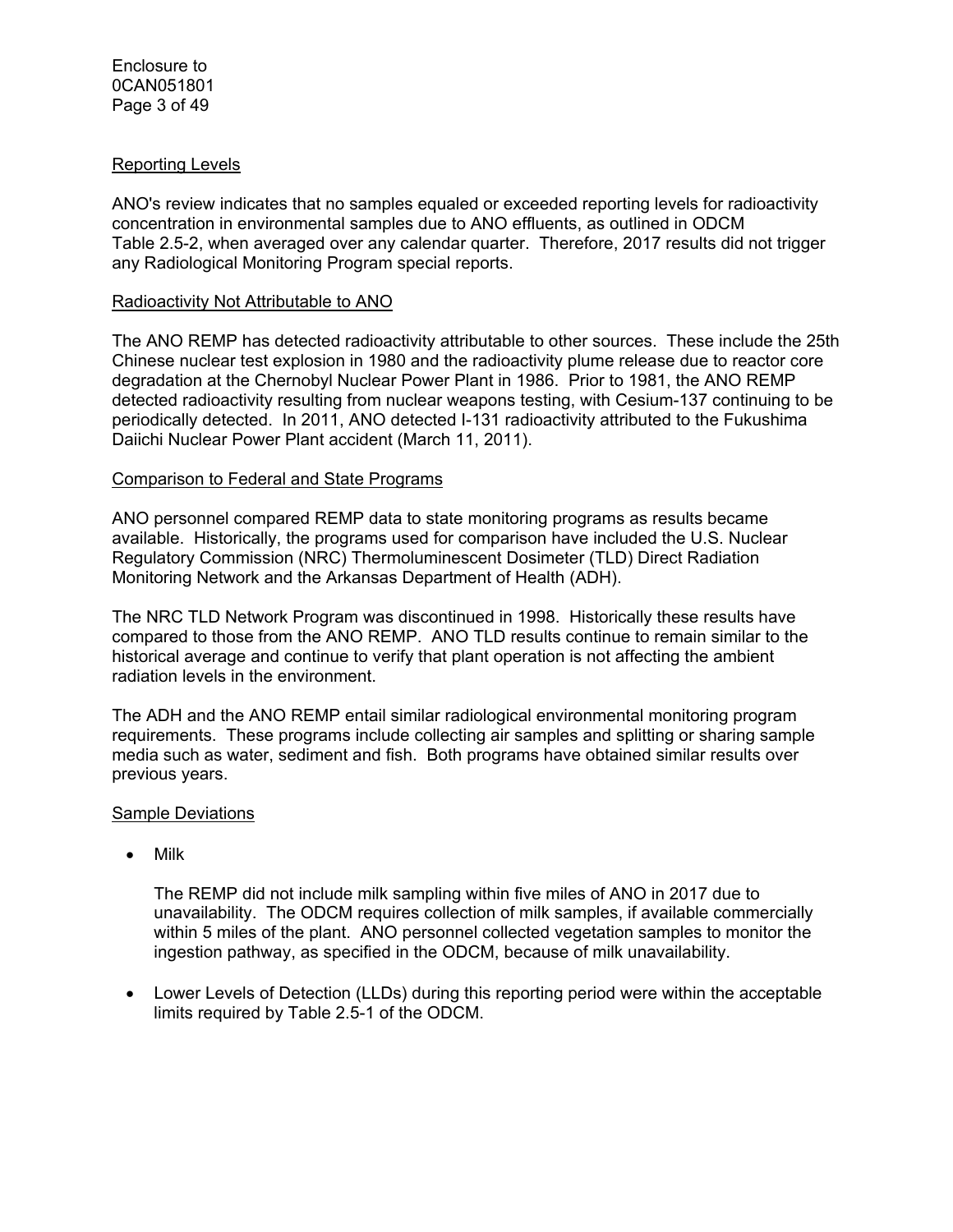Air Samples

Listed below are air sampler deviations that occurred during 2017 due to electrical power outages and equipment failure. These deviations did not result in exceeding LLD values specified in the ODCM. As described in ODCM, B 2.5.1, Actions A.1 and A.2, deviations are permitted from the required sampling schedule due to malfunction of sampling equipment and other legitimate reasons.

| <b>Station</b> | <b>Sampling Period</b>  | <b>Comment</b>                                                                                                                                                                                                                                      |
|----------------|-------------------------|-----------------------------------------------------------------------------------------------------------------------------------------------------------------------------------------------------------------------------------------------------|
| $\overline{2}$ | $3/14/2017 - 3/28/2017$ | As documented on 3/28/2017, totalizer run<br>time for the listed sampling period was<br>approximately 24 hours less than expected.<br>The totalizer was verified to be advancing as<br>required during sample collection. (CR-ANO-<br>C-2017-01121) |

# Missed Samples

Fourth quarter environmental TLD Station #127 missing (CR-ANO-C-2018-00212).

Unavailable Results

None

## Program Modifications

*ANO Site Procedure OP-1608.005* 

No changes to OP-1608.005 were made during the year 2017.

## *ODCM*

No changes to the ODCM were made during the year 2017.

#### **Attachments**

Attachment 1 contains results of air, TLD, water, sediment, fish, and food product samples collected in 2017. TLDs were analyzed by a vendor (Environmental Dosimetry Company - EDC). All remaining samples were analyzed by Teledyne Brown Engineering (TBE).

Attachment 2 contains TBE's participation in the inter-laboratory comparison program during 2017.

Attachment 3 contains dose calculations performed for sediment using a generalized equation from Regulatory Guide 1.109, "Calculation of Annual Doses to Man from Routine Releases of Reactor Effluents for the Purpose of Evaluating Compliance with 10 CFR Part 50, Appendix I," Revision 1.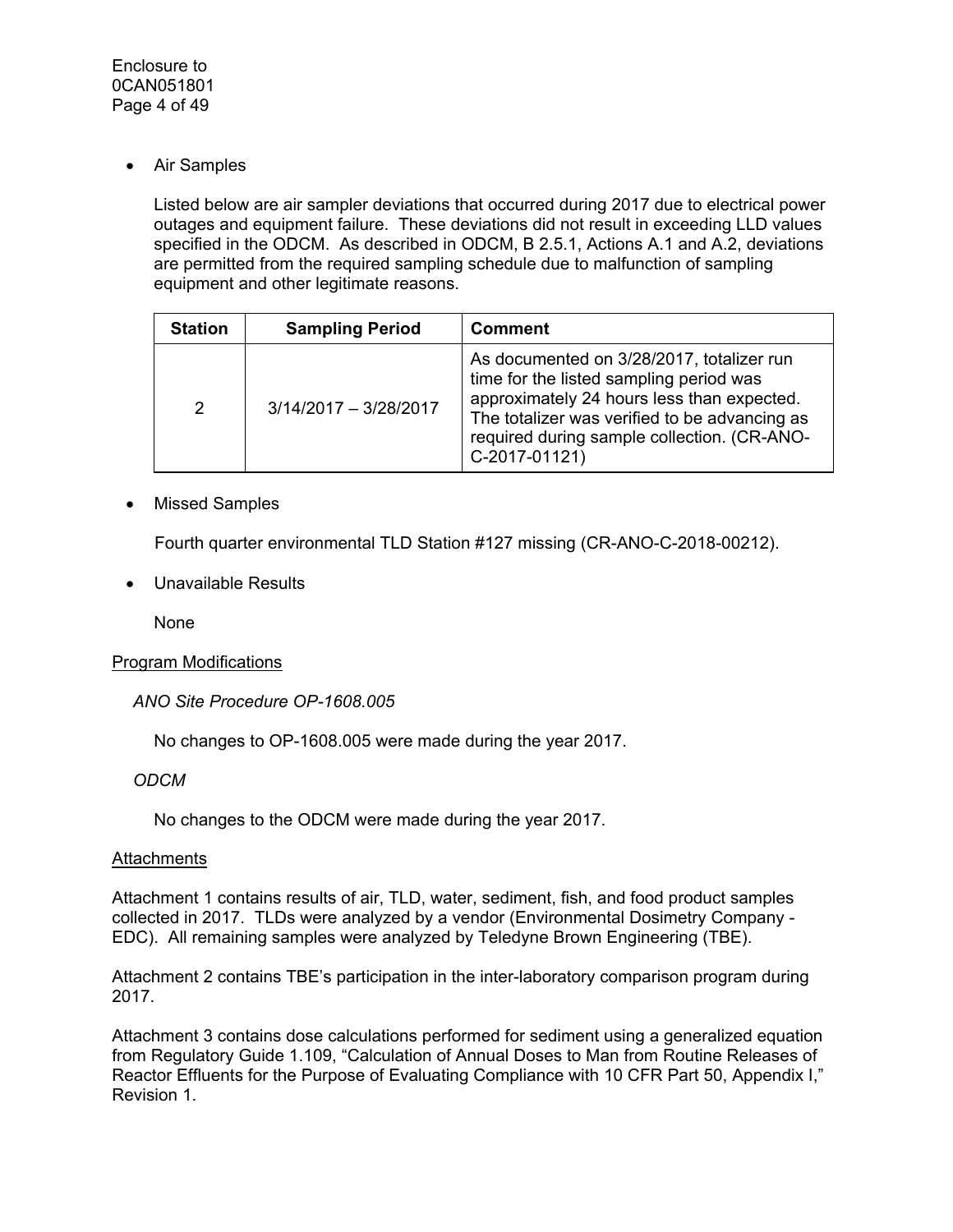# **1.0 Introduction**

## **1.1 Radiological Environmental Monitoring Program**

ANO established the REMP to ensure that plant operating controls properly function to minimize any associated radiation endangerment to human health or the environment. The REMP is designed for:

- Analyzing applicable pathways for anticipated types and quantities of radionuclides released into the environment.
- Considering the possibility of a buildup of long-lived radionuclides in the environment and identifying physical and biological accumulations that may contribute to human exposures.
- Considering the potential radiation exposure to plant and animal life in the environment surrounding ANO.
- Correlating levels of radiation and radioactivity in the environment with radioactive releases from station operation.

## **1.2 Pathways Monitored**

The airborne, direct radiation, waterborne and ingestion pathways are monitored as required by the ODCM. A description of the ANO REMP used to monitor the exposure pathways is described in Table 1.1 and shown in Figures 1-1, 1-2 and 1-3.

Section 2.0 of this report provides a discussion of 2017 sampling results and Section 3.0 provides a summary of results for the monitored exposure pathways.

#### **1.3 Land Use Census**

ANO personnel conduct the land use census every 24 months as required by ODCM Surveillance (S) 2.5.2.1. The land use census was last conducted in 2017. This census serves to identify changes in land use within five miles of ANO that would require modifications to the REMP or ODCM. The most important aspects of this census are to determine the location in each sector of the nearest:

- 1) Residence
- 2) Animal milked for human consumption
- 3) Garden of greater than 500 square feet producing fresh leafy (broadleaf) vegetables\*
	- \* ANO personnel did not perform a garden census since an ODCM Limitation (L) 2.5.2 Note allows the routine sampling of broadleaf vegetation in the highest D/Q sector near the site boundary in lieu of the garden census.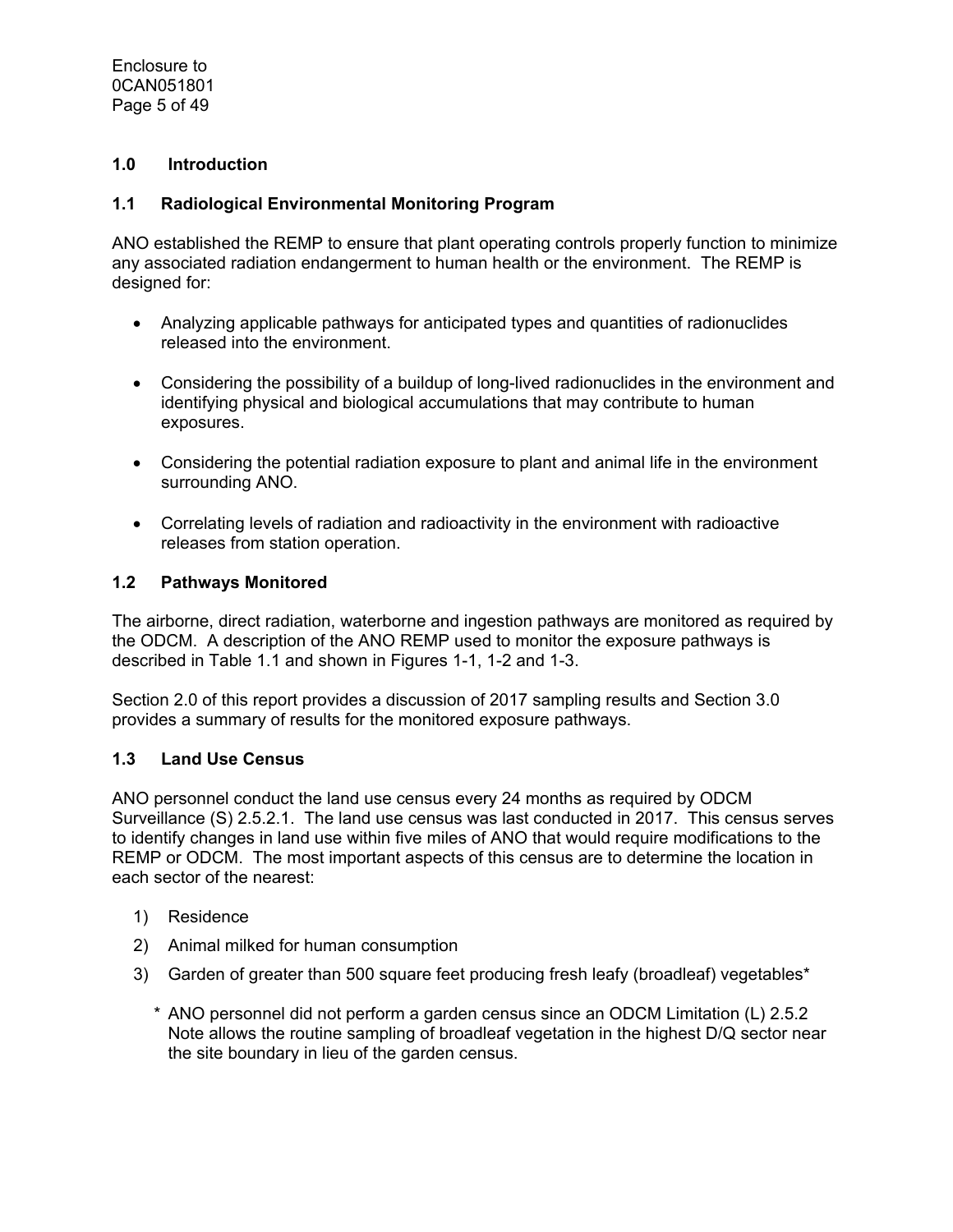Enclosure to 0CAN051801 Page 6 of 49

The method used by ANO personnel for conducting the land use census was as follows:

- ANO personnel conducted door-to-door (drive by) field surveys in order to locate the nearest resident in each meteorological sector.
- Consultation with local agricultural authorities was used to identify commercial milk providers within five-miles of the Unit 1 reactor building.
- As a result of these surveys, the following information was obtained in each meteorological sector:
	- 1) Nearest permanent residence
	- 2) Nearest milking animal
- ANO personnel identify locations on the map, measure distances to ANO (or use a GPS system) and record results.
- Locations, if any, are identified which yield a calculated dose or dose commitments greater than those currently calculated in the ODCM.
- ANO personnel compare results to previous census.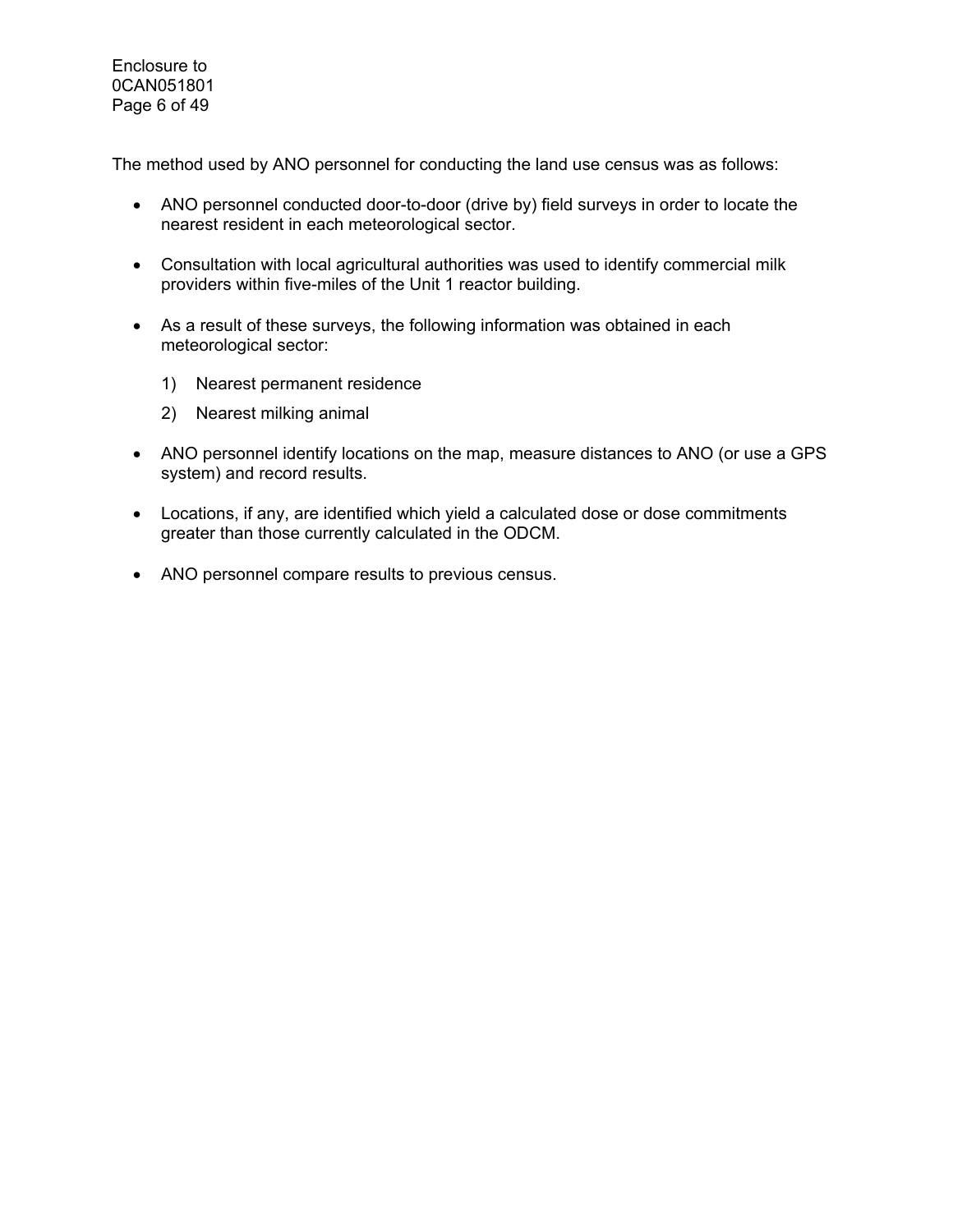## **TABLE 1.1**

| <b>Exposure</b><br>Pathway | Requirement                                                                                                                      | <b>Sample Point Description,</b><br><b>Distance and Direction</b>                                                           | <b>Sampling and Collection</b><br><b>Frequency</b>                                           | <b>Type and Frequency Of Analyses</b>                                                                                          |
|----------------------------|----------------------------------------------------------------------------------------------------------------------------------|-----------------------------------------------------------------------------------------------------------------------------|----------------------------------------------------------------------------------------------|--------------------------------------------------------------------------------------------------------------------------------|
|                            | Radioiodine and Particulates                                                                                                     | Station 2 (243° - 0.5 miles) - South<br>of the sewage treatment plant.                                                      |                                                                                              |                                                                                                                                |
|                            | 3 samples close to the Site Boundary, in<br>(or near) different sectors with the<br>highest calculated annual average            | Station 56 (264 $\degree$ - 0.4 miles) – West<br>end of the sewage treatment plant.                                         |                                                                                              |                                                                                                                                |
|                            | ground level D/Q.                                                                                                                | Station 1 (88° - 0.5 miles) - Near<br>the meteorology tower.                                                                |                                                                                              | Radioiodine Canister - Analyze at                                                                                              |
| Airborne                   | <b>Radioiodine and Particulates</b>                                                                                              |                                                                                                                             | Continuous operation of<br>sampler with sample collection<br>as required by dust loading but | least once per 14 days for I-131.<br>Particulate Sampler - Analyze for<br>gross beta radioactivity following<br>filter change. |
|                            | 1 sample from the vicinity of a<br>community having the highest calculated<br>annual average ground level D/Q.                   | Station 2 (243° - 0.5 miles) - South<br>of the sewage treatment plant.                                                      | at least once per 14 days.                                                                   |                                                                                                                                |
|                            | Radioiodine and Particulates                                                                                                     | Station 7 (210° - 19.0 miles) -                                                                                             |                                                                                              |                                                                                                                                |
|                            | 1 sample from a control location<br>15 - 30 km (10 - 20 miles) distance.                                                         | Entergy Supply Yard on Highway 10<br>in Danville.                                                                           |                                                                                              |                                                                                                                                |
|                            |                                                                                                                                  | <b>Station 1 (88° - 0.5 miles)</b> - On a<br>pole near the meteorology tower.                                               |                                                                                              |                                                                                                                                |
| Direct<br>Radiation        | Thermoluminescent dosimetry (TLDs)                                                                                               | Station 2 (243° - 0.5 miles) - South<br>of the sewage treatment plant.                                                      |                                                                                              |                                                                                                                                |
|                            | 16 inner ring stations with two or more<br>dosimeters in each meteorological sector<br>in the general area of the site boundary. | <b>Station 3 (5<math>^{\circ}</math> - 0.7 miles)</b> – West of<br>ANO Gate #2 on Highway 333<br>(approximately 0.35 miles) | Once per 92 days.                                                                            | Gamma Dose - Once per 92 days.                                                                                                 |
|                            |                                                                                                                                  | Station 4 (181 $^{\circ}$ - 0.5 miles) - West<br>of May Cemetery entrance on south<br>side of the road.                     |                                                                                              |                                                                                                                                |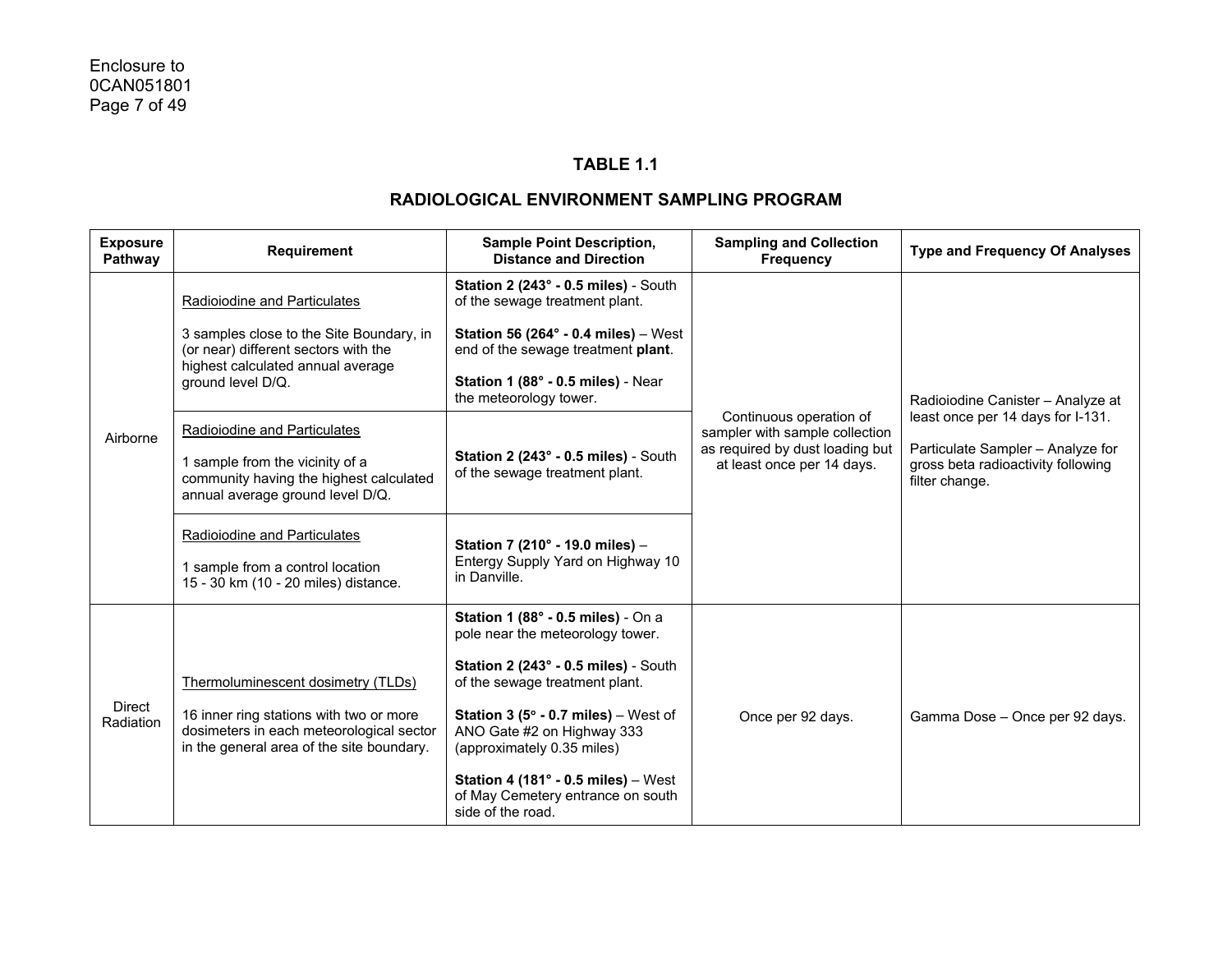| <b>Exposure</b><br>Pathway | <b>Requirement</b>                                                                                                              | <b>Sample Point Description,</b><br><b>Distance and Direction</b>                                                                         | <b>Sampling and Collection</b><br><b>Frequency</b> | <b>Type and Frequency Of Analyses</b> |
|----------------------------|---------------------------------------------------------------------------------------------------------------------------------|-------------------------------------------------------------------------------------------------------------------------------------------|----------------------------------------------------|---------------------------------------|
|                            |                                                                                                                                 | <b>Station 56 (264° - 0.4 miles)</b> - West<br>end of the sewage treatment plant.                                                         |                                                    |                                       |
|                            |                                                                                                                                 | Station 108 (306° - 0.9 miles) -<br>South on Flatwood Road on a utility<br>pole.                                                          |                                                    |                                       |
|                            |                                                                                                                                 | Station 109 (291° - 0.6 miles) -<br>Utility pole across from the junction<br>of Flatwood Road and Round<br>Mountain Road.                 |                                                    |                                       |
|                            | <b>TLDs</b>                                                                                                                     | Station 110 (138° - 0.8 miles) -<br>Bunker Hill Lane on the first utility<br>pole on the left.                                            |                                                    |                                       |
| <b>Direct</b><br>Radiation | 16 inner ring stations with two or more<br>dosimeters in each meteorological sector<br>in the general area of the site boundary | Station 145 (28° - 0.6 miles) - Near<br>west entrance to the RERTC on a<br>utility pole.                                                  | Once per 92 days.                                  | Gamma Dose - Once per 92 days.        |
|                            |                                                                                                                                 | Station 146 (45° - 0.6 miles) -<br>South end of east parking lot at<br>RERTC on a utility pole.                                           |                                                    |                                       |
|                            |                                                                                                                                 | Station 147 (61° - 0.6 miles) - West<br>side of Bunker Hill Road,<br>approximately 100 yards from<br>intersection with State Highway 333. |                                                    |                                       |
|                            |                                                                                                                                 | Station 148 (122° - 0.6 miles) -<br>Intersection of Bunker Hill Road with<br>Scott Lane on county road sign post.                         |                                                    |                                       |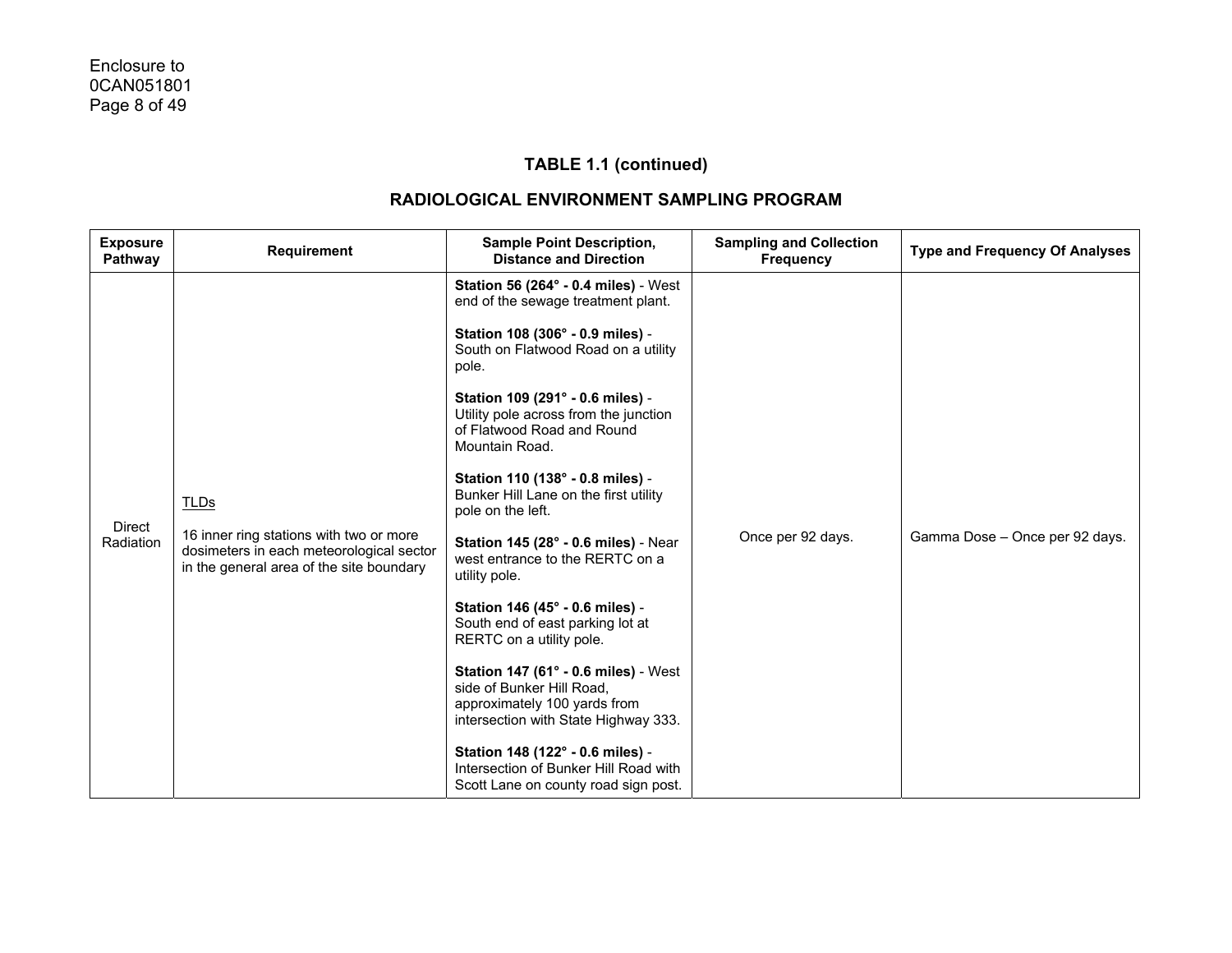| <b>Exposure</b><br>Pathway | <b>Requirement</b>                                                                                                                                                                                    | <b>Sample Point Description,</b><br><b>Distance and Direction</b>                                                                                                                                                                                                                                                                                                                                                                          | <b>Sampling and Collection</b><br><b>Frequency</b> | <b>Type and Frequency Of Analyses</b> |
|----------------------------|-------------------------------------------------------------------------------------------------------------------------------------------------------------------------------------------------------|--------------------------------------------------------------------------------------------------------------------------------------------------------------------------------------------------------------------------------------------------------------------------------------------------------------------------------------------------------------------------------------------------------------------------------------------|----------------------------------------------------|---------------------------------------|
|                            | <b>TLDs</b><br>16 inner ring stations with two or more<br>dosimeters in each meteorological sector<br>in the general area of the Site Boundary.                                                       | Station 149 (156° - 0.5 miles) - On<br>a utility pole on the south side of<br>May Road.<br>Station 150 (205° - 0.6 miles) -<br>North side of May Road on a utility<br>pole past the McCurley Place turn.<br>Station 151 (225° - 0.4 miles) -<br>West side of sewage treatment plant<br>near the lake on a metal post.<br>Station 152 (338° - 0.8 miles) -<br>South side of State Highway 333 on<br>a road sign post.                       |                                                    |                                       |
| <b>Direct</b><br>Radiation | <b>TLDs</b><br>8 stations with two or more dosimeters in<br>special interest areas such as population<br>centers, nearby residences, schools, and<br>in 1 - 2 areas to serve as control<br>locations. | Station 6 (111° - 6.8 miles) -<br>Entergy local office in Russellville<br>(305 South Knoxville Avenue).<br>Station 7 (210° - 19.0 miles) -<br>Entergy Supply Yard on Highway 10<br>in Danville.<br>Station 111 (120° - 2.0 miles) -<br>Marina Road on a utility pole on the<br>left just prior to curve.<br>Station 116 (318° - 1.8 miles) -<br>Highway 333 and Highway 64 in<br>London on a utility pole north of the<br>railroad tracks. | Once per 92 days.                                  | Gamma Dose - Once per 92 days.        |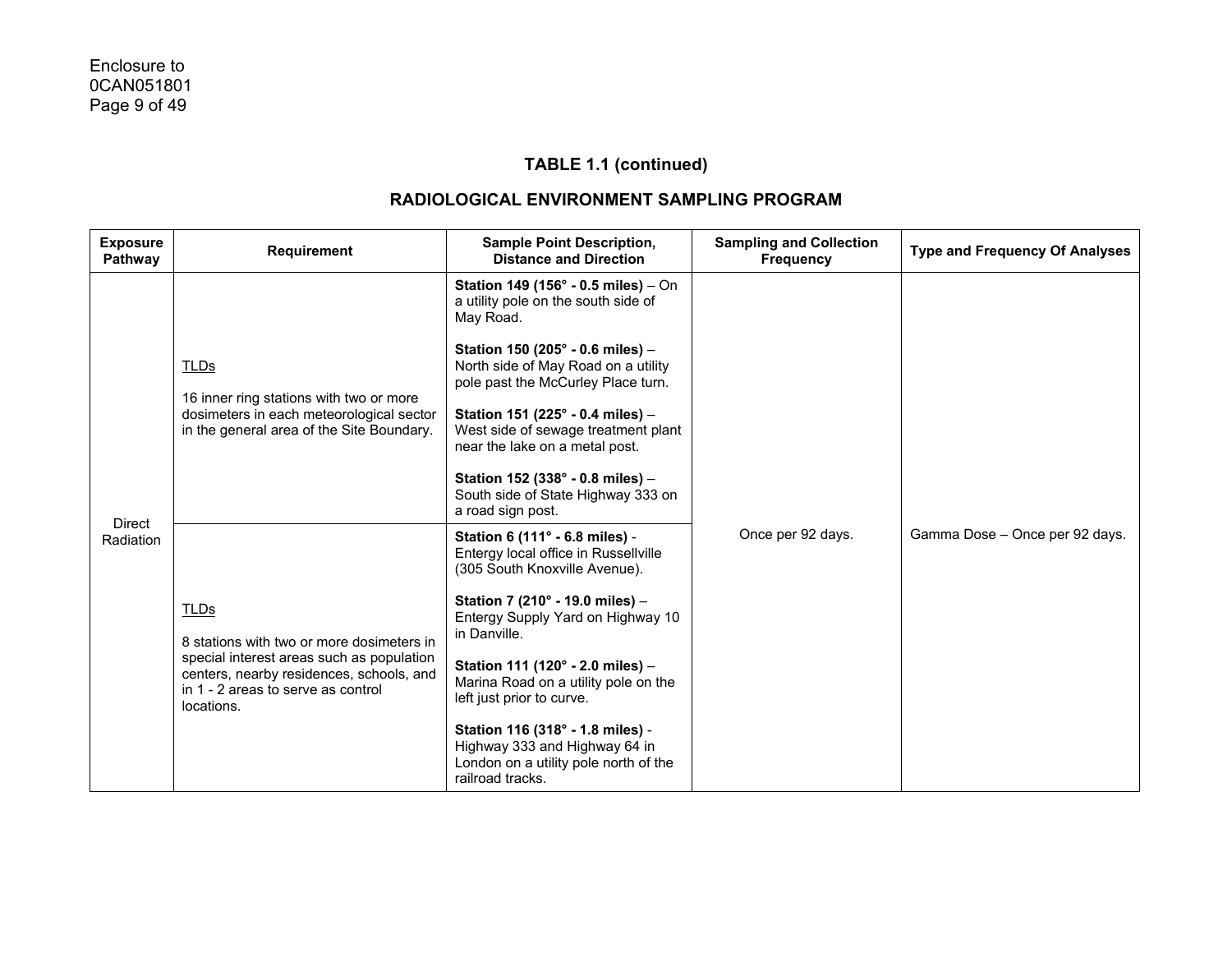| <b>Exposure</b><br>Pathway | Requirement                                                                                                                                                                                      | <b>Sample Point Description,</b><br><b>Distance and Direction</b>                                                                                   | <b>Sampling and Collection</b><br><b>Frequency</b> | <b>Type and Frequency Of Analyses</b>                              |
|----------------------------|--------------------------------------------------------------------------------------------------------------------------------------------------------------------------------------------------|-----------------------------------------------------------------------------------------------------------------------------------------------------|----------------------------------------------------|--------------------------------------------------------------------|
|                            |                                                                                                                                                                                                  | Station 125 (46° - 8.7 miles) -<br>College Street on a utility pole at the<br>southeast corner of the red brick<br>school building.                 |                                                    | Gamma Dose - Once per 92 days.                                     |
|                            | TLDs<br>8 stations with two or more dosimeters in<br>special interest areas such as population<br>centers, nearby residences, schools, and<br>in $1 - 2$ areas to serve as control<br>locations. | Station 127 (100° - 5.2 miles) -<br>Arkansas Tech Campus on a utility<br>pole across from Paine Hall.                                               | Once per 92 days.                                  |                                                                    |
| <b>Direct</b><br>Radiation |                                                                                                                                                                                                  | <b>Station 137 (151° - 8.2 miles)</b> – On<br>a speed limit sign on the right in<br>front of the Morris R. Moore<br>Arkansas National Guard Armory. |                                                    |                                                                    |
|                            |                                                                                                                                                                                                  | Station 153 (304° - 9.2 miles) -<br>Knoxville Elementary School near<br>the school entrance gate on a utility<br>pole.                              |                                                    |                                                                    |
|                            | <b>Surface Water</b>                                                                                                                                                                             | Station 8 (166° - 0.2 miles) - Plant                                                                                                                |                                                    | Gamma isotopic and tritium                                         |
|                            | 1 indicator location (influenced by plant<br>discharge)                                                                                                                                          | discharge canal.                                                                                                                                    | Once per 92 days.                                  |                                                                    |
| Waterborne                 | 1 control location (uninfluenced by plant<br>discharge)                                                                                                                                          | Station 10 (95 $^{\circ}$ - 0.5 miles) - Plant<br>intake canal.                                                                                     |                                                    | analyses once per 92 days.                                         |
|                            | Drinking Water                                                                                                                                                                                   | Station 14 (70° - 5.1 miles) -<br>Russellville city water system from                                                                               |                                                    | I-131, gross beta, gamma isotopic<br>and tritium analyses once per |
|                            | 1 indicator location (influenced by plant<br>discharge)                                                                                                                                          | the Illinois Bayou.                                                                                                                                 |                                                    |                                                                    |
|                            | 1 control location (uninfluenced by plant<br>discharge)                                                                                                                                          | Once per 92 days.<br>Station 57 (208° - 19.5 miles) -<br>Danville public water supply<br>treatment on Fifth Street.                                 |                                                    | 92 days.                                                           |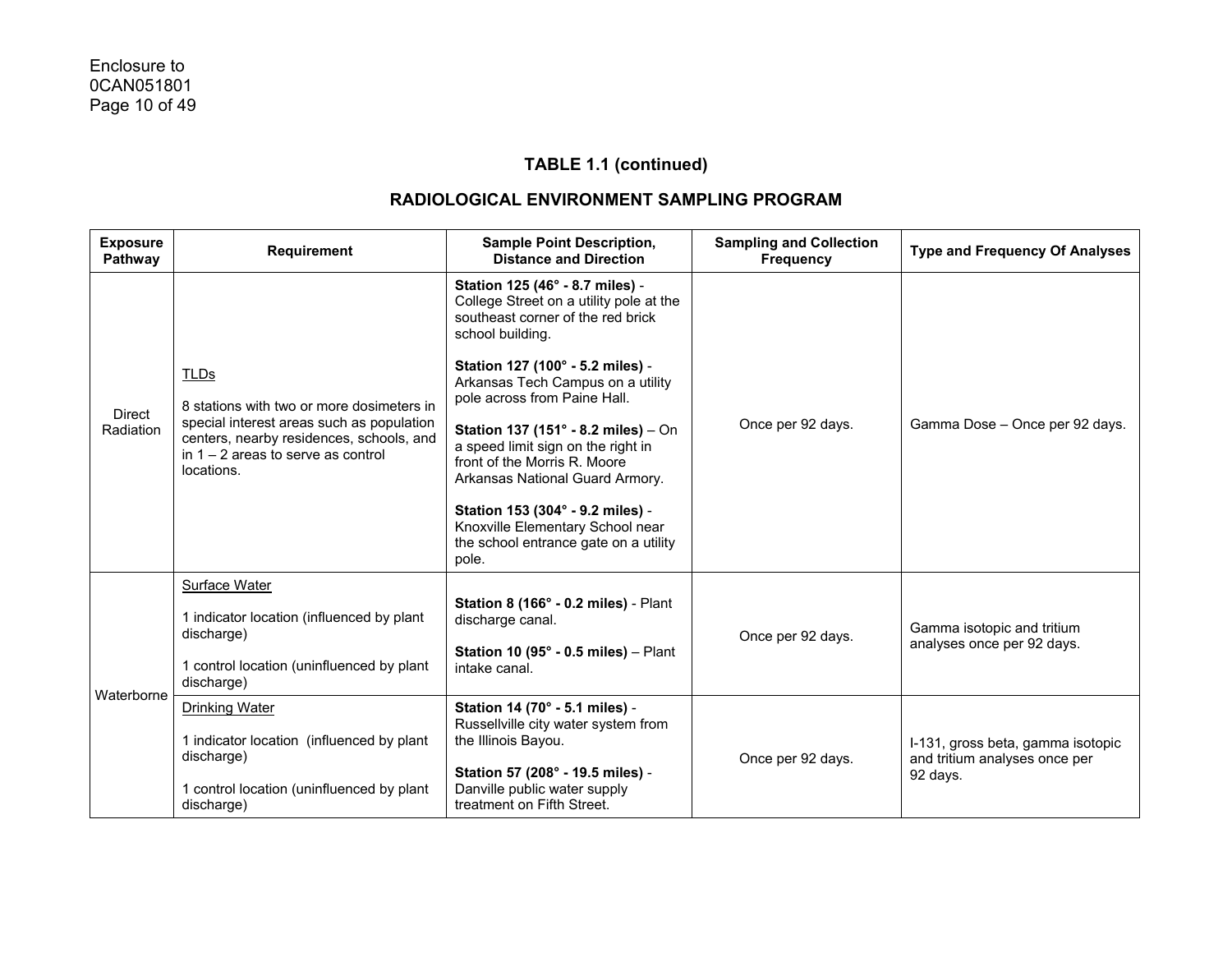| <b>Exposure</b><br>Pathway | <b>Requirement</b>                                                                                                                                                                                                                                                                                                                                                                                | <b>Sample Point Description,</b><br><b>Distance and Direction</b>                                                                                                                            | <b>Sampling and Collection</b><br><b>Frequency</b> | <b>Type and Frequency Of Analyses</b>                           |
|----------------------------|---------------------------------------------------------------------------------------------------------------------------------------------------------------------------------------------------------------------------------------------------------------------------------------------------------------------------------------------------------------------------------------------------|----------------------------------------------------------------------------------------------------------------------------------------------------------------------------------------------|----------------------------------------------------|-----------------------------------------------------------------|
| Waterborne                 | Sediment<br>1 indicator location (influenced by plant<br>discharge)<br>1 control location (uninfluenced by plant<br>discharge)                                                                                                                                                                                                                                                                    | Station 8 (243° - 0.9 miles) - Plant<br>discharge canal.<br>Station 16 (287° - 5.5 miles) -<br>Panther Bay on south side of<br>Arkansas River across from mouth<br>of Piney Creek.           | Once per 365 days.                                 | Gamma isotopic analysis once per<br>365 days.                   |
| Ingestion                  | Milk<br>1 indicator sample location within five-<br>mile distance if commercially available.<br>1 control sample location at a distance of<br>>five-miles when an indicator exists.                                                                                                                                                                                                               | Currently, no available milking<br>animals within 5 miles of ANO.                                                                                                                            | Once per 92 days.                                  | Gamma isotopic and I-131<br>analyses once per 92 days.          |
|                            | Fish<br>1 sample of commercially and/or<br>recreationally important species in<br>vicinity of plant discharge.<br>1 sample of same species in area not<br>influenced by plant discharge.                                                                                                                                                                                                          | Station 8 (212 $^{\circ}$ - 0.5 miles) - Plant<br>discharge canal.<br>Station 16 (287° - 5.5 miles) -<br>Panther Bay on south side of<br>Arkansas River across from mouth<br>of Piney Creek. | Once per 365 days.                                 | Gamma isotopic on edible portions<br>once per 365 days.         |
|                            | Food Products<br>1 sample of broadleaf (edible or non-<br>edible) near the site boundary from one<br>of the highest anticipated annual average<br>ground level D/Q sectors, if milk<br>sampling is not performed.<br>1 sample location of broadleaf vegetation<br>(edible or non-edible) from a control<br>location $15 - 30$ km $(10 - 20$ miles)<br>distant, if milk sampling is not performed. | Station 13 (273° - 0.5 miles) - West<br>from ANO toward Gate 4 onto<br>Flatwood Road.<br>Station 55 (217° - 13.1 miles) -<br>Ozark National Forest north of<br>Danville                      | Three per 365 days.                                | Gamma. isotopic and I-131<br>analyses three times per 365 days. |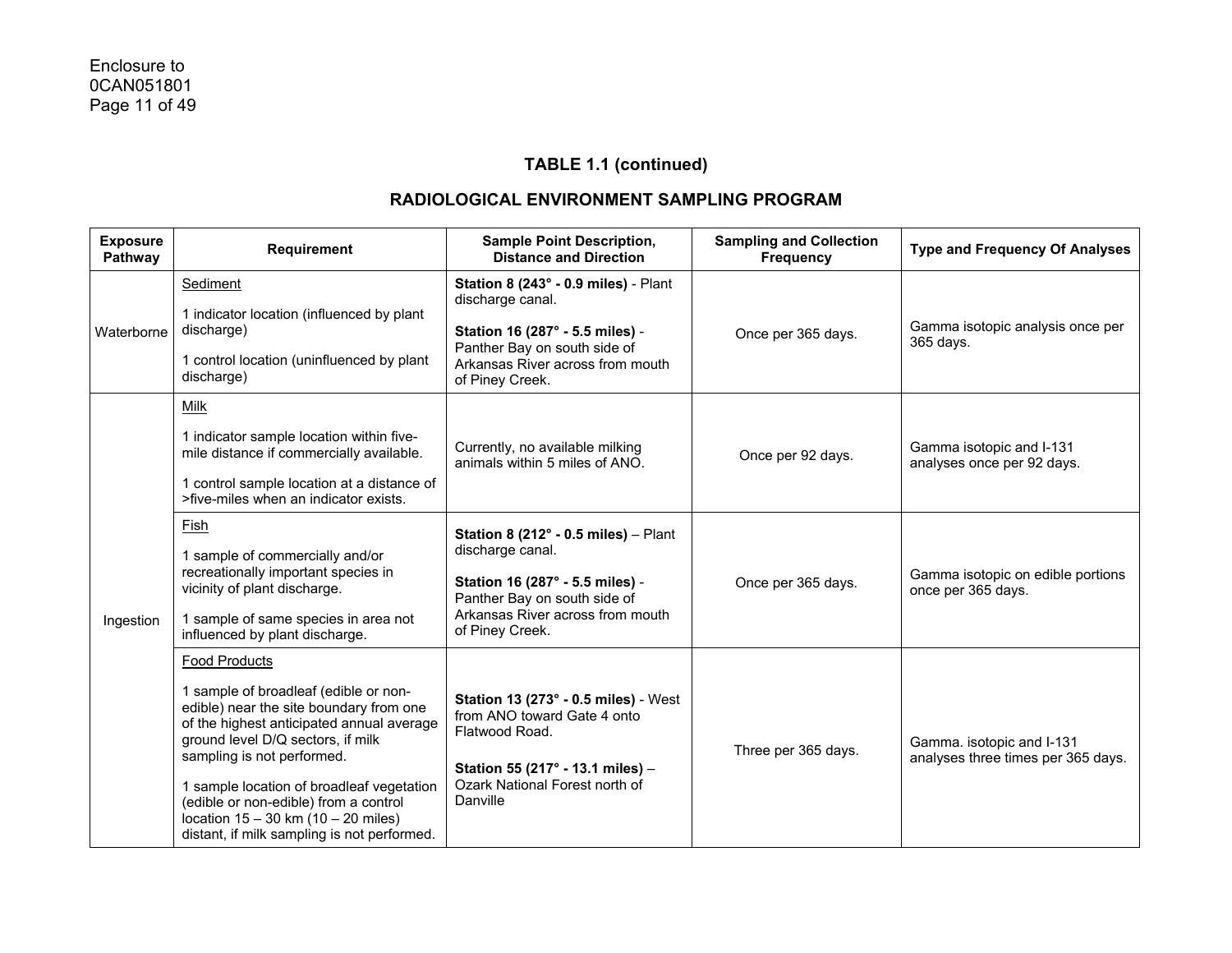| <b>Exposure</b><br>Pathway | <b>Requirement</b>                                                                                      | <b>Sample Point Description, Distance and</b><br><b>Direction</b>                                                                                                 | <b>Sampling and Collection</b><br><b>Frequency</b> | <b>Type and Frequency Of</b><br><b>Analyses</b>                            |
|----------------------------|---------------------------------------------------------------------------------------------------------|-------------------------------------------------------------------------------------------------------------------------------------------------------------------|----------------------------------------------------|----------------------------------------------------------------------------|
|                            | 2 sample locations of Groundwater from<br>a control location up gradient from the<br>protected area     | Station 58 (GWM-1, 22° - 0.3 miles) -<br>North of Protected Area in Owner Control<br>Area (OCA). West of Security North Check<br>Point, east side of access road. | Once per 92 days                                   | Control, Tritium, Gross Beta<br>and Gamma Isotopic, once per<br>92 days.   |
| Ground                     |                                                                                                         | Station 62 (GWM-101, 34° - 0.5 miles) -<br>North of Protected Area in OCA. East of<br>outside receiving building.                                                 | Once per 92 days                                   | Control, Tritium, Gross Beta<br>and Gamma Isotopic, once per<br>92 days.   |
| water                      | 2 sample locations of Groundwater from<br>indicator locations down gradient from<br>the protected area. | Station 63 (GWM-103, 206° - 0.1 miles) -<br>South of Protected area in OCA. North-<br>east of Stator Rewind Bldg. near wood line.                                 | Once per 92 days                                   | Indicator, Tritium, Gross Beta<br>and Gamma Isotopic, once per<br>92 days. |
|                            |                                                                                                         | Station 64 (GWM-13, 112° - 0.1 miles) -<br>South of Oily Water Separator facility,<br>northwest corner of U-2 Intake Structure.<br>Inside Protected area.         | Once per 92 days                                   | Indicator, Tritium, Gross Beta<br>and Gamma Isotopic, once per<br>92 days. |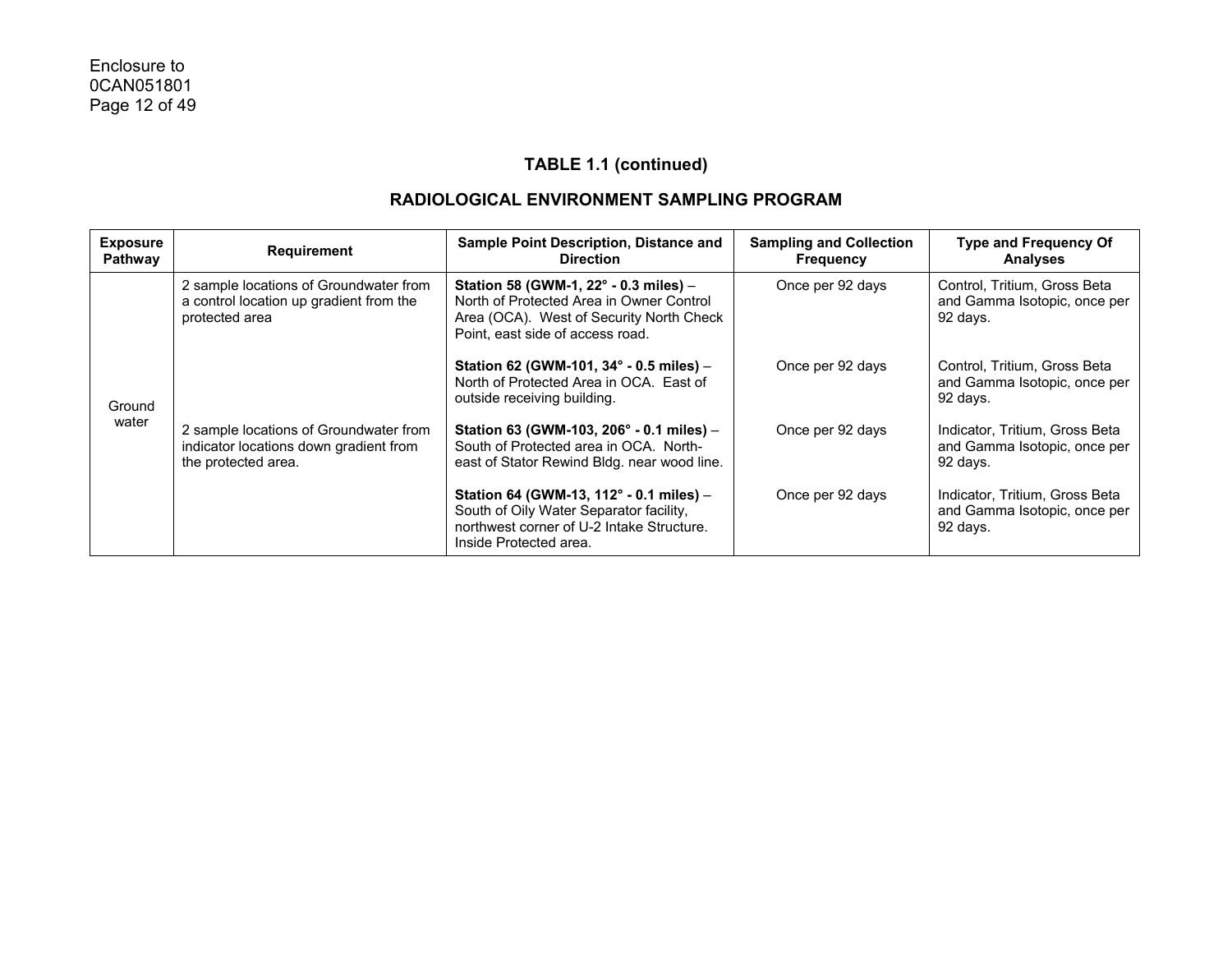



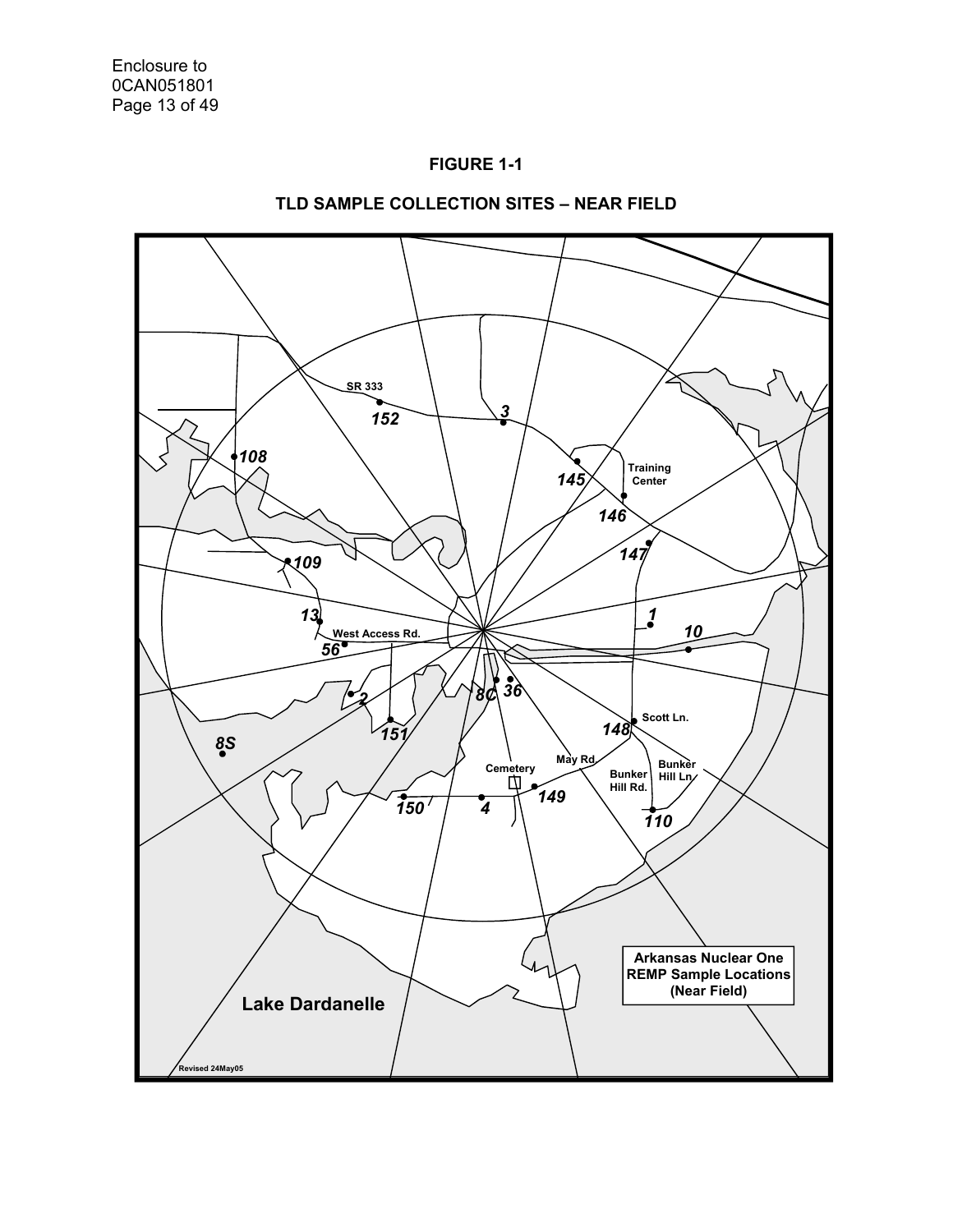



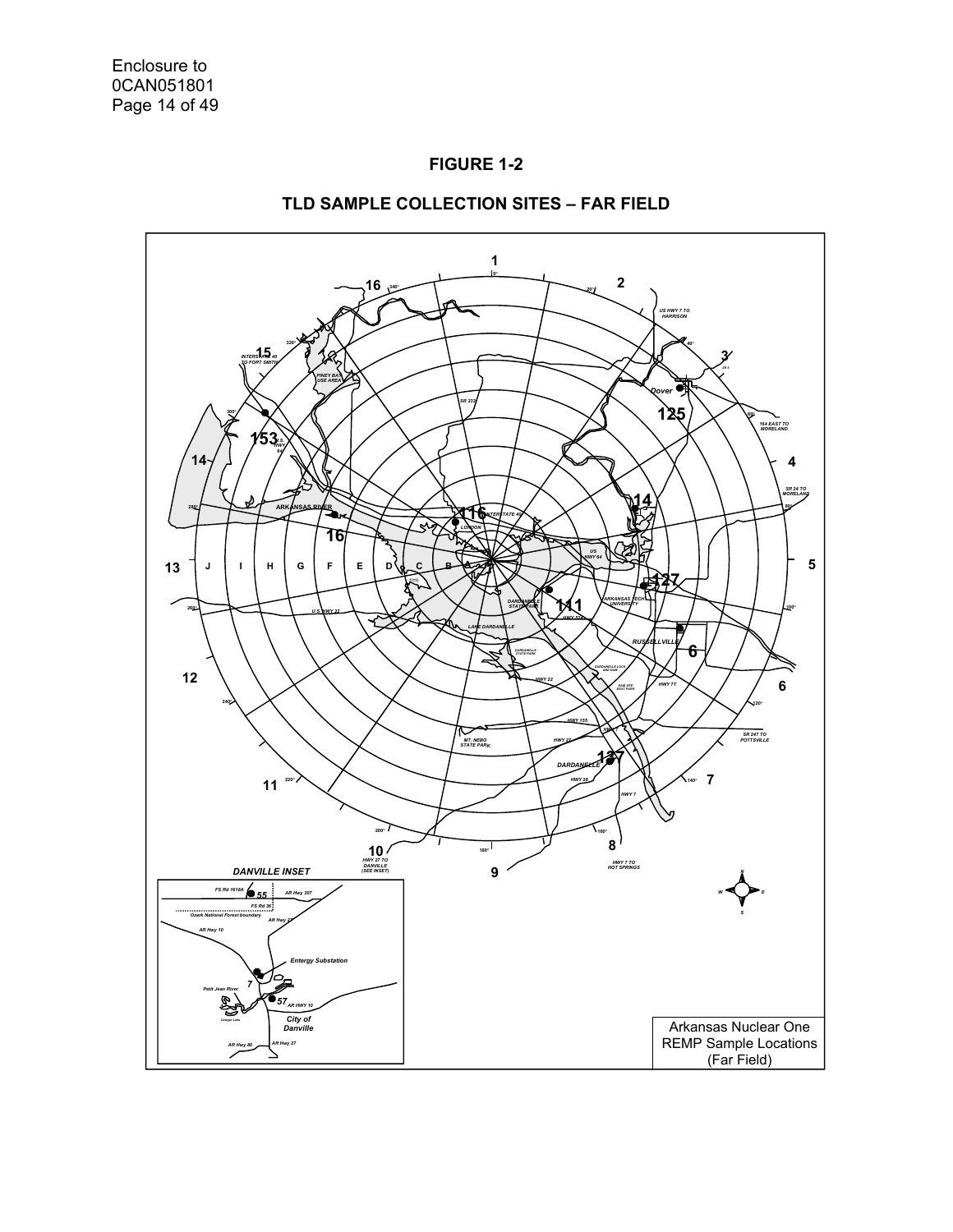

# **STORMWATER AND GROUNDWATER SAMPLE COLLECTION SITES – SITE MAP**



- Stormwater run-off collection sites
- Groundwater collection sites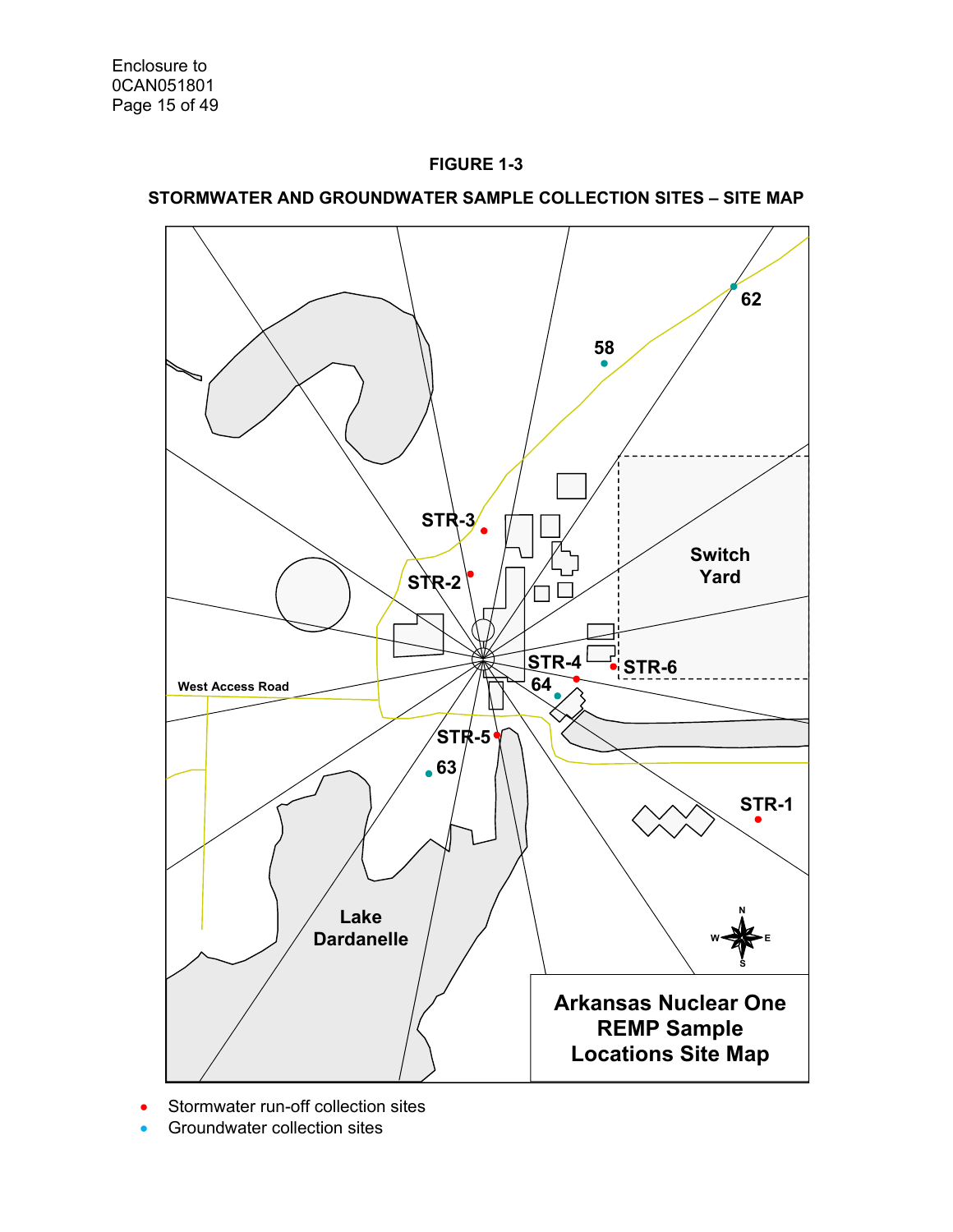Enclosure to 0CAN051801 Page 16 of 49

## **2.0 Interpretation and Trends of Results**

## **2.1 Air Particulate and Radioiodine Sample Results**

The REMP has detected radioactivity in the airborne pathway attributable to other sources. These include the 25th Chinese nuclear test explosion in 1980, the radioactive plume release due to reactor core degradation at Chernobyl Nuclear Power Plant in 1986 and the Fukushima Daiichi Nuclear Power Plant accident (Mach 11, 2011).

In 2017 there were no samples above the LLD for I-131. Indicator gross beta air particulate results for 2017 were comparable to results obtained from 2006-2016 of the operational REMP, but less than 2013 when the annual average was 0.043. Also, the 2017 gross beta annual average was less than the average for preoperational levels. Results are reported as annual average picocuries per cubic meter (pCi/m<sup>3</sup>).

| <b>Monitoring Period</b>    | <b>Result</b> |
|-----------------------------|---------------|
| 2006 - 2016 (Minimum Value) | 0.018         |
| 2017 Average Value          | 0.019         |
| 2006 - 2016 (Maximum Value) | 0.043         |
| Preoperational              | 0.050         |

In the absence of plant-related gamma radionuclides, gross beta activity is attributed to naturally occurring radionuclides. Table 3.1, which include gross beta concentrations and provide a comparison of the indicator and control means and ranges emphasizes the consistent trends seen in this pathway to support the presence of naturally occurring activity. Therefore, it can be concluded that the airborne pathway continues to be unaffected by ANO operations.

## **2.2 Thermoluminescent Dosimetry (TLD) Sample Results**

ANO reports measured dose as net exposure (field reading less transit reading) normalized to 92 days and relies on comparison of the indicator locations to the control as a measure of plant impact. ANO's comparison of the inner ring and special interest area TLD results to the control, as seen in Table 3.1, identified no noticeable trend that would indicate that the ambient radiation levels are being affected by plant operations. In addition, the inner ring annual mean value of 8.19 millirem (mrem) shown in Table 3.1 for 2017 is within the historical bounds of 2006 – 2016 annual average results, which have ranged from 6.9 to 8.5 mrem. Overall, ANO concluded that the ambient radiation levels are not being affected by plant operations.

## **2.3 Water Sample Results**

Analytical results for 2017 drinking water and ground water samples were similar to those reported in previous years. Gamma radionuclides analytical results for 2017 surface water samples were similar to those reported in previous years. Tritium detection in ANO surface water indicator samples continues but at levels below those experienced in 2013 and below the ODCM-required LLD. These results are further explained below.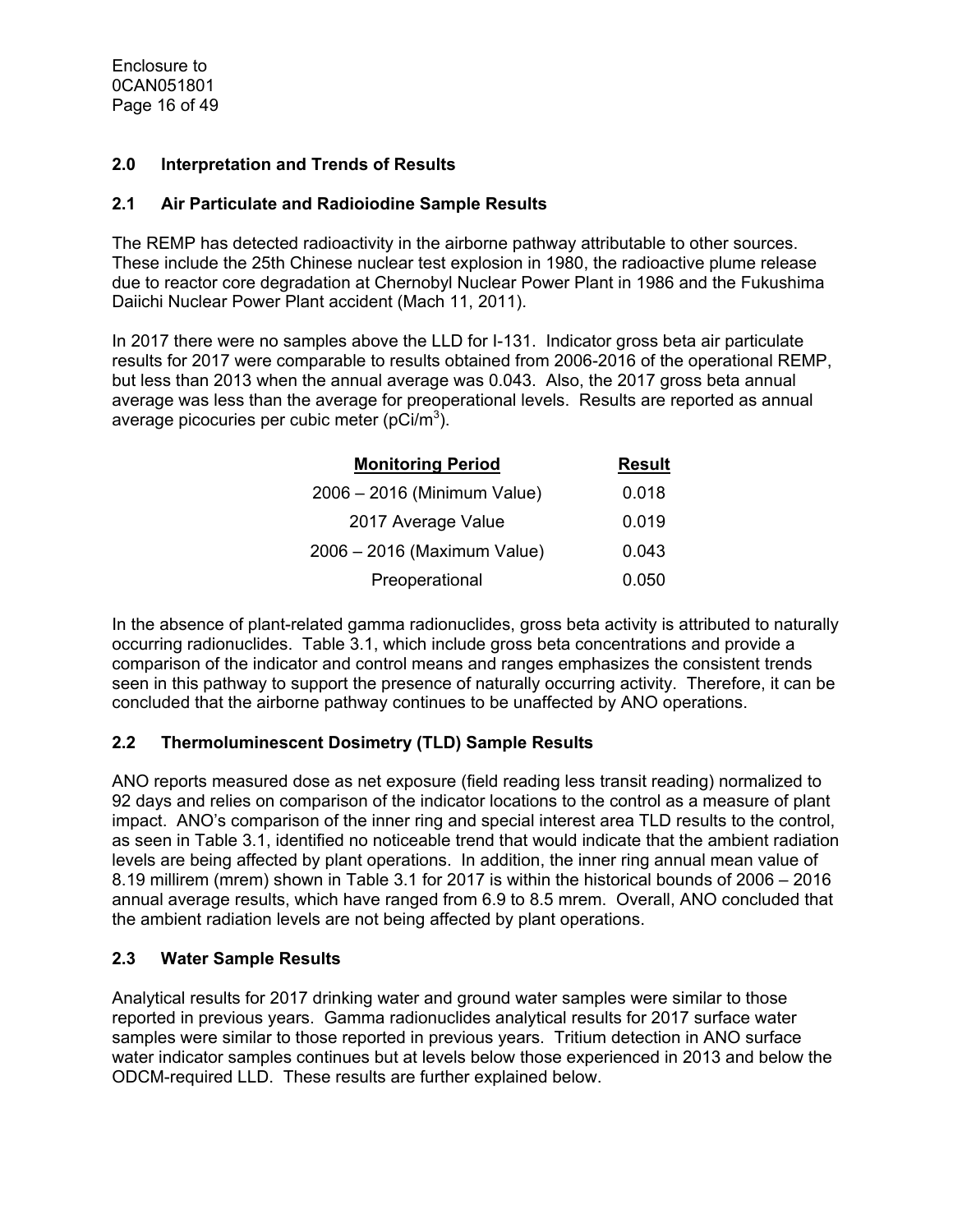Surface water samples were collected and analyzed for gamma radionuclides and tritium. Gamma radionuclides were below detectable limits which is consistent with results seen in previous operational years. Tritium continues to be detected at the indicator location (Station 8) where previously monitored liquid radioactive effluent from the plant is periodically discharged in accordance with the regulatory criteria established in the ODCM and, for 2017, at levels considerably lower than the ODCM-required LLD of 3000 pCi/l. Furthermore, unlike the elevated tritium levels observed in 2013 attributable to particular plant events, no elevated levels attributable to particular events were observed in 2017. Two samples collected in 2017 were above MDC at Station 8. The mean value reported below uses the positive results plus the MDC for the other sampling events. Results are reported as annual average pCi/l.

| <b>Monitoring Period</b>    | <b>Result</b> |
|-----------------------------|---------------|
| 2006 - 2016 (Minimum Value) | 554.5         |
| 2017 Value                  | 427           |
| 2006 - 2016 (Maximum Value) | $2940*$       |
| Preoperational              | 200.0         |

\* Indicates value from 2013

ANO personnel have noted no definable increasing trends associated with the tritium levels at the discharge location. Levels detected during 2017 and previous operational years have been well below regulatory reporting limits. Therefore, the operation of ANO had no definable impact on this waterborne pathway during 2017 and levels of radionuclides remain similar to those obtained in previous operational years.

Drinking water samples were collected from two locations (indicator and control). Although ANO personnel utilize Station 14 (City of Russellville) as an indicator location due to the potential for the drinking water pathway to exist, the City of Russellville has not withdrawn water from Lake Dardanelle in the past several years. Both indicator and control stations showed results above the gross beta MDC for the fourth quarter sampling event in 2017.

Drinking water samples were analyzed for gross beta radionuclides, I-131, gamma radionuclides and tritium. Gamma radionuclides, gross beta radionuclides, I-131 and tritium concentrations were below the LLD limits at the indicator and control locations, which is consistent with 2013 and comparable to the preoperational and 2006 – 2016 operational years as shown below. Results from 2017 are summarized in Table 3.1. Results are reported as annual average pCi/L.

| Radionuclide | 2017*                                                                               | 2006 - 2016 Mean | <b>Preoperational</b> |
|--------------|-------------------------------------------------------------------------------------|------------------|-----------------------|
| Gross Beta   | 2.76                                                                                | 2.29             | 2.0                   |
| lodine-131   | <iid< td=""><td><math>\leq</math> I I D</td><td><math>\leq</math> I I D</td></iid<> | $\leq$ I I D     | $\leq$ I I D          |
| Gamma        | <iid< td=""><td><math>&lt;</math> LLD</td><td><math>&lt;</math> LLD</td></iid<>     | $<$ LLD          | $<$ LLD               |
| Tritium      | $\leq$ $\ln$                                                                        | $\leq$ I I D     | 200.0                 |

\* Value represents  $4<sup>th</sup>$  quarter sampling results from 2017.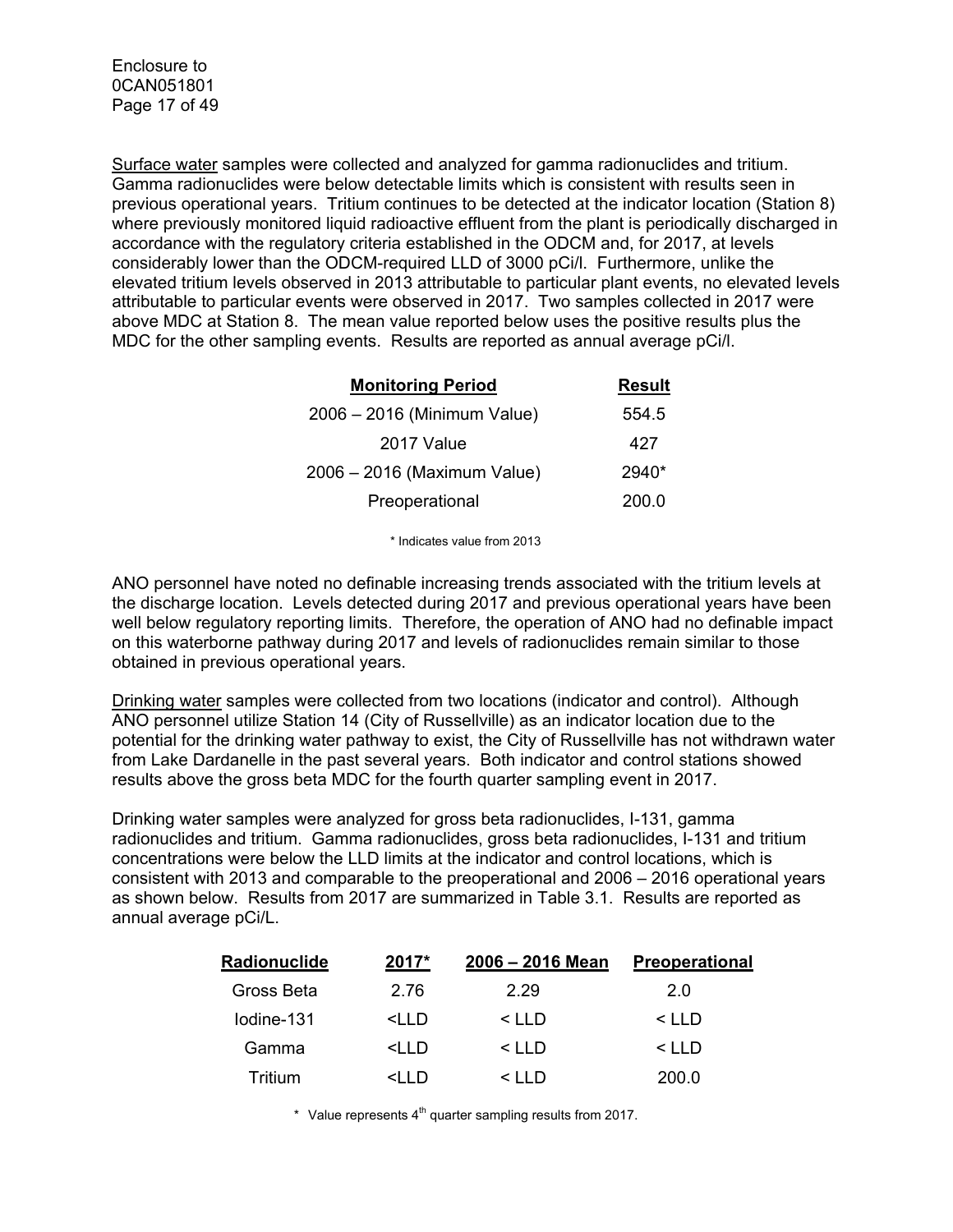Enclosure to 0CAN051801 Page 18 of 49

ANO personnel have noted no definable trends associated with drinking water results at the indicator location. Therefore, the operation of ANO had no definable impact on this waterborne pathway during 2017 and levels of radionuclides remain similar to those obtained in previous operational years.

Groundwater samples were collected from four REMP locations (2 control, and 2 indicator locations). During 2011, ANO incorporated sixteen additional groundwater monitoring wells into the Groundwater Protection Initiative (GPI) site program. Sample data are compiled, organized and reviewed annually to:

- Analyze for increasing or decreasing trends at individual sample points, wells or groups of wells.
- Review the radionuclides detected to determine whether changes should be made to the analysis sites or sampling frequencies for each sampling location.
- Evaluate the locations of radionuclides in ground water to determine if changes should be made to the sampling locations.
- Review current investigation levels and determine if changes should be made.
- Determine if any change to the ODCM is required.
- Determine if a corrective action/remediation is required.

Groundwater samples from the four REMP locations were analyzed for tritium and gamma radionuclides. Tritium, gamma, and gross beta concentrations were below the LLD limits at all four locations with the following exceptions. Station 58, control location, showed gross beta results above MDC for the 4<sup>th</sup> quarter sampling event. Station 63, indicator location, showed gross beta above MDC for the 1<sup>st</sup> and  $4<sup>th</sup>$  quarter events and Station 64, indicator location, showed gross beta above MDC for the  $4<sup>th</sup>$  quarter event. Listed below is a comparison of 2017 indicator results to past operational years. Results are reported as annual average pCi/l. REMP Groundwater data are captured in Tables 8.1 and 8.2. Therefore, ANO operations had no significant impact on the environment or public by this waterborne pathway.

| Radionuclide | 2017    | $2006 - 2016$ |
|--------------|---------|---------------|
| lodine-131   | $<$ LLD | $<$ LLD       |
| Gamma        | < LLD   | $<$ LLD       |
| Tritium      | $<$ LLD | $<$ LLD       |
| Gross Beta   | $5.60*$ | $\leq$ I I D  |

\* Highest sample result from 2017 monitoring. Station 58  $4<sup>th</sup>$  Quarter result.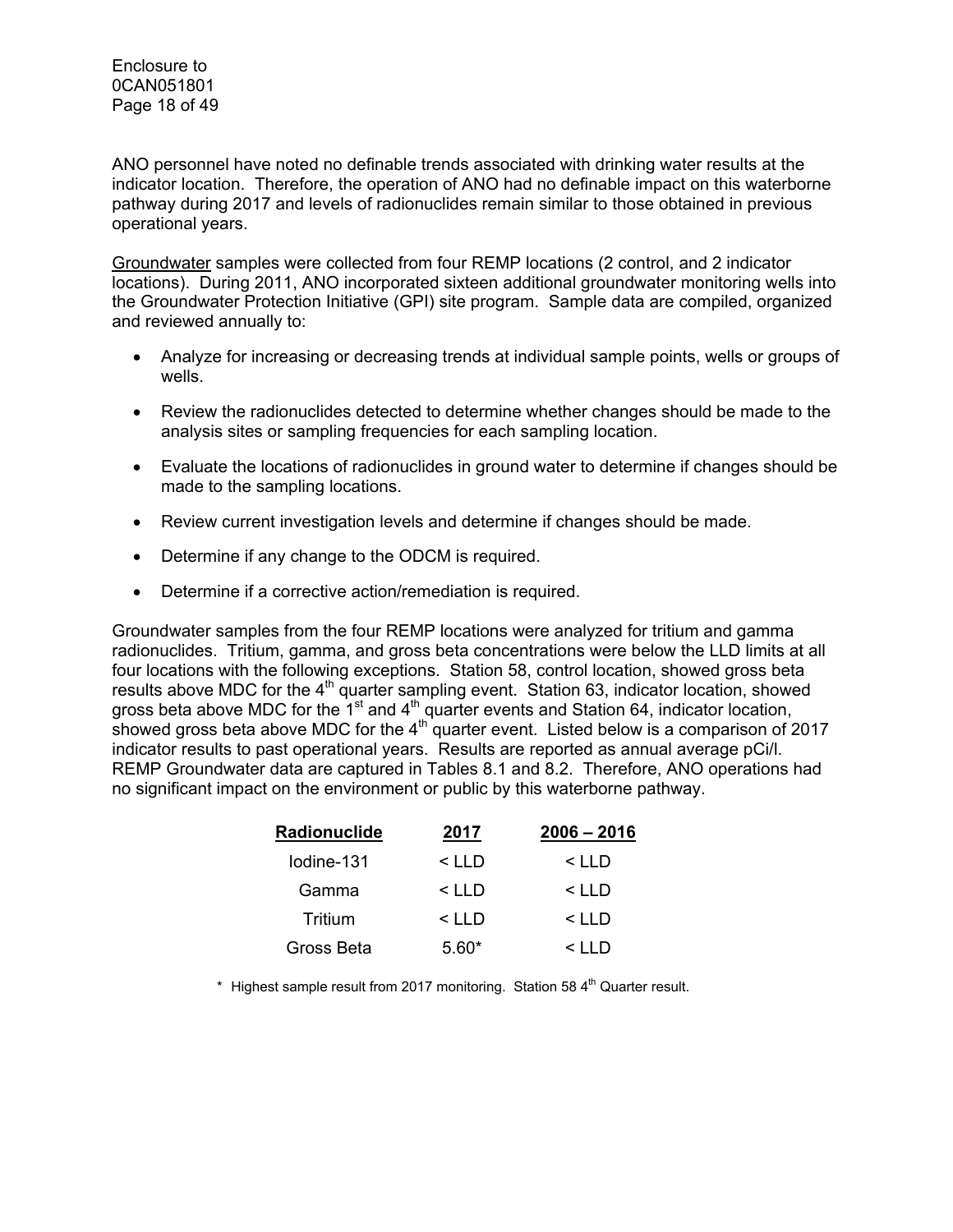## **2.4 Sediment Sample Results**

Sediment samples were collected from two locations in 2017 and analyzed for gamma radionuclides. Listed below is a comparison of 2017 indicator results to the 2006 – 2016 operational years. Therefore, ANO operations had no significant impact on the environment or public by this waterborne pathway. Results are reported as pCi/kg.

| <b>Monitoring Period</b>    | <b>Result</b> |
|-----------------------------|---------------|
| 2006 - 2016 (Minimum Value) | 41.79         |
| 2017 Value                  | $<$ LLD       |
| 2006 - 2016 (Maximum Value) | 661.0         |

Since reporting levels for radionuclides in sediment have not been established, an evaluation of potential dose to the public from this media was performed as shown in Attachment 3.

## **2.5 Milk Sample Results**

Milk samples were not collected during 2017 due to the unavailability of indicator locations within five-miles of ANO.

## **2.6 Fish Sample Results**

Fish samples were collected from two locations and analyzed for gamma radionuclides. In 2017, gamma radionuclides were below detectable limits which are consistent with the preoperational monitoring period and operational results since 1997. Therefore, based on these measurements, ANO operations had no significant radiological impact upon the environment or public by this ingestion pathway.

## **2.7 Food Product Sample Results**

The REMP has detected radionuclides prior to 1990 that are attributable to other sources. These include the radioactive plume release due to reactor core degradation at Chernobyl Nuclear Power Plant in 1986 and atmospheric weapons testing.

In 2017, food product samples were collected when available from two locations and analyzed for Iodine-131 and gamma radionuclides. The 2017 levels remained undetectable, as has been the case in previous years. Therefore, based on these measurements, ANO operations had no significant radiological impact upon the environment or public by this ingestion pathway.

## **2.8 Interlaboratory Comparison Results**

Teledyne Brown Engineering analyzed interlaboratory comparison samples to fulfill the requirements of ODCM Section 2.5.3. Attachment 2 contains these results.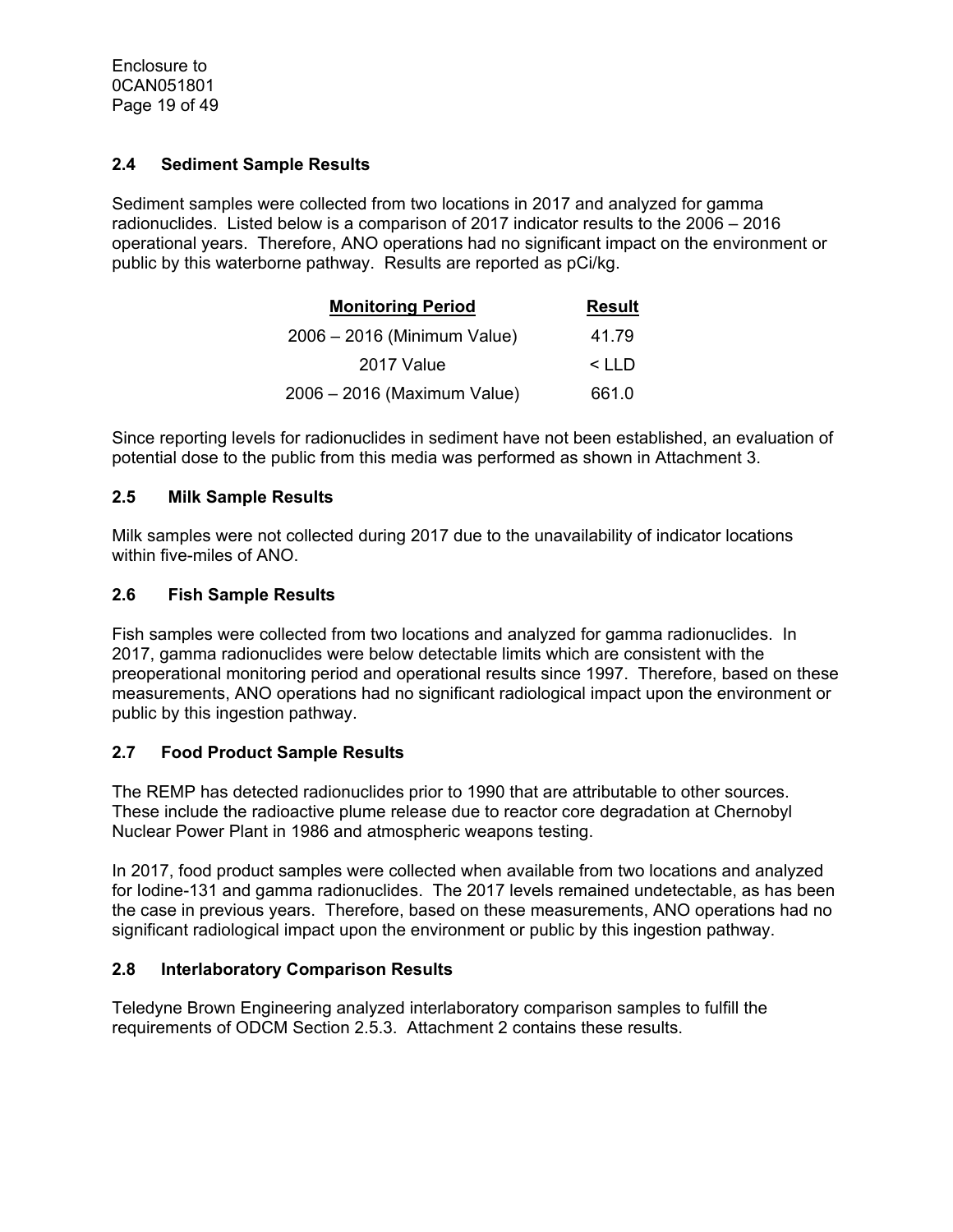Enclosure to 0CAN051801 Page 20 of 49

## **2.9 Land Use Census Results**

The latest land use census (performed in 2017) did not identify any new locations that yielded a calculated dose or dose commitment greater than those currently calculated (see Table 2.1).

Also, the land use census identified no milk-producing animals within a five-mile radius of the plant site. ANO personnel chose not to perform a garden census in 2017, but instead to sample broadleaf vegetation which is allowed by ODCM Section L 2.5.2. As allowed by NRC Regulatory Guide 1.21, Revision 2, Section 3.2, broadleaf vegetation sampling in the meteorological sector (Sector 13) with a D/Q value within 10% of the sector with the highest D/Q (Sector 12) was performed.

The next land use census is scheduled to be conducted in 2019.

## **TABLE 2.1**

## **2017 LAND USE CENSUS**

#### **Nearest Residence Within Five Miles**

| <b>Direction</b> | <b>Sector</b>           | <b>Distance (miles)</b> |
|------------------|-------------------------|-------------------------|
| N                | $\mathbf 1$             | 0.9                     |
| <b>NNE</b>       | $\overline{2}$          | 1.3                     |
| <b>NE</b>        | 3                       | 0.9                     |
| <b>ENE</b>       | $\overline{\mathbf{4}}$ | 0.8                     |
| Е                | 5                       | 0.8                     |
| <b>ESE</b>       | 6                       | 0.8                     |
| <b>SE</b>        | $\overline{7}$          | 0.8                     |
| <b>SSE</b>       | 8                       | 0.8                     |
| ${\mathsf S}$    | $\boldsymbol{9}$        | 0.8                     |
| SSW              | 10                      | 0.7                     |
| SW               | 11                      | 2.8                     |
| <b>WSW</b>       | 12                      | 0.7                     |
| W                | 13                      | 0.8                     |
| <b>WNW</b>       | 14                      | 0.8                     |
| <b>NW</b>        | 15                      | 1.0                     |
| <b>NNW</b>       | 16                      | 0.9                     |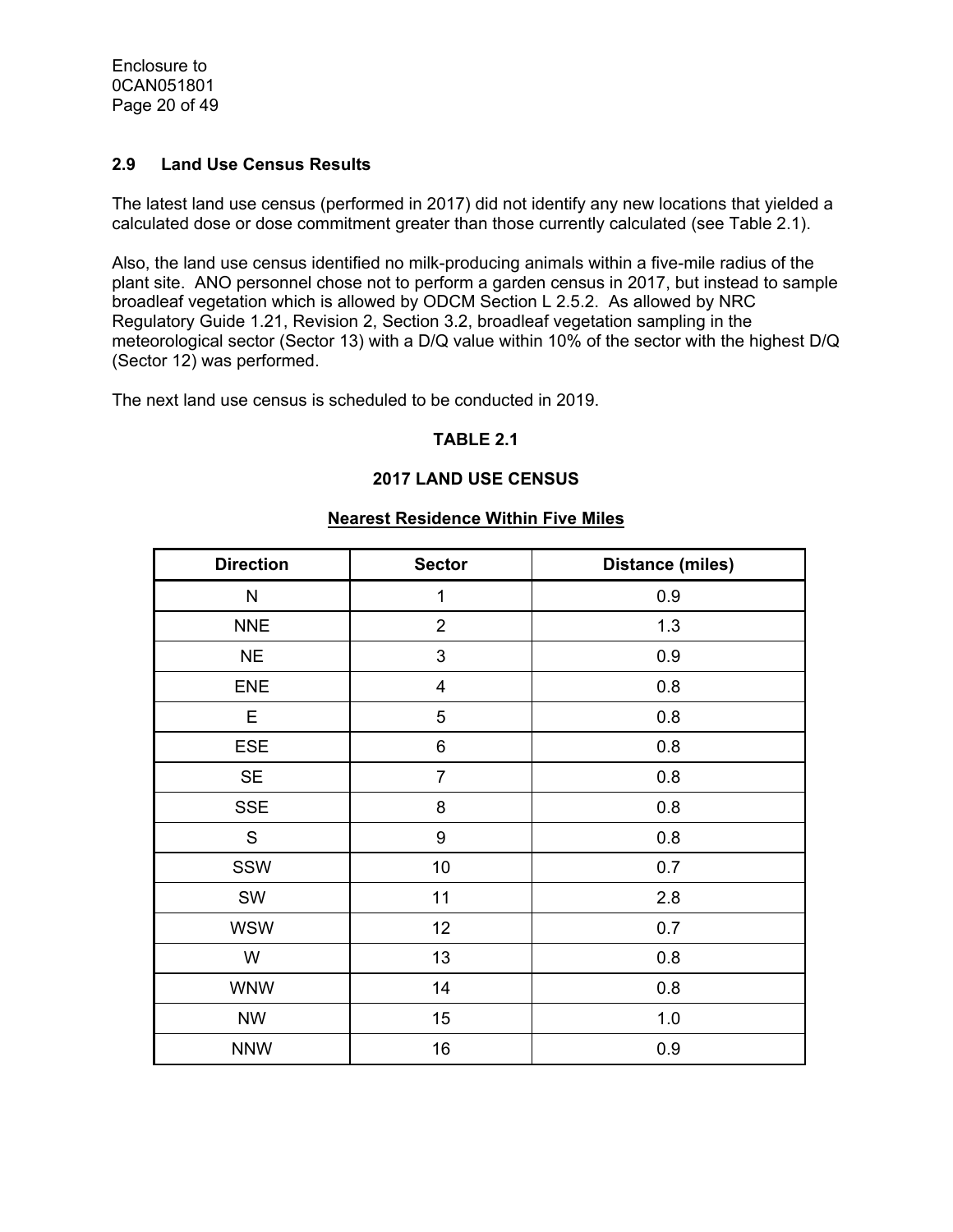Enclosure to 0CAN051801 Page 21 of 49

# **3.0 Radiological Environmental Monitoring Program Summary**

# **3.1 2017 Program Results Summary**

Table 3.1 summarizes the 2017 REMP results.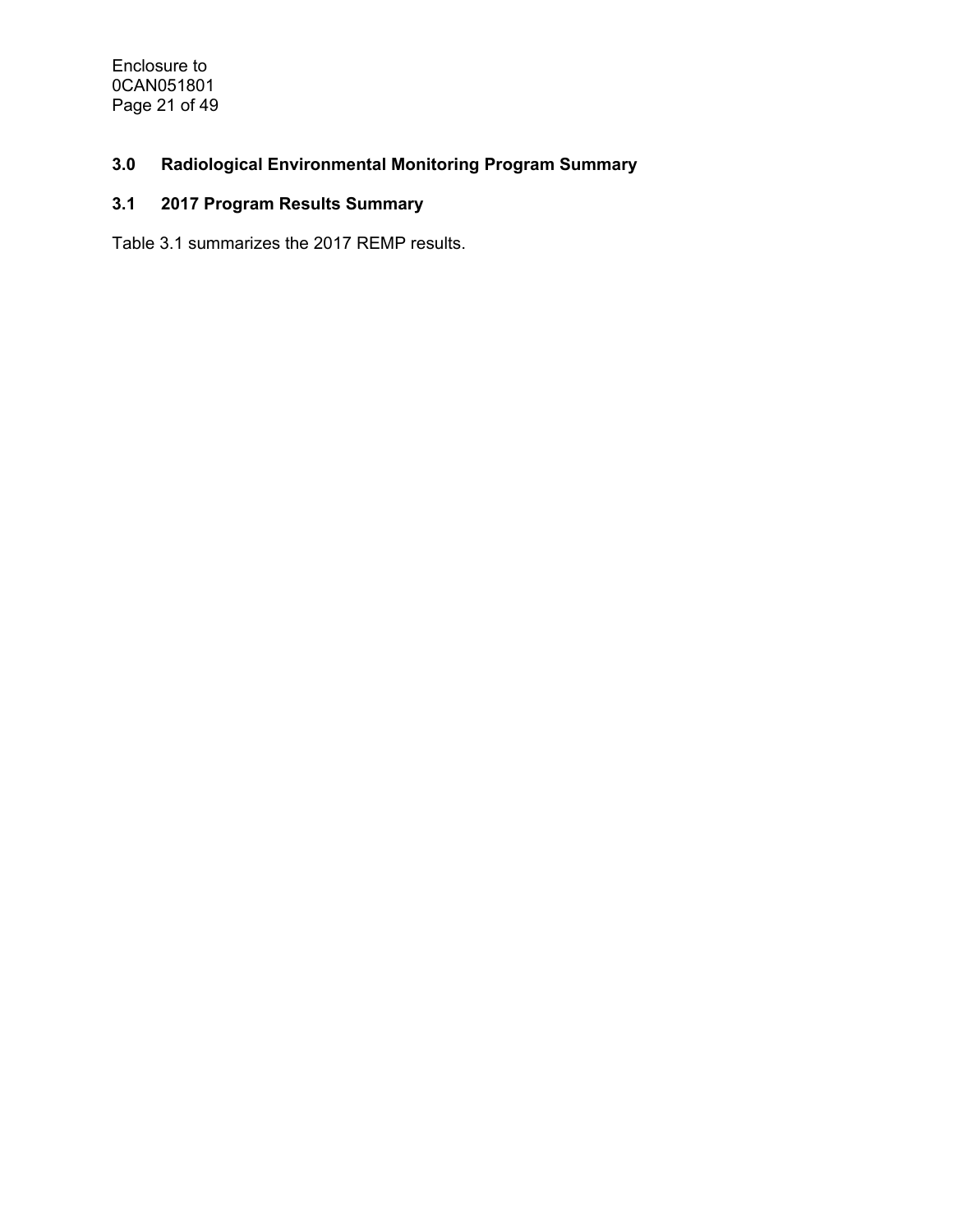# **TABLE 3.1**

#### **RADIOLOGICAL ENVIRONMENTAL MONITORING PROGRAM SUMMARY**

**Name of Facility:** ANO - Units 1 and 2 **Docket No:** 50-313 and 50-368. **Location of Facility:** Pope County, Arkansas **Reporting Period:** January - December 2017

| <b>Sample Type</b><br>(Units)                    | Type /<br><b>Number of</b>  | LLD <sup>b</sup> | <b>Location with Highest Annual</b><br><b>Indicator</b><br>Mean<br><b>Locations Mean</b> |                                                | Control<br><b>Locations Mean</b>     | Number of<br><b>Non-Routine</b>      |                            |
|--------------------------------------------------|-----------------------------|------------------|------------------------------------------------------------------------------------------|------------------------------------------------|--------------------------------------|--------------------------------------|----------------------------|
|                                                  | <b>Analyses<sup>a</sup></b> |                  | $(F)^c$ [Range]                                                                          | Location <sup>d</sup>                          | Mean $(F)^c$ [Range]                 | $(F)^c$ [Range]                      | <b>Results<sup>e</sup></b> |
| <b>Air Particulates</b><br>(pCi/m <sup>3</sup> ) | GB / 135                    | 0.01             | 0.0186(81/81)<br>$[0.00893 -$<br>$0.0285$ ]                                              | Station 6*<br>$(111^{\circ}, 6.8 \text{ mi})$  | 0.0203(27/27)<br>$[0.0127 - 0.0287]$ | 0.0200(54/54)<br>$[0.0127 - 0.0290]$ | $\pmb{0}$                  |
| Airborne Iodine<br>( $pCi/m^3$ )                 | $1-131/135$                 | 0.07             | $<$ LLD                                                                                  | N/A                                            | N/A                                  | $<$ LLD                              | 0                          |
| <b>Inner Ring TLDs</b><br>(mR/Qtr)               | Gamma / 64                  | (f)              | 8.0(64/64)<br>$[5.5 - 10.0]$                                                             | Station 56<br>$(264^{\circ}, 0.4 \text{ mi})$  | 10.0 $(4/4)$<br>$[9.4 - 10.4]$       | N/A                                  | $\mathbf 0$                |
| <b>Special Interest</b><br>TLDs (mR/Qtr)         | Gamma / 28                  | (f)              | 7.2(27/28)<br>$[5.2 - 9.2]$                                                              | Station 137<br>$(151^{\circ} - 8.2 \text{mi})$ | 9.2(4/4)<br>$[8.1 - 10.4]$           | N/A                                  |                            |
| <b>Control TLD</b><br>(mR/Qtr)                   | Gamma / 4                   | (f)              | N/A                                                                                      | N/A                                            | N/A                                  | 6.7 $(4/4)$<br>$[6.3 - 7.2]$         | 0                          |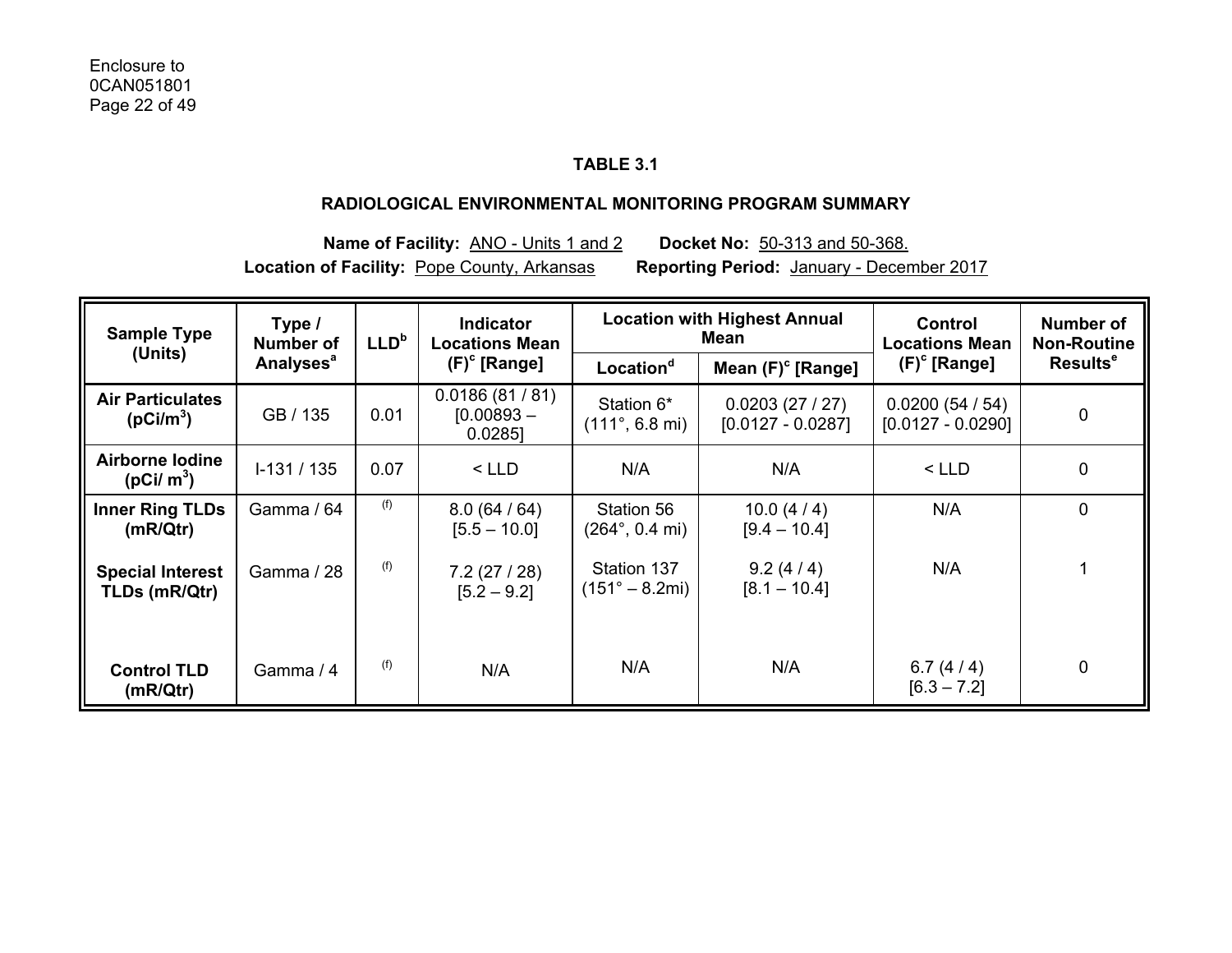# **RADIOLOGICAL ENVIRONMENTAL MONITORING PROGRAM SUMMARY**

| <b>Sample Type</b><br>(Units)   | <b>Number of</b><br><b>Analyses<sup>a</sup></b>                                                              | LLD <sup>b</sup>                                               |                                                                                                                       |                                                                           | <b>Location with Highest Annual Mean</b>                                  |                                                                                                                   | <b>Number of</b>                                    |
|---------------------------------|--------------------------------------------------------------------------------------------------------------|----------------------------------------------------------------|-----------------------------------------------------------------------------------------------------------------------|---------------------------------------------------------------------------|---------------------------------------------------------------------------|-------------------------------------------------------------------------------------------------------------------|-----------------------------------------------------|
|                                 |                                                                                                              |                                                                | <b>Locations Mean</b><br>$(F)^c$ [Range]                                                                              | Location <sup>d</sup>                                                     | Mean $(F)^c$ [Range]                                                      | <b>Locations Mean</b><br>$(F)^c$ [Range]                                                                          | <b>Non-Routine</b><br>Results <sup>e</sup>          |
|                                 | $H - 3/8$<br>GS / 24<br>Mn-54                                                                                | 3000<br>15                                                     | 450 $(4*/4)$<br>$[358 - 637]$<br>$<$ LLD                                                                              | Station 8<br>$(166^{\circ}, 0.2 \text{ mi})$<br>N/A                       | 450 $(4*/4)$<br>$[358 - 637]$<br>N/A                                      | $<$ LLD<br>< LLD                                                                                                  | 0<br>0                                              |
| <b>Surface Water</b><br>(pCi/l) | Fe-59<br>$Co-58$<br>$Co-60$<br>$Zn-65$<br>$Zr-95$<br><b>Nb-95</b><br>$I - 131$<br>Cs-134<br>Cs-137<br>Ba-140 | 30<br>15<br>15<br>30<br>30<br>15<br>15<br>15<br>18<br>60<br>15 | $<$ LLD<br>$<$ LLD<br>$<$ LLD<br>$<$ LLD<br>$<$ LLD<br>$<$ LLD<br>$<$ LLD<br>$<$ LLD<br>$<$ LLD<br>$<$ LLD<br>$<$ LLD | N/A<br>N/A<br>N/A<br>N/A<br>N/A<br>N/A<br>N/A<br>N/A<br>N/A<br>N/A<br>N/A | N/A<br>N/A<br>N/A<br>N/A<br>N/A<br>N/A<br>N/A<br>N/A<br>N/A<br>N/A<br>N/A | < LLD<br>$<$ LLD<br>$<$ LLD<br>$<$ LLD<br>$<$ LLD<br>$<$ LLD<br>$<$ LLD<br>$<$ LLD<br>$<$ LLD<br>< LLD<br>$<$ LLD | 0<br>0<br>0<br>0<br>0<br>0<br>0<br>0<br>0<br>0<br>0 |

\* Positive tritium results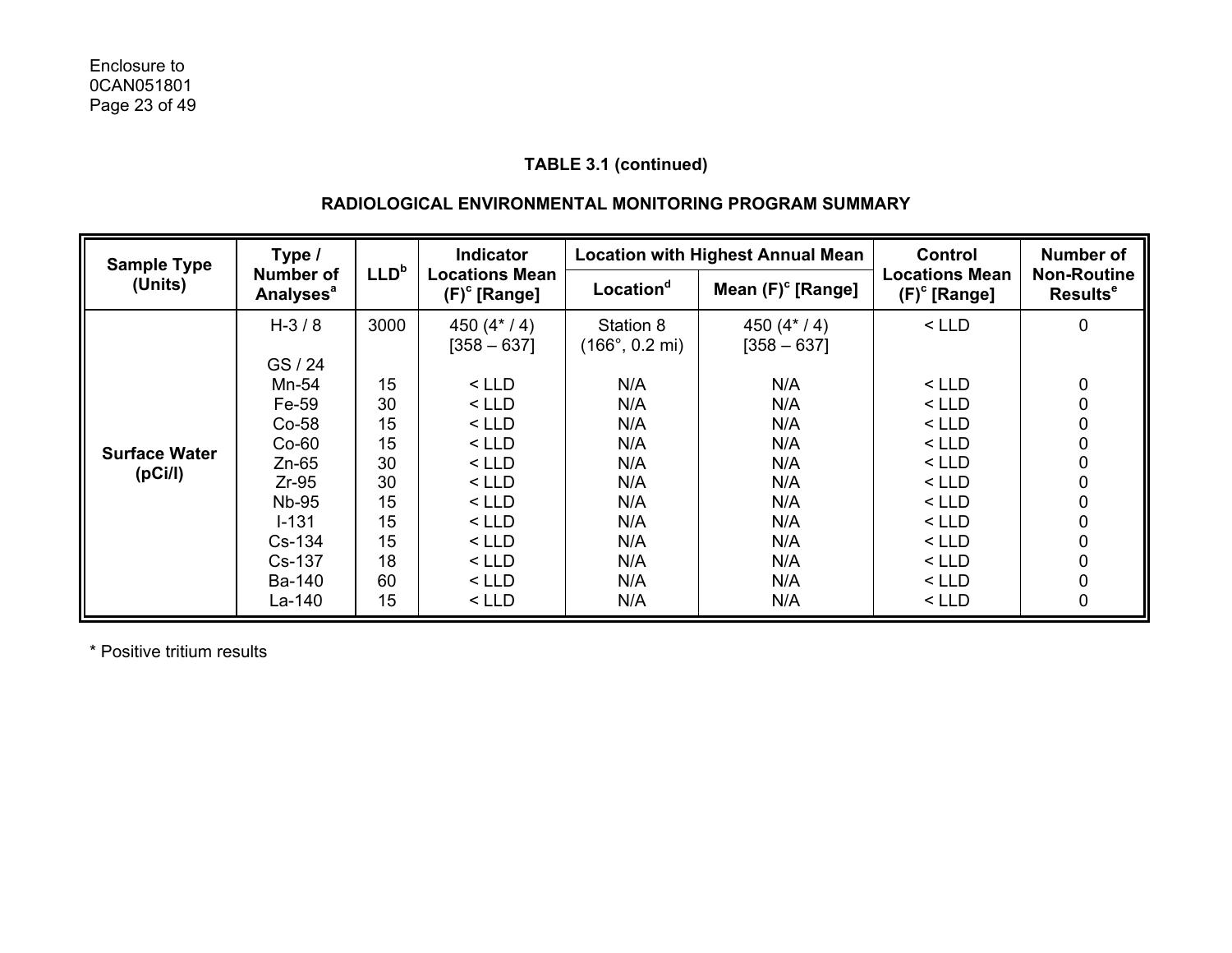# **RADIOLOGICAL ENVIRONMENTAL MONITORING PROGRAM SUMMARY**

| <b>Sample Type</b>    | Type /                                          |                  | <b>Indicator</b>                         |                                        | <b>Location with Highest Annual Mean</b> | <b>Control</b>                           | <b>Number of</b>                                 |
|-----------------------|-------------------------------------------------|------------------|------------------------------------------|----------------------------------------|------------------------------------------|------------------------------------------|--------------------------------------------------|
| (Units)               | <b>Number of</b><br><b>Analyses<sup>a</sup></b> | LLD <sup>b</sup> | <b>Locations Mean</b><br>$(F)^c$ [Range] | Location <sup>d</sup>                  | Mean $(F)^c$ [Range]                     | <b>Locations Mean</b><br>$(F)^c$ [Range] | <b>Non-Routine</b><br><b>Results<sup>e</sup></b> |
|                       | GB/8                                            | $\overline{4}$   | 1.48<br>$[$                              | Station 57*<br>$208^{\circ} - 19.5$ mi | 2.76<br>$[$                              | 2.76<br>$[$                              | 0                                                |
|                       | $I-131/8$                                       | 1                | $<$ LLD                                  | N/A                                    | N/A                                      | $<$ LLD                                  | $\mathbf 0$                                      |
|                       | $H-3/8$                                         | 2000             | $<$ LLD                                  | N/A                                    | N/A                                      | $<$ LLD                                  | $\pmb{0}$                                        |
|                       | GS/8                                            |                  |                                          |                                        |                                          |                                          |                                                  |
|                       | Mn-54                                           | 15               | $<$ LLD                                  | N/A                                    | N/A                                      | $<$ LLD                                  |                                                  |
| <b>Drinking Water</b> | Fe-59                                           | 30               | $<$ LLD                                  | N/A                                    | N/A                                      | $<$ LLD                                  | $\begin{array}{c} 0 \\ 0 \end{array}$            |
| (pCi/1)               | Co-58                                           | 15               | $<$ LLD                                  | N/A                                    | N/A                                      | $<$ LLD                                  |                                                  |
|                       | $Co-60$                                         | 15               | $<$ LLD                                  | N/A                                    | N/A                                      | $<$ LLD                                  | $\begin{matrix}0\\0\end{matrix}$                 |
|                       | $Zn-65$                                         | 30               | $<$ LLD                                  | N/A                                    | N/A                                      | $<$ LLD                                  |                                                  |
|                       | $Zr-95$                                         | 30               | $<$ LLD                                  | N/A                                    | N/A                                      | $<$ LLD                                  | $\begin{matrix}0\\0\end{matrix}$                 |
|                       | <b>Nb-95</b>                                    | 15               | $<$ LLD                                  | N/A                                    | N/A                                      | $<$ LLD                                  |                                                  |
|                       | Cs-134                                          | 15               | $<$ LLD                                  | N/A                                    | N/A                                      | $<$ LLD                                  | $\begin{matrix} 0 \\ 0 \\ 0 \\ 0 \end{matrix}$   |
|                       | Cs-137                                          | 18               | $<$ LLD                                  | N/A                                    | N/A                                      | $<$ LLD                                  |                                                  |
|                       | Ba-140                                          | 60               | $<$ LLD                                  | N/A                                    | N/A                                      | $<$ LLD                                  |                                                  |
|                       | La-140                                          | 15               | $<$ LLD                                  | N/A                                    | N/A                                      | $<$ LLD                                  | $\overline{0}$                                   |
| <b>Bottom</b>         | GS/2                                            |                  |                                          |                                        |                                          |                                          |                                                  |
| <b>Sediment</b>       | Cs-134                                          | 150              | $<$ LLD                                  | N/A                                    | $<$ LLD                                  | $<$ LLD                                  |                                                  |
| (pCi/kg)              | Cs-137                                          | 180              | $<$ LLD                                  | N/A                                    | $<$ LLD                                  | $<$ LLD                                  | $0\atop 0$                                       |

\* Positive GB results.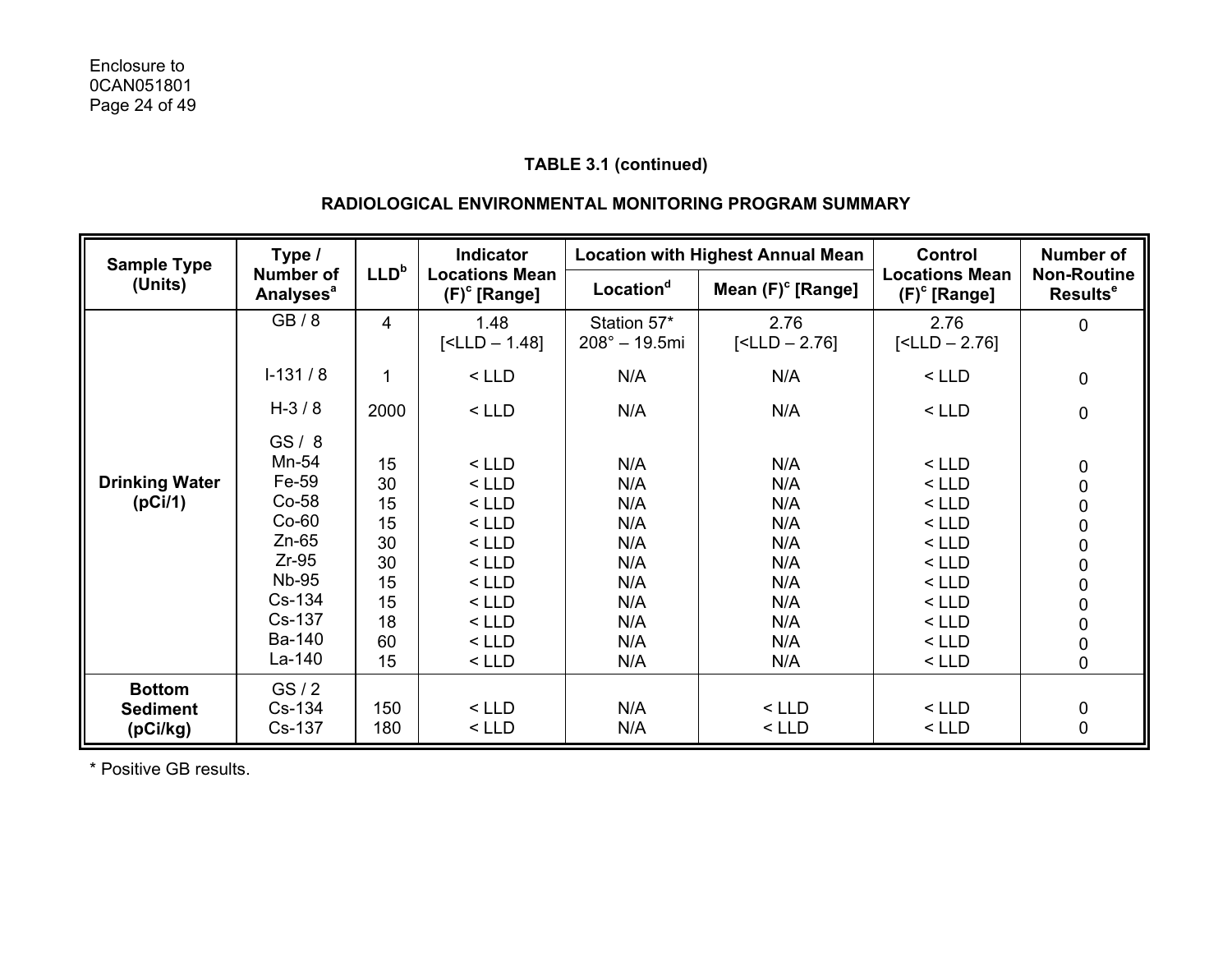# **RADIOLOGICAL ENVIRONMENTAL MONITORING PROGRAM SUMMARY**

| <b>Sample Type</b>   | Type /                                                              |                                        | Indicator                                                      | <b>Location with Highest Annual Mean</b> |                                        | Control                                                        | <b>Number of</b>                           |
|----------------------|---------------------------------------------------------------------|----------------------------------------|----------------------------------------------------------------|------------------------------------------|----------------------------------------|----------------------------------------------------------------|--------------------------------------------|
| (Units)              | LLD <sup>b</sup><br><b>Number of</b><br><b>Analyses<sup>a</sup></b> |                                        | <b>Locations Mean</b><br>$(F)^c$ [Range]                       | Location <sup>d</sup>                    | Mean $(F)^c$ [Range]                   | <b>Locations Mean</b><br>$(F)^c$ [Range]                       | <b>Non-Routine</b><br>Results <sup>e</sup> |
| Fish (pCi/kg)        | GS/2<br>Mn-54<br>Fe-59<br>$Co-58$<br>$Co-60$<br>$Zn-65$<br>$Cs-134$ | 130<br>260<br>130<br>130<br>260<br>130 | $<$ LLD<br>$<$ LLD<br>$<$ LLD<br>$<$ LLD<br>$<$ LLD<br>$<$ LLD | N/A<br>N/A<br>N/A<br>N/A<br>N/A<br>N/A   | N/A<br>N/A<br>N/A<br>N/A<br>N/A<br>N/A | $<$ LLD<br>$<$ LLD<br>$<$ LLD<br>$<$ LLD<br>$<$ LLD<br>$<$ LLD | 0<br>0<br>0<br>0<br>0<br>0                 |
|                      | Cs-137                                                              | 150                                    | $<$ LLD                                                        | N/A                                      | N/A                                    | $<$ LLD                                                        | 0                                          |
| <b>Food Products</b> | $1-131/6$<br>GS/6                                                   | 60                                     | $<$ LLD                                                        | N/A                                      | N/A                                    | N/A                                                            | 0                                          |
| (pCi/kg)             | Cs-134<br>Cs-137                                                    | 60<br>80                               | $<$ LLD<br>$<$ LLD                                             | N/A<br>N/A                               | N/A<br>N/A                             | N/A<br>N/A                                                     | 0<br>0                                     |

<sup>a</sup> GB = Gross beta; I-131 = Iodine-131; H-3 = Tritium; GS = Gamma scan.

 $<sup>b</sup>$  LLD = Required lower limit of detection based on ANO Units 1 and 2 ODCM Table 2.5-1.</sup>

c Mean and range based upon detectable measurements only. Fraction of detectable measurements at specified locations is indicated in parenthesis (F).

- $d$  Locations are specified (1) by name and (2) degrees relative to reactor site.
- e Non-routine results are those which exceed ten times the control station value. If no control station value is available, the result is considered non-routine if it exceeds ten times the preoperational value for the location.

f LLD is not defined in ANO Units 1 and 2 ODCM Table 2.5-1.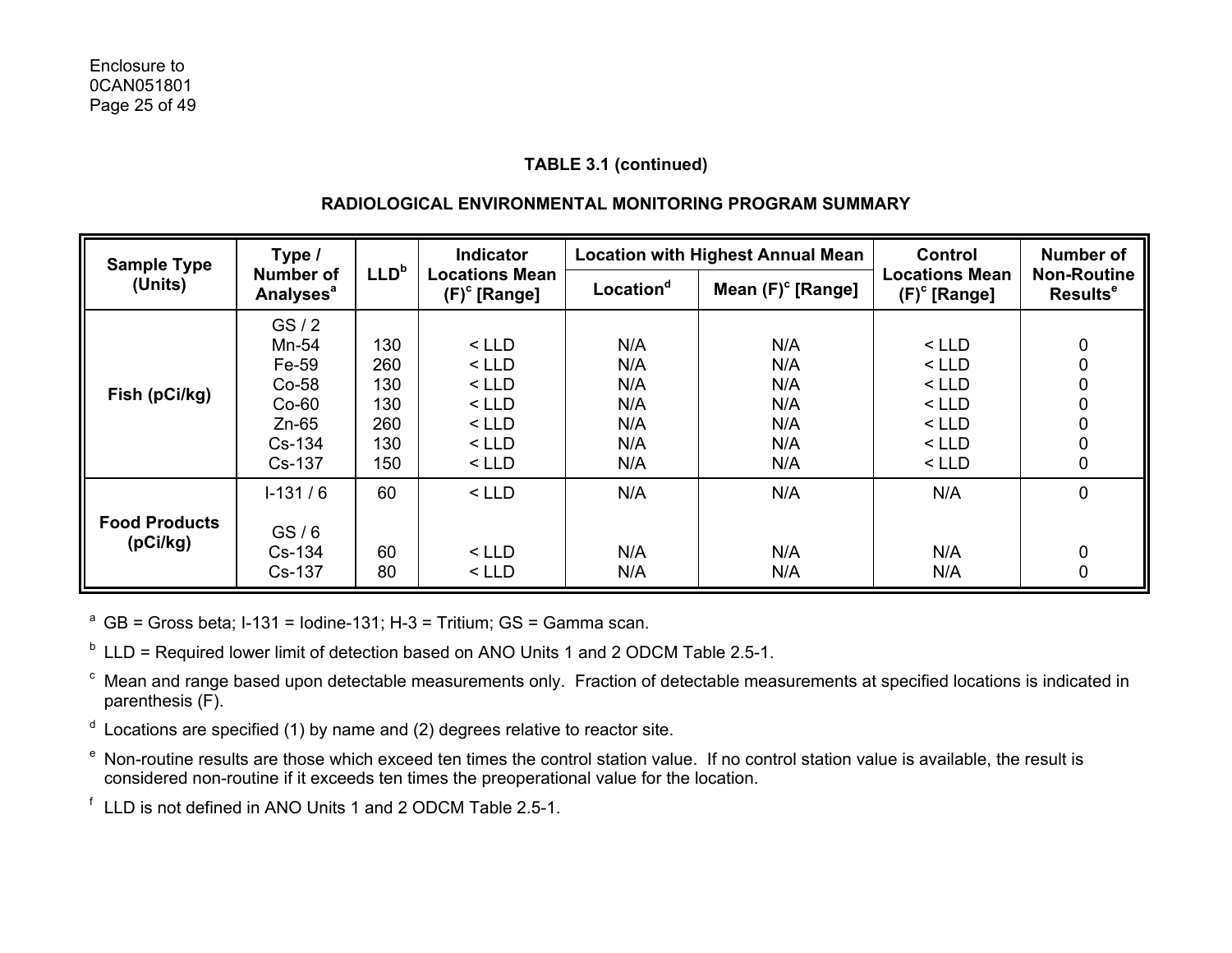Enclosure to 0CAN051801 Page 26 of 49

# **ATTACHMENT 1**

# **SUMMARY OF MONITORING RESULTS**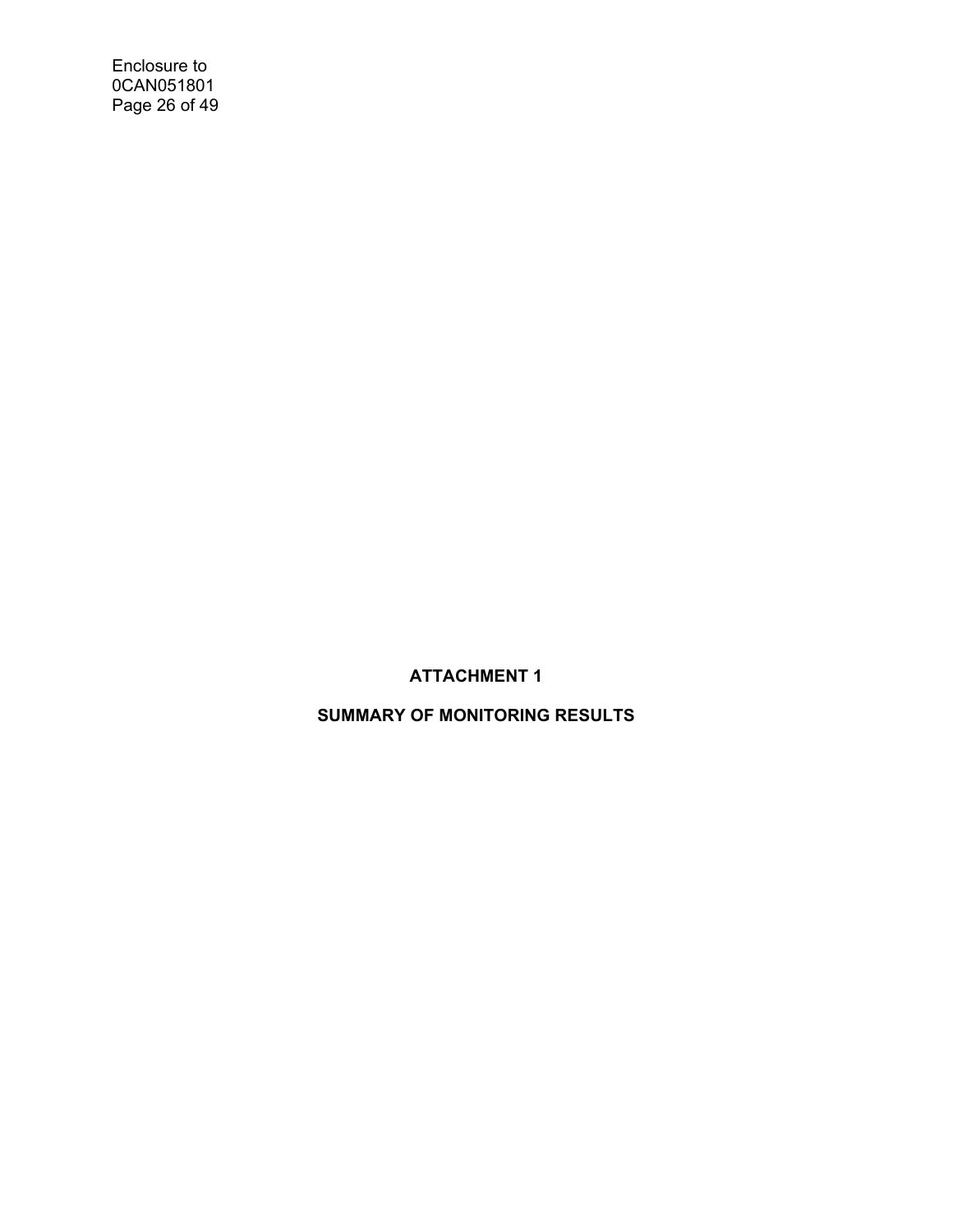# Table of Contents

| Table 1.1 | Air Particulate                                       |
|-----------|-------------------------------------------------------|
| Table 1.2 | Radioiodine Cartridges                                |
| Table 2.1 | Thermoluminescent Dosimeters (Inner Ring)             |
| Table 2.2 | Thermoluminescent Dosimeters (Special Interest Areas) |
| Table 3.1 | Surface Water (Gamma Isotopic)                        |
| Table 3.2 | Surface Water (Tritium)                               |
| Table 4.1 | Drinking Water (Gross beta, I-131 and Gamma Isotopic) |
| Table 4.2 | Drinking Water (Tritium)                              |
| Table 5.1 | Sediment                                              |
| Table 6.1 | Fish                                                  |
|           |                                                       |

- Table 7.1 Food Products
- Table 8.1 Groundwater Data (Gross Beta and Gamma Isotopic)
- Table 8.2 Groundwater Data (Tritium)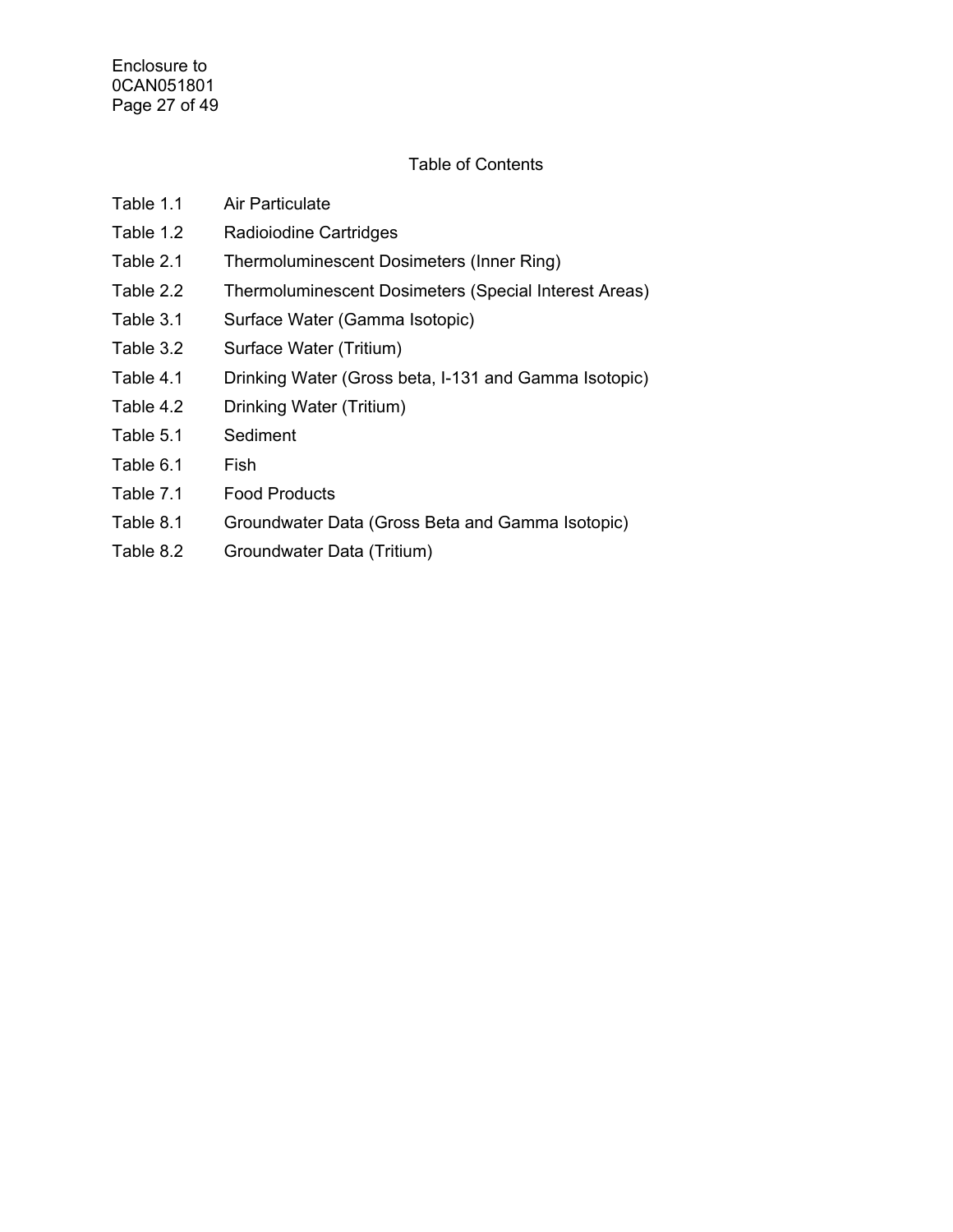# **Table 1.1**

| Sample Type: Air Particulate |                                      | Analysis: Gross Beta            |                                 | Units: pCi/m <sup>3</sup>        |                         |                               |
|------------------------------|--------------------------------------|---------------------------------|---------------------------------|----------------------------------|-------------------------|-------------------------------|
| <b>Start Date</b>            | <b>End Date</b>                      | <b>Station 1</b><br>(Indicator) | <b>Station 2</b><br>(Indicator) | <b>Station 56</b><br>(Indicator) | Station 6*<br>(Control) | <b>Station 7</b><br>(Control) |
|                              | <b>Required LLD</b><br>$\rightarrow$ | 0.01                            | <u>0.01</u>                     | <u>0.01</u>                      | 0.01                    | 0.01                          |
| 01/03/2017                   | 01/17/2017                           | 2.29E-02                        | 2.09E-02                        | 1.79E-02                         | 2.59E-02                | 2.34E-02                      |
| 01/17/2017                   | 01/31/2017                           | 1.98E-02                        | 1.67E-02                        | 1.70E-02                         | 1.95E-02                | 1.94E-02                      |
| 01/31/2017                   | 02/14/2017                           | 2.03E-02                        | 2.23E-02                        | 1.47E-02                         | 1.90E-02                | 1.99E-02                      |
| 02/14/2017                   | 02/28/2017                           | 1.62E-02                        | 1.25E-02                        | 1.23E-02                         | 1.53E-02                | 1.28E-02                      |
| 02/28/2017                   | 03/14/2017                           | 1.39E-02                        | 1.61E-02                        | 1.17E-02                         | 1.47E-02                | 1.71E-02                      |
| 03/14/2017                   | 03/28/2017                           | 1.77E-02                        | 2.07E-02                        | 1.75E-02                         | 1.98E-02                | 1.86E-02                      |
| 03/28/2017                   | 04/11/2017                           | 1.35E-02                        | 1.34E-02                        | 8.93E-03                         | 1.48E-02                | 1.49E-02                      |
| 04/11/2017                   | 04/25/2017                           | 1.61E-02                        | 1.47E-02                        | 1.29E-02                         | 1.30E-02                | 1.50E-02                      |
| 04/25/2017                   | 05/09/2017                           | 1.85E-02                        | 1.75E-02                        | 1.21E-02                         | 1.57E-02                | 1.73E-02                      |
| 05/09/2017                   | 05/23/2017                           | 1.63E-02                        | 1.82E-02                        | 1.76E-02                         | 1.80E-02                | 1.92E-02                      |
| 05/23/2017                   | 06/06/2017                           | 1.64E-02                        | 1.72E-02                        | 1.18E-02                         | 1.70E-02                | 1.60E-02                      |
| 06/06/2017                   | 06/20/2017                           | 1.37E-02                        | 1.42E-02                        | 1.26E-02                         | 1.27E-02                | 1.29E-02                      |
| 06/20/2017                   | 06/27/2017                           | 1.88E-02                        | 2.13E-02                        | 1.43E-02                         | 2.13E-02                | 1.75E-02                      |
| 06/27/2017                   | 07/11/2017                           | 1.49E-02                        | 1.48E-02                        | 1.44E-02                         | 1.52E-02                | 1.68E-02                      |
| 07/11/2017                   | 07/25/2017                           | 2.05E-02                        | 1.85E-02                        | 1.54E-02                         | 2.09E-02                | 1.77E-02                      |
| 07/25/2017                   | 08/08/2017                           | 2.12E-02                        | 1.77E-02                        | 1.72E-02                         | 2.02E-02                | 1.68E-02                      |
| 08/08/2017                   | 08/22/2017                           | 1.65E-02                        | 1.65E-02                        | 1.25E-02                         | 1.77E-02                | 1.76E-02                      |
| 08/22/2017                   | 09/05/2017                           | 2.51E-02                        | 2.76E-02                        | 2.80E-02                         | 2.82E-02                | 2.58E-02                      |
| 09/05/2017                   | 09/19/2017                           | 2.52E-02                        | 2.75E-02                        | 2.07E-02                         | 2.83E-02                | 2.90E-02                      |
| 09/19/2017                   | 10/03/2017                           | 2.23E-02                        | 2.50E-02                        | 2.00E-02                         | 2.45E-02                | 2.58E-02                      |
| 10/03/2017                   | 10/17/2017                           | 2.07E-02                        | 2.12E-02                        | 1.76E-02                         | 2.11E-02                | 1.91E-02                      |
| 10/17/2017                   | 10/31/2017                           | 1.32E-02                        | 1.84E-02                        | 1.57E-02                         | 1.88E-02                | 1.85E-02                      |
| 10/31/2017                   | 11/14/2017                           | 2.58E-02                        | 2.53E-02                        | 1.73E-02                         | 2.63E-02                | 2.62E-02                      |
| 11/14/2017                   | 11/28/2017                           | 2.85E-02                        | 2.80E-02                        | 2.26E-02                         | 2.87E-02                | 2.84E-02                      |
| 11/28/2017                   | 12/12/2017                           | 2.46E-02                        | 2.14E-02                        | 1.56E-02                         | 2.21E-02                | 2.56E-02                      |
| 12/12/2017                   | 12/19/2017                           | 2.41E-02                        | 2.22E-02                        | 2.04E-02                         | 2.84E-02                | 2.23E-02                      |
| 12/19/2017                   | 01/02/2018                           | 2.47E-02                        | 2.40E-02                        | 2.17E-02                         | 2.45E-02                | 2.55E-02                      |

\* Station with highest annual mean.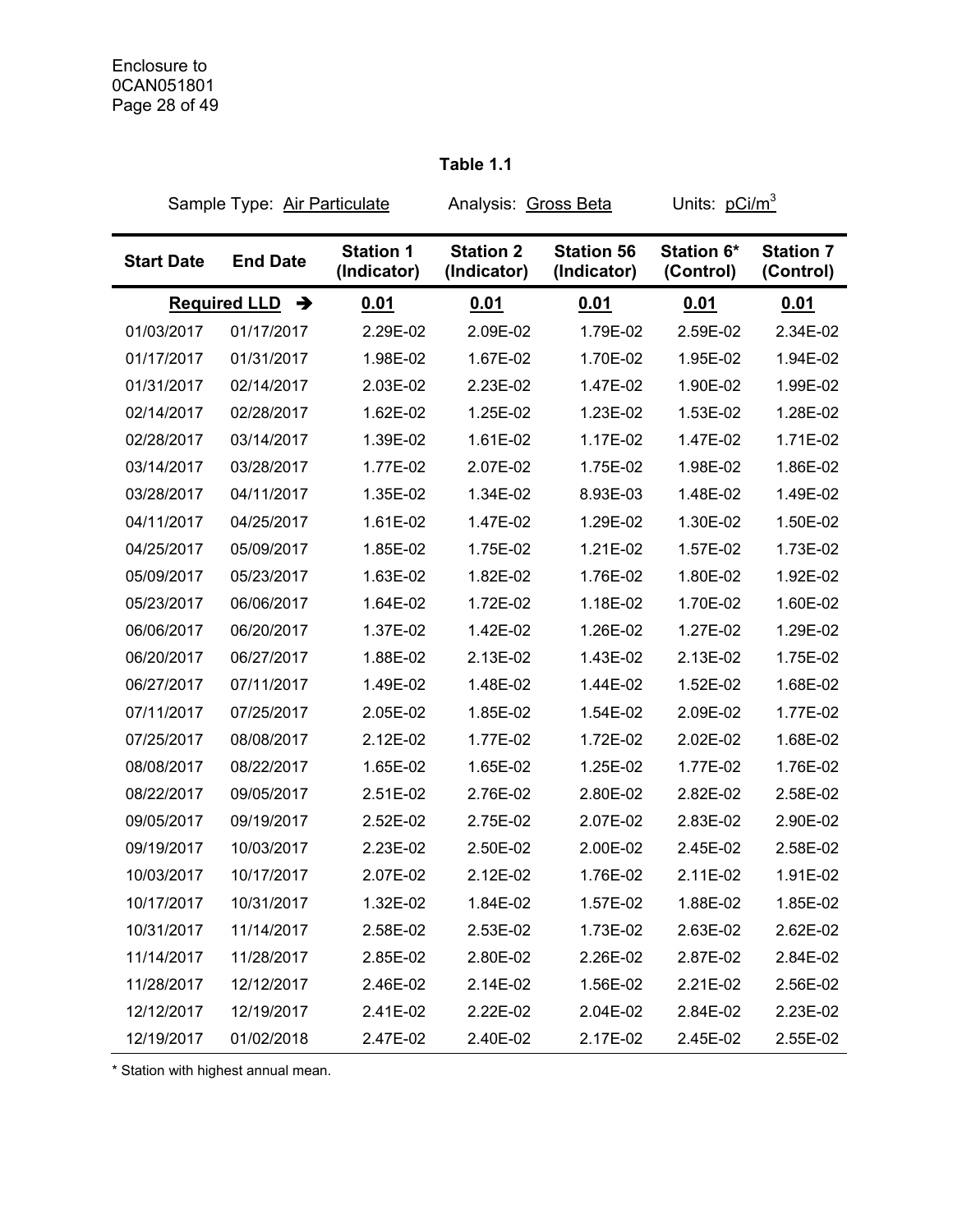# **Table 1.2**

Sample Type: Radioiodine Cartridges Analysis: lodine-131 Units: pCi/m<sup>3</sup>

| <b>Start Date</b> | <b>End Date</b>                      | <b>Station 1</b><br>(Indicator) | <b>Station 2</b><br>(Indicator) | <b>Station 56</b><br>(Indicator) | <b>Station 6</b><br>(Control) | <b>Station 7</b><br>(Control) |
|-------------------|--------------------------------------|---------------------------------|---------------------------------|----------------------------------|-------------------------------|-------------------------------|
|                   | <b>Required LLD</b><br>$\rightarrow$ | 0.07                            | 0.07                            | 0.07                             | 0.07                          | 0.07                          |
| 01/03/2017        | 01/17/2017                           | $< 2.50E-02$                    | $< 2.50E-02$                    | $< 2.50E-02$                     | $< 1.37E-02$                  | $< 2.48E-02$                  |
| 01/17/2017        | 01/31/2017                           | $< 1.18E-02$                    | $< 3.03E-02$                    | $< 3.03E-02$                     | < 3.02E-02                    | $< 3.02E-02$                  |
| 01/31/2017        | 02/14/2017                           | $< 5.03E-02$                    | $< 5.04E-02$                    | $< 5.04E-02$                     | $< 2.23E-02$                  | $< 5.00E-02$                  |
| 02/14/2017        | 02/28/2017                           | $< 2.88E-02$                    | $< 2.88E-02$                    | $< 1.21E-02$                     | $< 2.87E-02$                  | $< 2.87E-02$                  |
| 02/28/2017        | 03/14/2017                           | $< 2.96E-02$                    | $< 1.53E-02$                    | $< 2.96E-02$                     | $< 2.95E-02$                  | $< 2.94E-02$                  |
| 03/14/2017        | 03/28/2017                           | $< 2.94E-02$                    | $< 1.74E-02$                    | $< 2.94E-02$                     | $< 2.93E-02$                  | $< 2.92E-02$                  |
| 03/28/2017        | 04/11/2017                           | $< 1.95E-02$                    | $< 1.94E-02$                    | $< 1.94E-02$                     | $< 7.51E-03$                  | $< 1.93E-02$                  |
| 04/11/2017        | 04/25/2017                           | $< 2.38E-02$                    | $< 2.38E-02$                    | $< 2.38E - 02$                   | $< 1.00E-02$                  | $< 2.37E-02$                  |
| 04/25/2017        | 05/09/2017                           | $< 1.96E-02$                    | $< 3.80E-02$                    | $< 3.80E-02$                     | $< 3.79E-02$                  | $< 3.78E-02$                  |
| 05/09/2017        | 05/23/2017                           | < 2.56E-02                      | $< 2.57E-02$                    | $< 2.57E-02$                     | < 2.56E-02                    | $< 1.07E-02$                  |
| 05/23/2017        | 06/06/2017                           | $< 2.29E-02$                    | $< 2.29E-02$                    | $< 2.30E-02$                     | $< 8.88E-03$                  | $< 2.28E-02$                  |
| 06/06/2017        | 06/20/2017                           | $< 1.03E-02$                    | $< 2.67E-02$                    | $< 2.67E-02$                     | $< 2.66E-02$                  | $< 2.63E-02$                  |
| 06/20/2017        | 06/27/2017                           | $< 2.38E-02$                    | < 4.32E-02                      | $< 4.33E-02$                     | $< 4.31E-02$                  | $< 4.31E-02$                  |
| 06/27/2017        | 07/11/2017                           | < 1.22E-02                      | $< 3.14E-02$                    | $< 3.15E-02$                     | < 3.12E-02                    | $< 3.09E-02$                  |
| 07/11/2017        | 07/25/2017                           | $< 3.34E-02$                    | $< 3.34E-02$                    | $< 3.34E-02$                     | $< 3.34E-02$                  | $< 1.41E-02$                  |
| 07/25/2017        | 08/08/2017                           | $< 3.24E-02$                    | $< 3.24E-02$                    | $< 3.25E-02$                     | $< 1.75E-02$                  | $< 3.20E-02$                  |
| 08/08/2017        | 08/22/2017                           | $< 1.27E-02$                    | $< 3.04E-02$                    | $< 3.04E-02$                     | $< 3.03E-02$                  | $< 3.02E-02$                  |
| 08/22/2017        | 09/05/2017                           | $< 1.87E-02$                    | $< 3.46E-02$                    | $< 3.46E-02$                     | $< 3.45E-02$                  | $< 3.43E-02$                  |
| 09/05/2017        | 09/19/2017                           | $< 1.95E-02$                    | $< 3.59E-02$                    | $< 3.59E-02$                     | $< 3.58E-02$                  | $< 3.58E-02$                  |
| 09/19/2017        | 10/03/2017                           | $< 1.45E-02$                    | $< 3.46E-02$                    | $< 3.46E-02$                     | $< 3.51E-02$                  | $< 3.53E-02$                  |
| 10/03/2017        | 10/17/2017                           | $< 2.36E-02$                    | $< 4.37E-02$                    | $< 4.38E-02$                     | $< 4.34E-02$                  | $< 4.32E-02$                  |
| 10/17/2017        | 10/31/2017                           | $< 2.61E-02$                    | $< 2.62E-02$                    | $< 2.19E-02$                     | $< 2.62E-02$                  | $< 2.60E-02$                  |
| 10/31/2017        | 11/14/2017                           | $< 1.68E-02$                    | $< 4.00E-02$                    | $< 4.00E-02$                     | $< 3.99E-02$                  | $< 3.98E-02$                  |
| 11/14/2017        | 11/28/2017                           | $< 1.57E-02$                    | $< 3.72E-02$                    | $< 3.73E-02$                     | $< 3.69E-02$                  | $< 3.71E-02$                  |
| 11/28/2017        | 12/12/2017                           | $< 2.50E-02$                    | < 1.05E-02                      | $< 2.50E-02$                     | $< 2.48E-02$                  | $< 2.49E-02$                  |
| 12/12/2017        | 12/19/2017                           | $< 2.43E-02$                    | $< 2.91E-02$                    | $< 2.91E-02$                     | $< 2.92E-02$                  | < 2.89E-02                    |
| 12/19/2017        | 01/02/2018                           | < 1.05E-02                      | $< 2.97E-02$                    | $< 2.97E - 02$                   | < 2.96E-02                    | $< 2.96E-02$                  |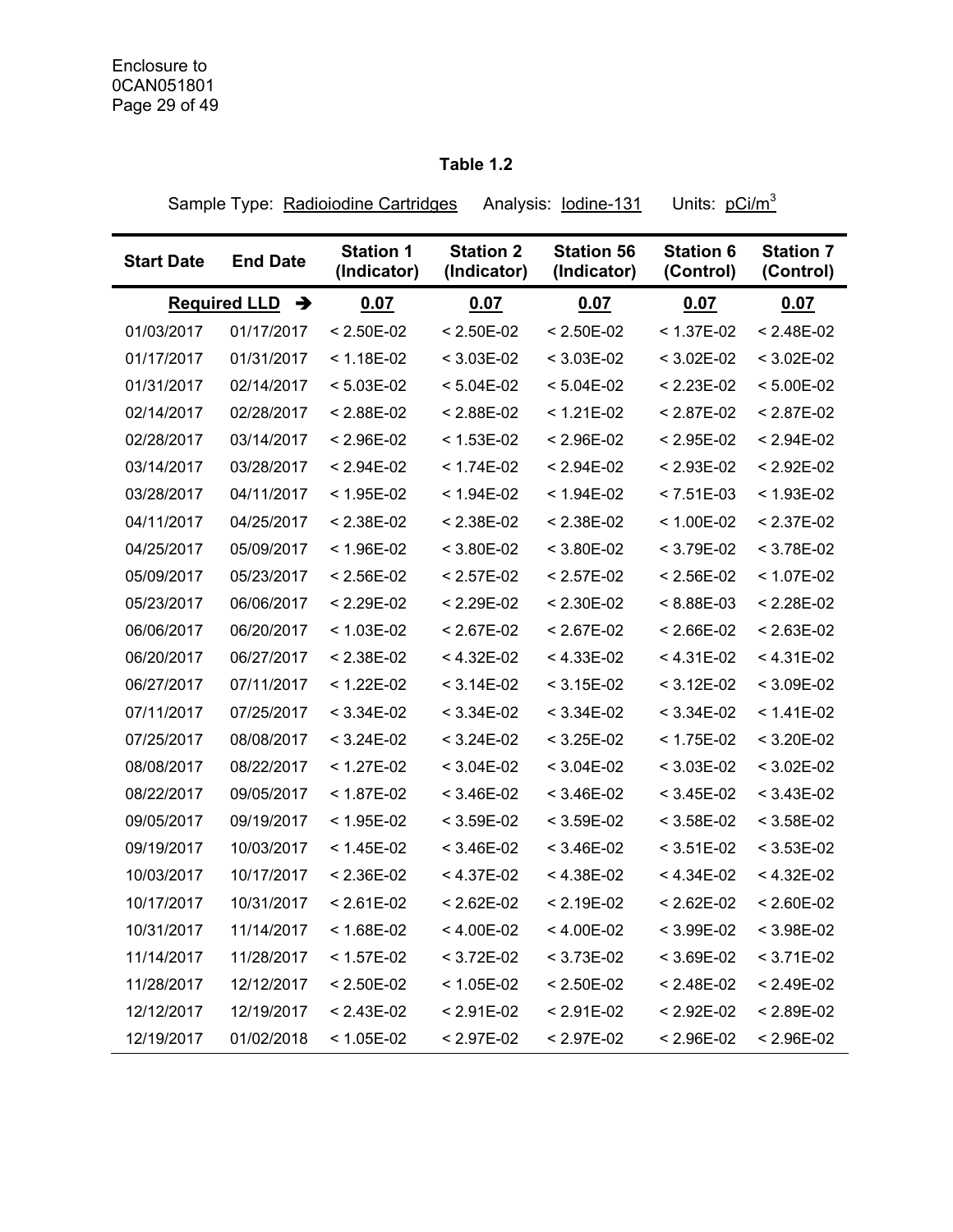|                         | <b>Inner Ring (Indicators)</b> |                       |                       |                       |                                  |  |  |  |  |  |
|-------------------------|--------------------------------|-----------------------|-----------------------|-----------------------|----------------------------------|--|--|--|--|--|
| <b>Station</b>          | 1st Qtr '17<br>(mrem)          | 2nd Qtr '17<br>(mrem) | 3rd Qtr '17<br>(mrem) | 4th Qtr '17<br>(mrem) | <b>Annual Mean '17</b><br>(mrem) |  |  |  |  |  |
| $\mathbf 1$             | 7.7                            | 7.3                   | 9.2                   | 9.1                   | 8.3                              |  |  |  |  |  |
| $\overline{2}$          | 6.8                            | 7.8                   | 8.4                   | 9.0                   | 8.0                              |  |  |  |  |  |
| $\mathfrak{S}$          | 5.1                            | 5.0                   | 6.0                   | 5.9                   | 5.5                              |  |  |  |  |  |
| $\overline{\mathbf{4}}$ | 7.4                            | 7.7                   | 8.6                   | 8.2                   | 7.9                              |  |  |  |  |  |
| $*56$                   | 9.4                            | 9.9                   | 10.4                  | 10.4                  | 10.0                             |  |  |  |  |  |
| 108                     | 7.5                            | 7.9                   | 8.4                   | 9.2                   | 8.2                              |  |  |  |  |  |
| 109                     | 7.6                            | 7.8                   | 9.6                   | 8.9                   | 8.4                              |  |  |  |  |  |
| 110                     | 7.9                            | 7.6                   | 8.5                   | 8.8                   | 8.2                              |  |  |  |  |  |
| 145                     | 6.4                            | 7.4                   | 7.9                   | 8.8                   | 7.6                              |  |  |  |  |  |
| 146                     | 7.9                            | 10.2                  | 7.8                   | 8.6                   | 8.6                              |  |  |  |  |  |
| 147                     | 6.7                            | 6.3                   | 7.5                   | 8.5                   | 7.2                              |  |  |  |  |  |
| 148                     | 9.0                            | 9.1                   | 8.5                   | 8.6                   | 8.8                              |  |  |  |  |  |
| 149                     | 7.3                            | 7.1                   | 9.0                   | 9.3                   | 8.1                              |  |  |  |  |  |
| 150                     | 8.8                            | 8.7                   | 9.8                   | 10.0                  | 9.3                              |  |  |  |  |  |
| 151                     | 8.2                            | 7.8                   | 8.8                   | 9.8                   | 8.6                              |  |  |  |  |  |
| 152                     | 5.5                            | 6.4                   | 6.8                   | 7.4                   | 6.5                              |  |  |  |  |  |

# **Table 2.1**

Sample Type: Thermoluminescent Dosimeters Analysis: Gamma Dose Units: mrem/Qtr

\* Station with highest annual mean. Total Inner Ring Annual Mean – 8.0mrem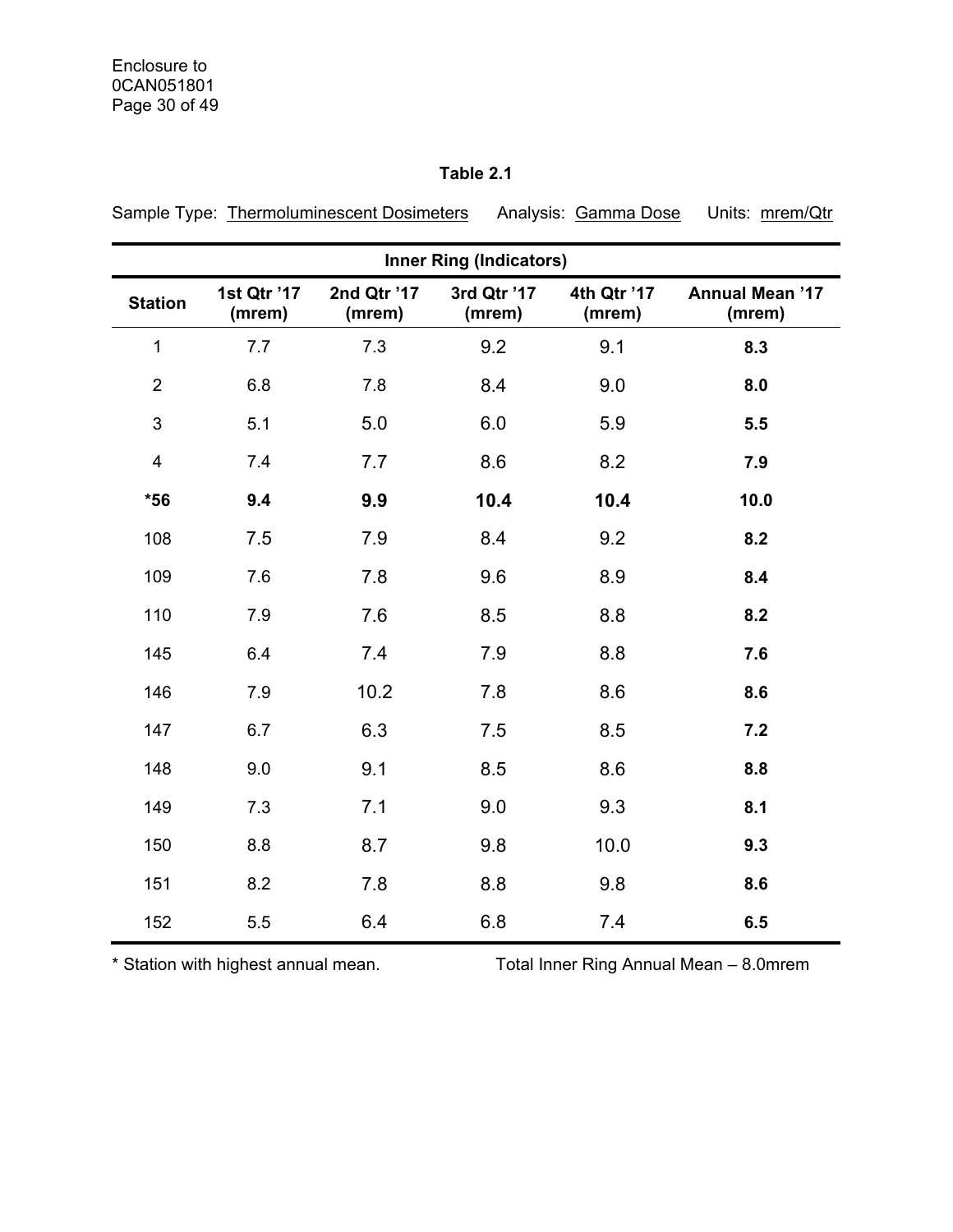# **Table 2.2**

|                | <b>Special Interest Areas - (Population Centers &amp; Schools)</b> |                       |                       |                       |                                  |  |  |  |  |  |
|----------------|--------------------------------------------------------------------|-----------------------|-----------------------|-----------------------|----------------------------------|--|--|--|--|--|
| <b>Station</b> | 1st Qtr '17<br>(mrem)                                              | 2nd Qtr '17<br>(mrem) | 3rd Qtr '17<br>(mrem) | 4th Qtr '17<br>(mrem) | <b>Annual Mean '17</b><br>(mrem) |  |  |  |  |  |
| 6              | 6.8                                                                | 6.9                   | 6.9                   | 7.0                   | 6.9                              |  |  |  |  |  |
| 111            | 5.0                                                                | 5.3                   | 5.8                   | 5.9                   | 5.5                              |  |  |  |  |  |
| 116            | 8.3                                                                | 8.8                   | 9.2                   | 9.9                   | 9.0                              |  |  |  |  |  |
| 125            | 5.0                                                                | 5.0                   | 5.1                   | 5.8                   | 5.2                              |  |  |  |  |  |
| 127            | 7.2                                                                | 7.5                   | 8.0                   | <b>LOST</b>           | 7.5                              |  |  |  |  |  |
| $*137$         | 8.1                                                                | 10.4                  | 9.2                   | 9.4                   | 9.2                              |  |  |  |  |  |
| 153            | 7.2                                                                | 7.2                   | 7.3                   | 8.2                   | 7.4                              |  |  |  |  |  |

Sample Type: Thermoluminescent Dosimeters Analysis: Gamma Dose Units: mrem/Qtr

\* Stations with highest annual mean. Total Special Interest Annual Mean – 7.2mrem

|                | <b>Special Interest Areas - (Control)</b> |                       |                       |                       |                                  |  |  |  |
|----------------|-------------------------------------------|-----------------------|-----------------------|-----------------------|----------------------------------|--|--|--|
| <b>Station</b> | 1st Qtr '17<br>(mrem)                     | 2nd Qtr '17<br>(mrem) | 3rd Qtr '17<br>(mrem) | 4th Qtr '17<br>(mrem) | <b>Annual Mean '17</b><br>(mrem) |  |  |  |
|                | 6.3                                       | 7.0                   | 6.6                   | 7.2                   | 6.7                              |  |  |  |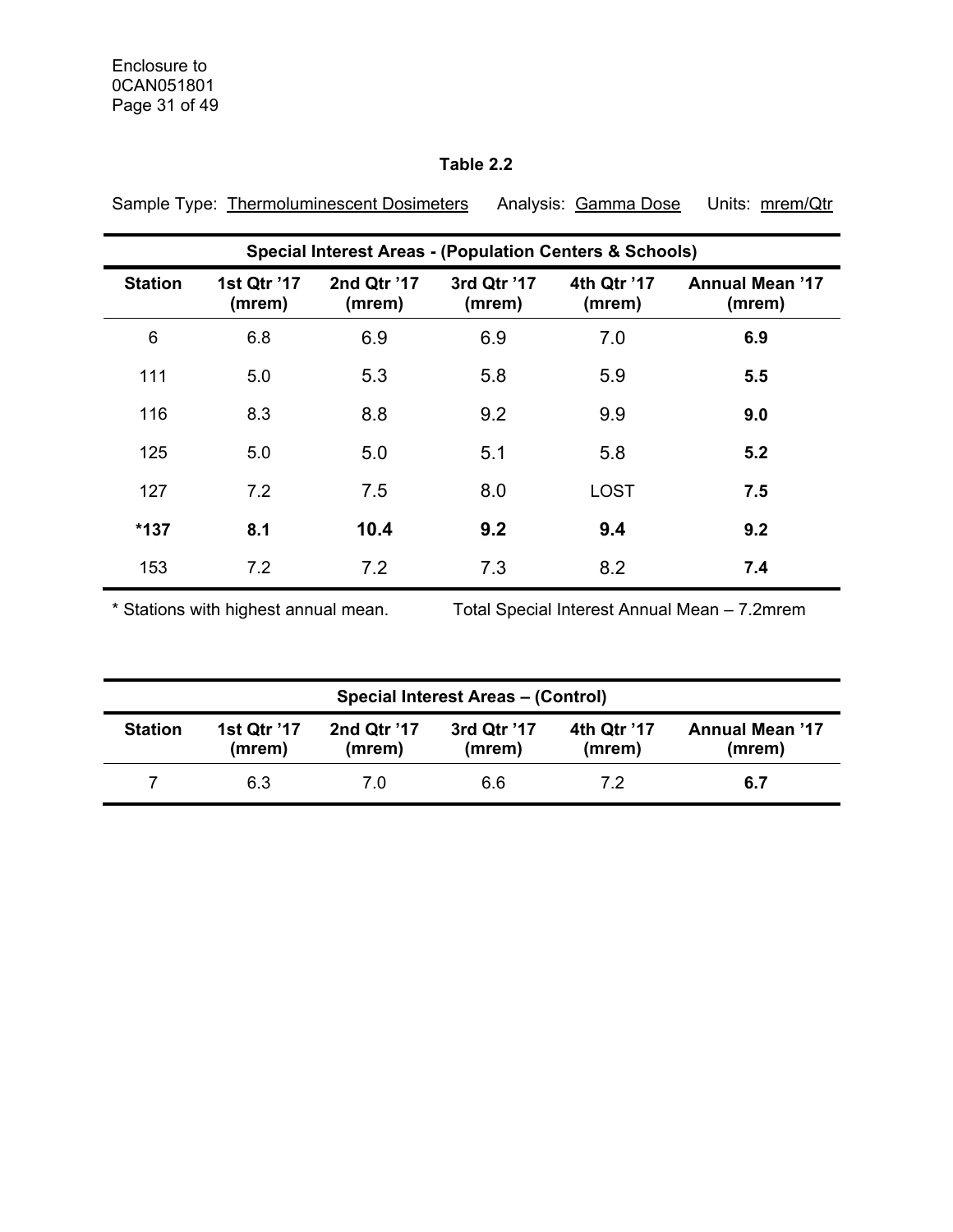# Enclosure to 0CAN051801 Page 32 of 49

|                       | Sample Type: Surface Water |                          | Analysis: Gamma Isotopic |         |        |         |        | Units: pCi/l |         |         |        |               |               |        |
|-----------------------|----------------------------|--------------------------|--------------------------|---------|--------|---------|--------|--------------|---------|---------|--------|---------------|---------------|--------|
| Location              | <b>Start Date</b>          | <b>End Date</b>          | Mn-54                    | $Co-58$ | Fe-59  | $Co-60$ | Zn-65  | <b>Nb-95</b> | $Zr-95$ | $I-131$ |        | Cs-134 Cs-137 | <b>Ba-140</b> | La-140 |
|                       |                            | <b>Required LLD</b><br>→ | 15                       | 15      | 30     | 15      | 30     | 15           | 30      | 15      | 15     | <u>18</u>     | 60            | 15     |
| Station 8 (Indicator) | 12/31/2016                 | 01/31/2017               | 2.11                     | 2.31    | < 5.88 | 2.26    | < 4.66 | 2.51         | 34.17   | < 9.71  | 2.14   | 2.00          | 20.0          | < 6.87 |
| Station 10 (Control)  | 12/31/2016                 | 01/31/2017               | 27.47                    | 27.91   | < 14.9 | < 10.7  | $20.2$ | < 9.23       | < 16.7  | < 10.7  | < 9.98 | < 10.0        | < 41.9        | < 12.8 |
| Station 8 (Indicator) | 01/31/2017                 | 02/28/2017               | 2.03                     | < 2.46  | < 5.87 | 2.13    | < 4.61 | 2.72         | < 4.52  | < 12.5  | 2.40   | 2.29          | < 21.1        | < 6.53 |
| Station 10 (Control)  | 01/31/2017                 | 02/28/2017               | 27.03                    | < 5.46  | < 11.8 | 28      | < 13.2 | < 7.54       | < 14.0  | < 11.9  | < 7.51 | < 7.04        | $33.7$        | < 10.8 |
| Station 8 (Indicator) | 02/29/2017                 | 03/31/2017               | < 1.63                   | < 1.91  | 4.30   | 1.61    | 3.18   | < 1.87       | < 3.57  | < 10.6  | < 1.80 | < 1.75        | < 16.8        | < 5.59 |
| Station 10 (Control)  | 02/29/2017                 | 03/31/2017               | < 10.2                   | < 9.33  | < 15.4 | <6.38   | < 17.6 | < 8.46       | < 15.7  | < 13.0  | < 10.3 | < 9.49        | $36.7$        | < 12.3 |
| Station 8 (Indicator) | 03/31/2017                 | 04/30/2017               | 2.31                     | 2.68    | < 5.50 | 2.42    | < 4.84 | < 3.09       | < 5.48  | < 13.9  | < 2.88 | 2.49          | < 22.5        | < 8.42 |
| Station 10 (Control)  | 03/31/2017                 | 04/30/2017               | < 4.56                   | 5.68    | < 12.5 | < 4.52  | 11.1   | < 6.75       | < 10.2  | < 8.98  | 23     | < 6.35        | 24.0          | < 9.54 |
| Station 8 (Indicator) | 04/30/2017                 | 05/31/2017               | 2.14                     | < 2.33  | < 4.97 | < 1.89  | < 4.07 | 2.44         | 4.18    | < 14.9  | 2.23   | 2.13          | 23.4          | < 5.87 |
| Station 10 (Control)  | 04/30/2017                 | 05/31/2017               | < 6.91                   | < 6.93  | < 15.1 | 27.70   | < 16.8 | < 6.99       | < 13.6  | < 10.2  | < 7.88 | < 7.61        | $<$ 31.6      | < 11.4 |
| Station 8 (Indicator) | 05/31/2017                 | 06/30/2017               | < 2.18                   | < 2.45  | 5.63   | 2.06    | < 4.39 | 2.44         | < 4.32  | < 13.1  | 2.29   | < 2.06        | 22.2          | < 7.81 |
| Station 10 (Control)  | 05/31/2017                 | 06/30/2017               | 5.12                     | < 6.79  | < 15.7 | 27.11   | < 11.0 | < 6.31       | < 12.0  | < 10.9  | < 6.00 | < 8.36        | 27.8          | 27.59  |
| Station 8 (Indicator) | 06/30/2017                 | 07/31/2017               | < 1.80                   | 2.16    | < 4.96 | 2.08    | < 4.01 | 2.18         | < 3.87  | < 9.24  | < 1.94 | 2.10          | < 17.3        | < 5.58 |
| Station 10 (Control)  | 06/30/2017                 | 07/31/2017               | < 9.58                   | < 8.89  | < 15.4 | < 9.08  | 22.1   | < 9.36       | < 16.2  | < 11.7  | < 10.4 | < 9.93        | < 36.9        | < 10.4 |
| Station 8 (Indicator) | 07/31/2017                 | 08/31/2017               | < 1.94                   | 2.14    | < 5.30 | 2.33    | < 4.17 | 2.27         | < 3.95  | < 12.9  | 2.20   | 2.04          | 22.2          | < 8.41 |
| Station 10 (Control)  | 07/31/2017                 | 08/31/2017               | < 8.63                   | < 10.7  | < 18.0 | < 9.48  | < 14.8 | 27.07        | < 14.0  | < 12.5  | < 9.79 | < 10.6        | < 39.6        | < 11.9 |
| Station 8 (Indicator) | 08/31/2017                 | 09/30/2017               | < 1.76                   | 2.19    | 5.11   | 1.77    | < 3.92 | 2.27         | < 4.15  | < 14.5  | 2.17   | < 1.91        | < 23.6        | 27.76  |
| Station 10 (Control)  | 08/31/2017                 | 09/30/2017               | < 4.14                   | 5.15    | < 10.8 | < 3.90  | < 10.4 | < 4.52       | < 7.86  | < 9.22  | < 4.85 | < 4.80        | < 25.8        | < 6.50 |
| Station 8 (Indicator) | 09/30/2017                 | 10/31/2017               | < 2.33                   | 2.42    | 5.19   | < 2.15  | 4.72   | 2.76         | < 4.63  | < 12.0  | < 2.57 | < 2.47        | 21.6          | 5.63   |
| Station 10 (Control)  | 09/30/2017                 | 10/31/2017               | < 5.39                   | < 5.08  | 11.4   | 27.47   | < 13.4 | < 5.98       | < 10.8  | < 8.58  | < 6.55 | < 6.77        | 27.3          | <6.80  |
| Station 8 (Indicator) | 10/31/2017                 | 11/30/2017               | 2.72                     | < 2.88  | 56.10  | 2.75    | < 5.45 | 2.86         | < 4.83  | < 14.2  | 2.77   | 2.42          | < 23.8        | < 8.89 |
| Station 10 (Control)  | 10/31/2017                 | 11/30/2017               | < 5.23                   | < 5.32  | < 13.5 | < 5.49  | < 15.8 | < 5.83       | 11.1    | < 10.1  | < 7.44 | < 6.88        | 28.6          | < 13.4 |
| Station 8 (Indicator) | 11/30/2017                 | 12/31/2017               | 2.89                     | < 3.25  | < 6.49 | 2.99    | < 6.67 | 3.44         | < 5.49  | < 14.4  | < 3.38 | 2.93          | 27.7          | < 8.84 |
| Station 10 (Control)  | 11/30/2017                 | 12/31/2017               | < 6.49                   | < 6.97  | < 14.4 | < 6.59  | < 16.5 | < 8.10       | < 10.0  | < 9.39  | < 6.98 | 27.97         | 26.1          | <6.09  |

**Table 3.1**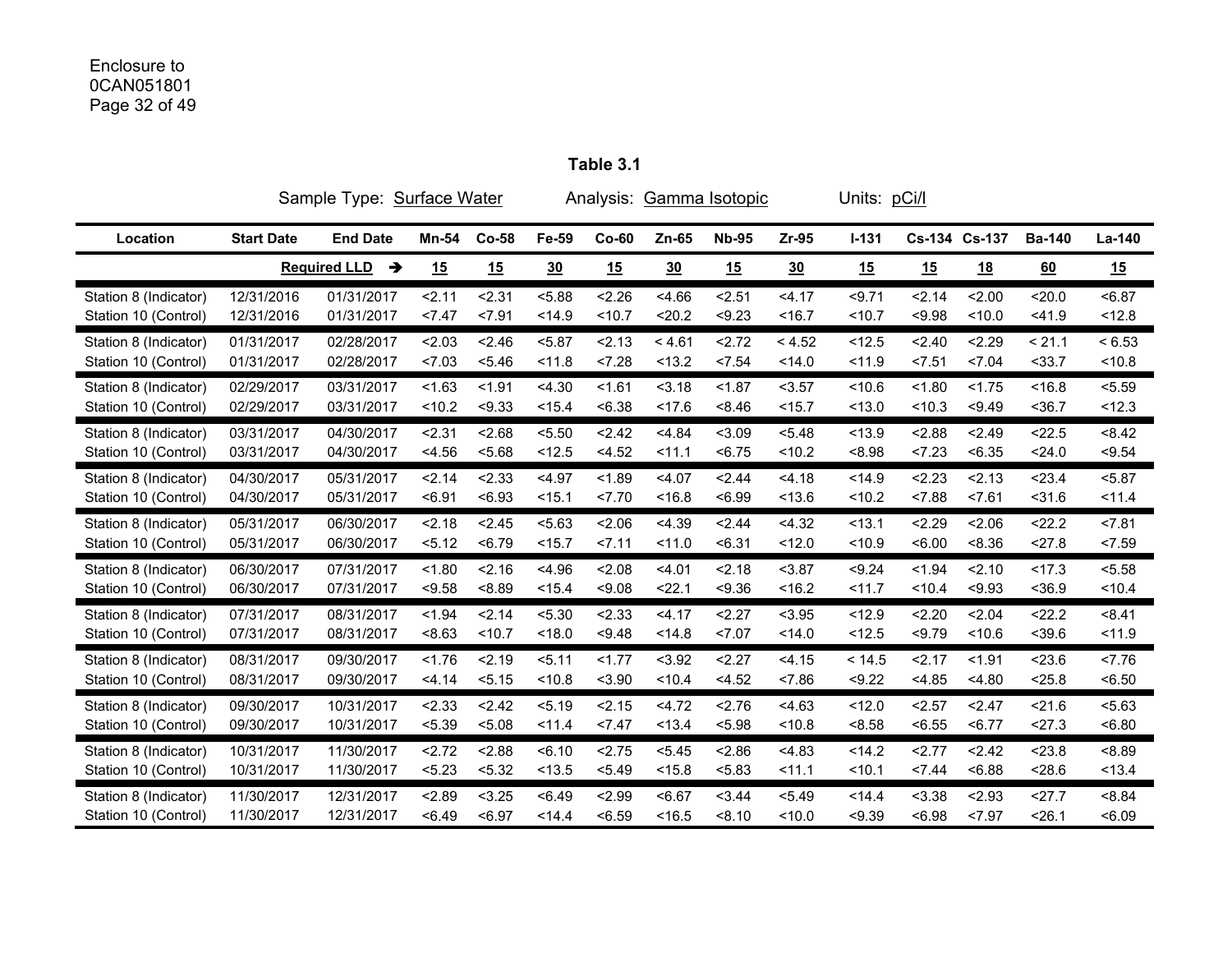# **Table 3.2**

| Sample Type: Surface Water   | Analysis: Tritium |                          | Units: pCi/l |
|------------------------------|-------------------|--------------------------|--------------|
| Location                     | <b>Begin Date</b> | <b>End Date</b>          | $H-3$        |
|                              |                   | <b>Required LLD</b><br>→ | 3000         |
| <b>Station 8 (Indicator)</b> | 12/31/2016        | 03/31/2017               | 637          |
| <b>Station 10 (Control)</b>  | 12/31/2016        | 03/31/2017               | < 336        |
| <b>Station 8 (Indicator)</b> | 03/31/2017        | 06/30/2017               | 405          |
| <b>Station 10 (Control)</b>  | 03/31/2017        | 06/30/2017               | < 305        |
| <b>Station 8 (Indicator)</b> | 06/30/2017        | 09/30/2017               | 401          |
| <b>Station 10 (Control)</b>  | 06/30/2017        | 09/30/2017               | < 364        |
| <b>Station 8 (Indicator)</b> | 09/30/2017        | 12/31/2017               | < 358        |
| <b>Station 10 (Control)</b>  | 09/30/2017        | 12/31/2017               | < 355        |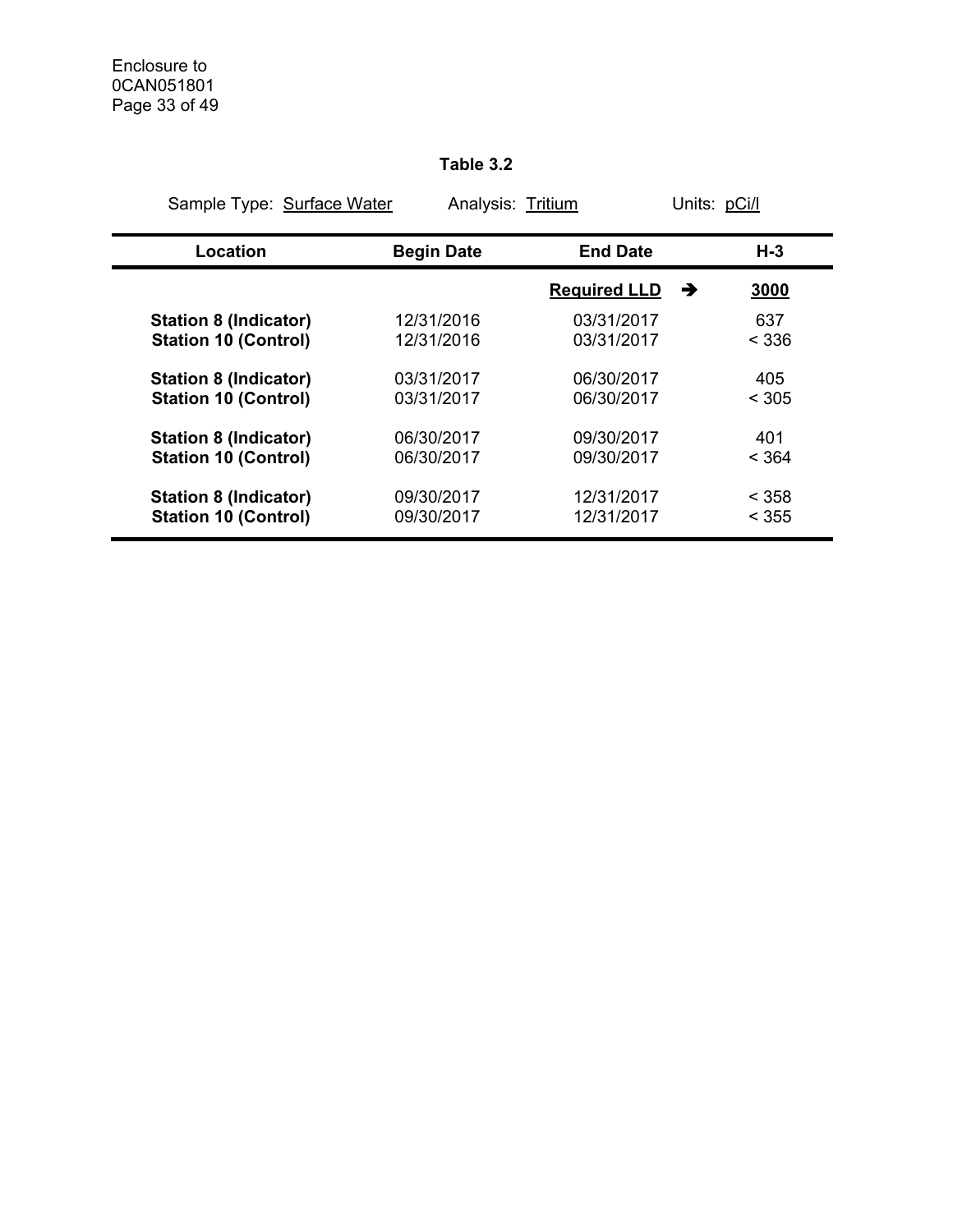**Table 4.1** 

|                        | Sample Type: Drinking Water      |                             |              |         | Analysis: Gross Beta, Iodine-131, Gamma Isotopic<br>Units: pCi/l |         |                |              |                  |           |               |               |               |        |
|------------------------|----------------------------------|-----------------------------|--------------|---------|------------------------------------------------------------------|---------|----------------|--------------|------------------|-----------|---------------|---------------|---------------|--------|
| Location               | <b>Collection</b><br><b>Date</b> | <b>Gross</b><br><b>Beta</b> | <b>Mn-54</b> | $Co-58$ | Fe-59                                                            | $Co-60$ | $Zn-65$        | <b>Nb-95</b> | $Zr-95$          | $I - 131$ | <b>Cs-134</b> | <b>Cs-137</b> | <b>Ba-140</b> | La-140 |
|                        | <b>Required LLD</b><br>→         | 4.0                         | 15           | 15      | $\frac{30}{2}$                                                   | 15      | $\frac{30}{2}$ | 15           | $\underline{30}$ | 1.0       | 15            | 18            | 60            | 15     |
| Station 14 (Indicator) | 01/03/2017                       | < 1.50                      | 56.11        | 27.21   | < 13.6                                                           | < 9.29  | < 14.9         | 5.17         | < 15.9           | < 0.752   | < 5.37        | 27.74         | < 29.6        | < 10.3 |
| Station 57 (Control)   | 01/03/2017                       | < 1.70                      | < 6.82       | < 8.14  | < 16.2                                                           | < 7.39  | < 14.2         | < 7.85       | < 9.88           | < 0.483   | < 7.92        | 27.47         | $<$ 39.9      | < 12.8 |
| Station 14 (Indicator) | 03/28/2017                       | < 1.60                      | 5.72         | 5.21    | < 14.5                                                           | 5.71    | < 10.3         | < 6.14       | < 9.93           | < 0.418   | < 5.25        | 5.21          | < 20.5        | 27.03  |
| Station 57 (Control)   | 03/28/2017                       | 2.81                        | < 6.07       | < 5.29  | < 12.8                                                           | < 6.46  | < 14.6         | < 6.43       | < 11.2           | < 0.468   | 27.01         | 56.14         | 24.7          | 27.10  |
| Station 14 (Indicator) | 06/20/2017                       | < 2.48                      | < 4.25       | < 4.47  | < 8.58                                                           | < 4.80  | < 8.35         | 4.43         | < 7.41           | < 0.405   | < 4.98        | < 4.64        | < 16.6        | < 6.36 |
| Station 57 (Control)   | 06/20/2017                       | < 2.62                      | 5.66         | 3.71    | < 8.41                                                           | < 5.54  | < 10.5         | < 4.99       | < 8.32           | < 0.413   | < 6.36        | 5.77          | < 19.6        | < 6.31 |
| Station 14 (Indicator) | 10/03/2017                       | 1.48                        | 27.78        | < 5.07  | < 10.7                                                           | < 5.25  | < 12.0         | <6.99        | < 8.88           | < 0.179   | 5.61          | < 6.06        | < 24.4        | 27.02  |
| Station 57 (Control)   | 10/03/2017                       | 2.76                        | < 5.58       | < 5.86  | < 10.6                                                           | <6.09   | < 11.9         | < 5.88       | < 10.6           | < 0.193   | 5.67          | 5.12          | < 29.5        | < 8.16 |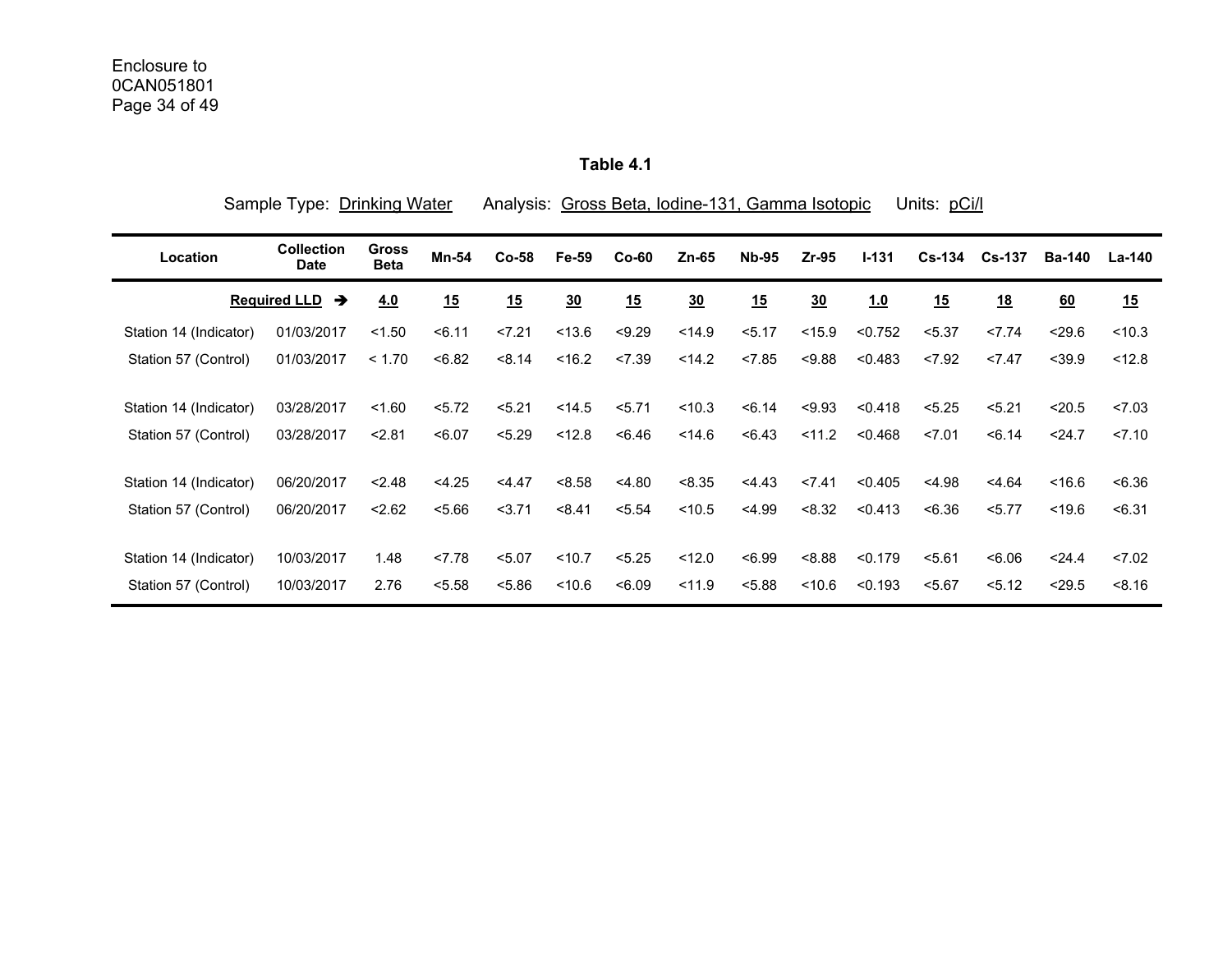| Sample Type: Drinking Water<br>Analysis: Tritium<br>Units: pCi/l |                          |       |  |  |  |  |  |  |  |  |  |
|------------------------------------------------------------------|--------------------------|-------|--|--|--|--|--|--|--|--|--|
| Location                                                         | <b>Collection Date</b>   | $H-3$ |  |  |  |  |  |  |  |  |  |
|                                                                  | <b>Required LLD</b><br>→ | 2000  |  |  |  |  |  |  |  |  |  |
| Station 14 (Indicator)                                           | 01/03/2017               | < 400 |  |  |  |  |  |  |  |  |  |
| <b>Station 57 (Control)</b>                                      | 01/03/2017               | < 386 |  |  |  |  |  |  |  |  |  |
| <b>Station 14 (Indicator)</b>                                    | 03/28/2017               | < 348 |  |  |  |  |  |  |  |  |  |
| <b>Station 57 (Control)</b>                                      | 03/28/2017               | < 338 |  |  |  |  |  |  |  |  |  |
| <b>Station 14 (Indicator)</b>                                    | 06/20/2017               | < 227 |  |  |  |  |  |  |  |  |  |
| <b>Station 57 (Control)</b>                                      | 06/20/2017               | < 241 |  |  |  |  |  |  |  |  |  |
| <b>Station 14 (Indicator)</b>                                    | 10/03/2017               | < 366 |  |  |  |  |  |  |  |  |  |
| <b>Station 57 (Control)</b>                                      | 10/03/2017               | < 364 |  |  |  |  |  |  |  |  |  |

**Table 4.2** 

**Table 5.1** 

| Sample Type: Sediment        |                            | Analysis: Gamma Isotopic | Units: pCi/kg |
|------------------------------|----------------------------|--------------------------|---------------|
| Location                     | <b>Collection Date</b>     | $Cs - 134$               | <b>Cs-137</b> |
|                              | Required LLD $\rightarrow$ | <u>150</u>               | <u> 180</u>   |
| <b>Station 8 (Indicator)</b> | 9/13/2017                  | ~103                     | < 73.8        |
| <b>Station 16 (Control)*</b> | 9/13/2017                  | < 80.4                   | < 75.3        |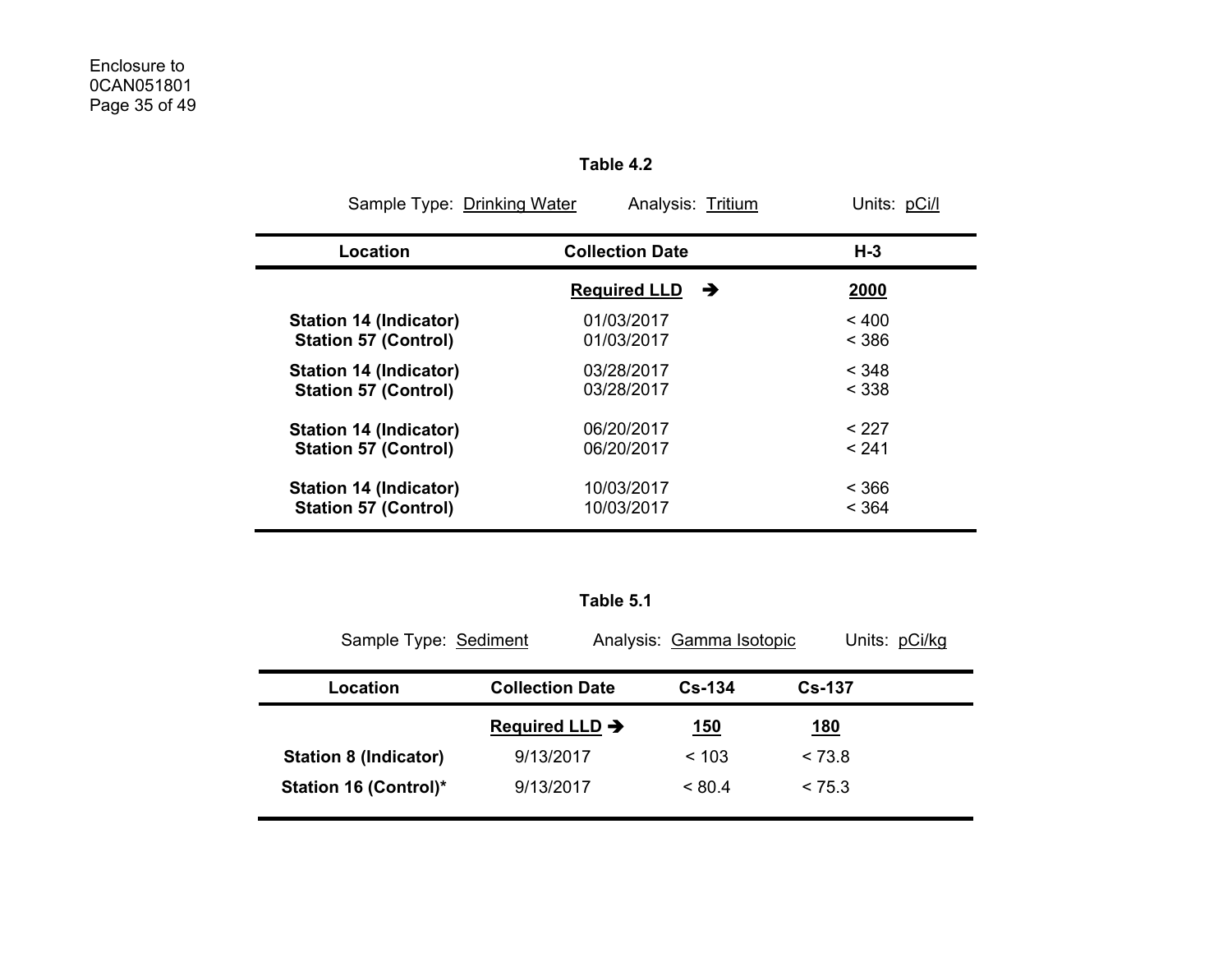| Table 6. |  |
|----------|--|
|----------|--|

|                             | Sample Type: Fish          |         |            | Analysis: Gamma Isotopic | Units: pCi/kg |         |               |               |
|-----------------------------|----------------------------|---------|------------|--------------------------|---------------|---------|---------------|---------------|
| Location                    | <b>Collection Date</b>     | Mn-54   | $Co-58$    | Fe-59                    | $Co-60$       | Zn-65   | <b>Cs-134</b> | <b>Cs-137</b> |
|                             | Required LLD $\rightarrow$ | 130     | <u>130</u> | 260                      | <u> 130</u>   | 260     | 130           | <u>150</u>    |
| Station 8 (Indicator)       | 10/10/2017                 | < 53.30 | < 48.80    | < 85.60                  | < 57.10       | < 93.80 | < 58.20       | < 50.20       |
| <b>Station 16 (Control)</b> | 10/10/2017                 | <62.50  | < 63.30    | < 140.0                  | <60.10        | < 95.9  | < 74.30       | < 53.4        |

**Table 7.1** 

| Sample Type: Food Products  |                          | Analysis: lodine-131, Gamma Isotopic |                  | Units: pCi/kg |
|-----------------------------|--------------------------|--------------------------------------|------------------|---------------|
| Location                    | <b>Collection Date</b>   | $1 - 131$                            | $Cs-134$         | <b>Cs-137</b> |
|                             | <b>Required LLD</b><br>→ | <u>60</u>                            | $\underline{60}$ | 80            |
| Station 13 (Indicator)      | 06/20/2017               | < 51.4                               | < 44.1           | < 43.7        |
| <b>Station 55 (Control)</b> | 06/20/2017               | < 46.3                               | < 41.4           | < 45.6        |
| Station 13 (Indicator)      | 07/11/2017               | < 59.0                               | < 40.5           | < 40.0        |
| <b>Station 55 (Control)</b> | 07/11/2017               | < 56.4                               | < 44.1           | < 43.6        |
| Station 13 (Indicator)      | 08/08/2017               | < 46.2                               | $<$ 39.8         | < 45.5        |
| <b>Station 55 (Control)</b> | 08/08/2017               | < 50.7                               | < 51.1           | < 30.9        |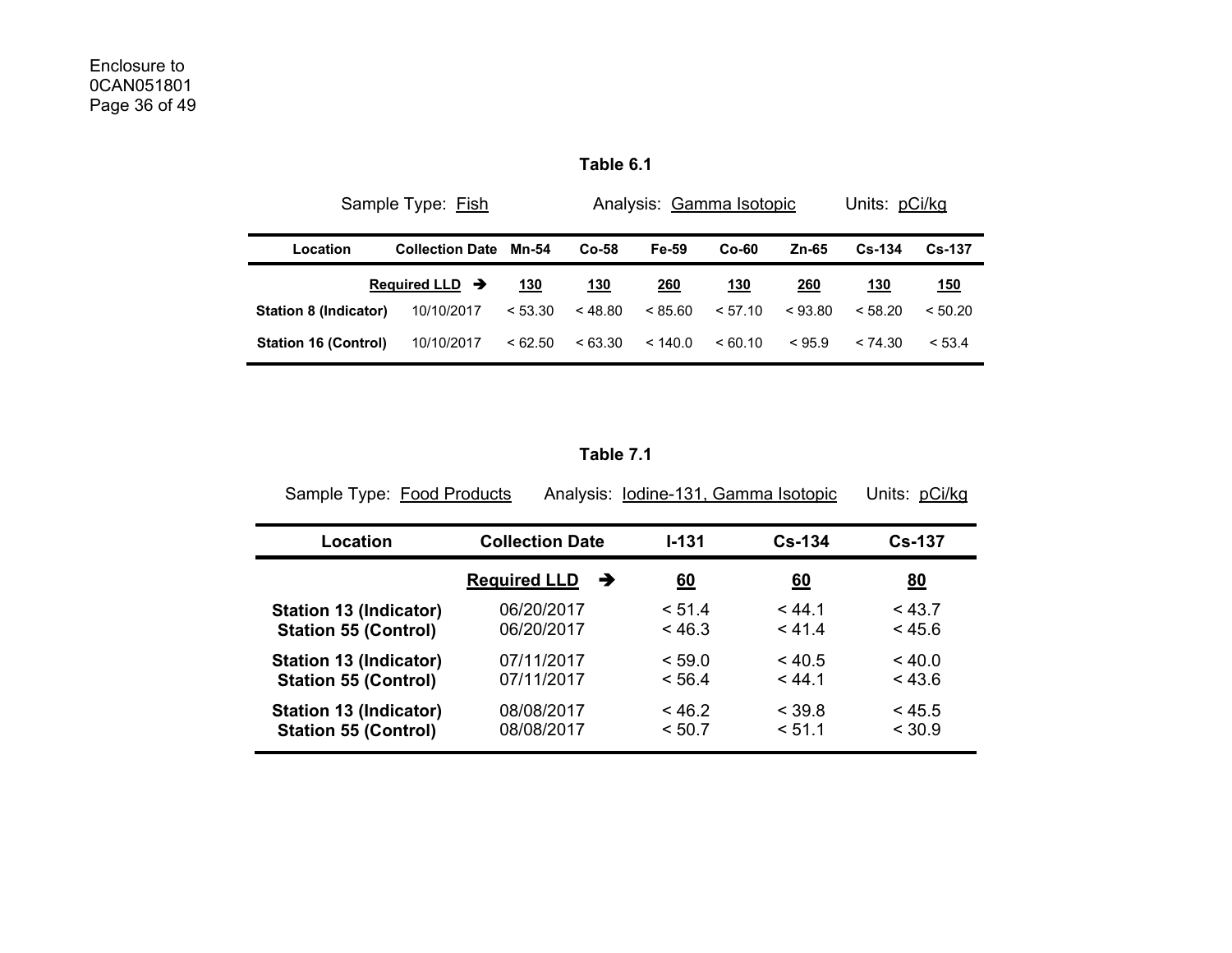|                |                                  |                  | Sample Type: Groundwater |                  |                  | Analysis: lodine-131, Gamma Isotopic |                  | Units: pCi/l     |                  |                  |                  |                  |                  |                  |
|----------------|----------------------------------|------------------|--------------------------|------------------|------------------|--------------------------------------|------------------|------------------|------------------|------------------|------------------|------------------|------------------|------------------|
| Sample #       | <b>Collection</b><br><b>Date</b> | Gr-B             | Mn-54                    | $Co-58$          | Fe-59            | $Co-60$                              | $Zn-65$          | <b>Nb-95</b>     | $Zr-95$          | $I - 131$        | <b>Cs-134</b>    | <b>Cs-137</b>    | <b>Ba-140</b>    | La-140           |
|                | <b>Required LLD→</b>             | 4.00             | 15                       | 15               | 30               | 15                                   | 30               | 15               | $\underline{30}$ | 15               | 15               | <u>18</u>        | 60               | 15               |
| $58*$          | 03/22/2017                       | < 2.24           | < 5.60                   | < 6.45           | < 14.2           | < 6.98                               | < 11.1           | < 6.97           | < 8.59           | < 9.14           | < 6.49           | < 5.26           | < 27.9           | < 10.0           |
| $62*$          | 03/22/2017                       | < 2.94           | < 6.41                   | < 5.69           | < 13.9           | < 6.04                               | < 11.6           | < 5.97           | < 11.7           | < 11.1           | < 7.07           | < 7.24           | < 28.5           | < 8.81           |
| 63             | 03/22/2017                       | 3.47             | < 6.20                   | < 7.83           | < 15.3           | < 8.34                               | < 16.3           | < 7.14           | < 15.1           | < 11.0           | < 8.53           | < 7.62           | < 33.7           | < 10.3           |
| 64             | 03/23/2017                       | < 3.37           | < 5.56                   | < 4.55           | < 12.2           | < 6.05                               | < 12.7           | < 5.90           | < 9.52           | < 9.25           | < 5.92           | < 6.48           | < 26.0           | < 5.88           |
| $58*$<br>$62*$ | 06/13/2017<br>06/13/2017         | < 2.01<br>< 3.06 | < 4.68<br>< 4.31         | < 5.53<br>< 3.98 | < 10.9<br>< 10.1 | < 5.90<br>< 5.25                     | < 9.11<br>< 8.94 | < 5.98<br>< 5.34 | < 9.33<br>< 9.11 | < 14.3<br>< 14.6 | < 5.41<br>< 5.86 | < 4.85<br>< 4.99 | < 32.8<br>< 30.0 | < 6.40<br>< 11.1 |
| 63             | 06/13/2017                       | < 3.09           | < 5.95                   | < 5.81           | < 12.1           | < 6.22                               | < 9.97           | < 5.42           | < 7.82           | < 14.0           | < 6.03           | < 5.72           | < 38.4           | < 13.3           |
| 64             | 06/14/2017                       | < 3.12           | < 5.73                   | < 4.90           | < 13.3           | < 6.72                               | < 9.57           | < 6.17           | < 9.57           | < 13.9           | < 6.41           | < 6.18           | < 35.2           | < 10.8           |
| $58*$          | 09/12/2017                       | < 2.08           | < 5.62                   | < 5.63           | < 15.4           | < 5.60                               | < 10.7           | < 5.70           | < 9.60           | < 14.8           | < 6.71           | < 5.42           | < 32.5           | < 11.6           |
| $62*$          | 09/12/2017                       | < 3.90           | < 3.93                   | < 4.28           | < 11.5           | < 4.27                               | < 8.48           | < 4.41           | < 8.18           | < 12.0           | < 3.94           | < 4.81           | < 31.4           | < 7.27           |
| 63             | 09/12/2017                       | < 2.28           | < 4.46                   | < 5.37           | < 12.0           | < 4.74                               | < 9.11           | < 5.13           | < 10.1           | < 12.6           | < 5.37           | < 4.32           | < 36.0           | < 9.88           |
| 64             | 09/13/2017                       | < 3.04           | < 4.88                   | < 5.47           | < 9.81           | < 5.04                               | < 10.7           | < 6.56           | < 10.2           | < 14.3           | < 5.62           | < 6.10           | < 33.2           | < 9.92           |
| 58*            | 12/13/2017                       | 5.61             | < 7.32                   | < 6.33           | < 15.7           | < 9.76                               | < 20.5           | < 8.93           | < 12.8           | < 14.6           | < 11.5           | < 6.17           | < 39.2           | < 11.2           |
| $62*$          | 12/13/2017                       | < 2.57           | < 5.32                   | < 6.83           | < 15.5           | < 7.19                               | < 17.1           | < 6.90           | < 9.62           | < 11.9           | < 9.57           | < 7.62           | < 33.7           | < 14.9           |
| 63             | 12/13/2017                       | 4.60             | < 7.63                   | < 8.91           | < 11.2           | < 6.61                               | < 18.0           | < 8.62           | < 11.8           | < 12.1           | < 8.40           | < 8.14           | < 44.4           | < 12.5           |
| 64             | 12/14/2017                       | 3.40             | < 7.08                   | < 7.08           | < 14.2           | < 7.49                               | < 19.5           | < 9.12           | < 13.4           | < 14.3           | < 7.88           | < 7.67           | < 39.1           | < 9.18           |

**Table 8.1** 

\* Identifies Control Locations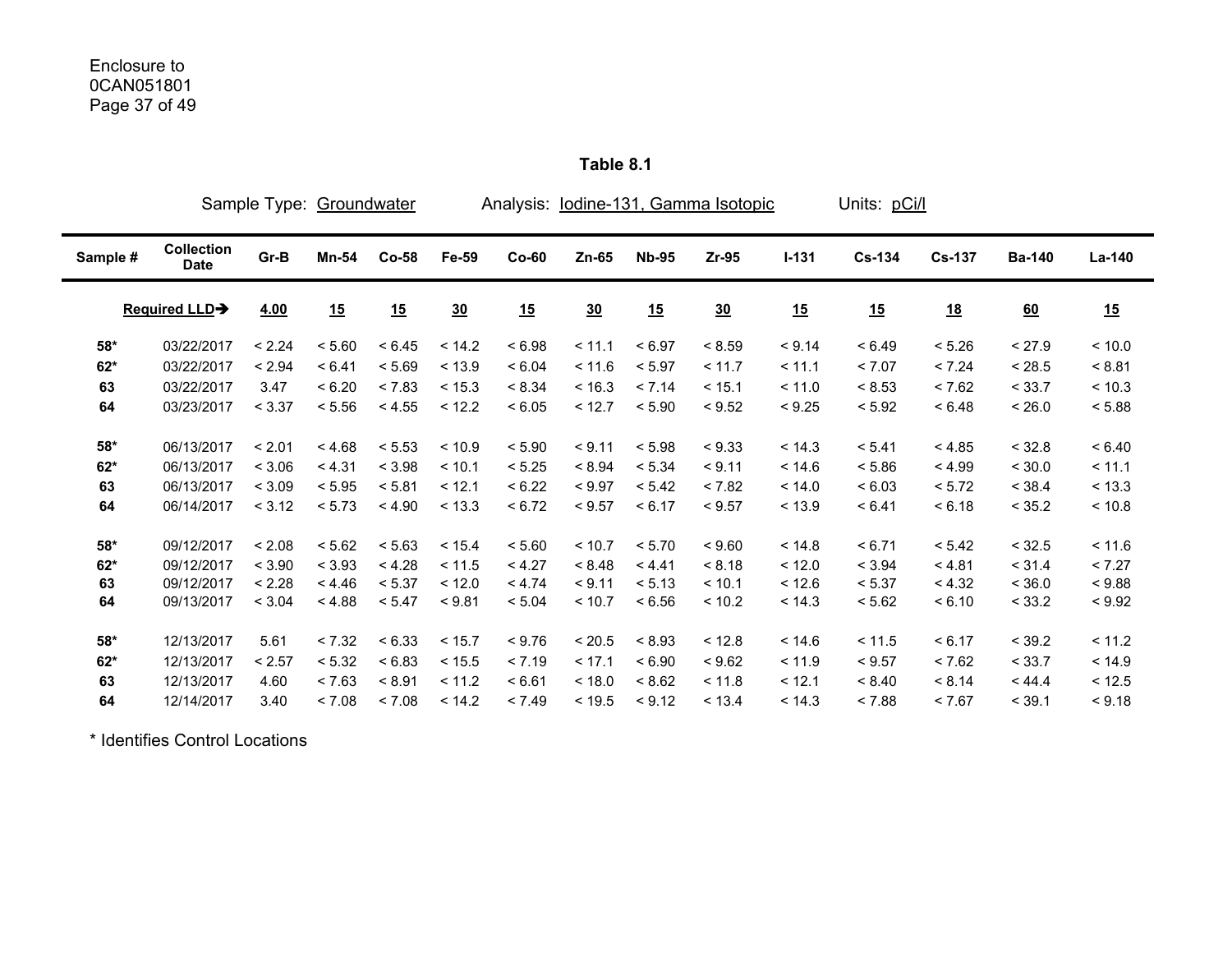# **Table 8.2**

| Sample Type: Groundwater      | Analysis: Tritium      | Units: pCi/l |
|-------------------------------|------------------------|--------------|
| Location                      | <b>Collection Date</b> | $H-3$        |
|                               | <b>Required LLD</b>    | →<br>3000    |
| <b>Station 58 (Control)</b>   | 03/17/2016             | < 286        |
| <b>Station 62 (Control)</b>   | 03/17/2016             | < 288        |
| <b>Station 63 (Indicator)</b> | 03/16/2016             | < 287        |
| <b>Station 64 (Indicator)</b> | 03/16/2016             | < 289        |
| <b>Station 58 (Control)</b>   | 06/01/2016             | < 373        |
| <b>Station 62 (Control)</b>   | 06/01/2016             | < 380        |
| <b>Station 63 (Indicator)</b> | 06/01/2016             | < 376        |
| <b>Station 64 (Indicator)</b> | 06/02/2016             | < 379        |
| <b>Station 58 (Control)</b>   | 09/13/0216             | < 300        |
| <b>Station 62 (Control)</b>   | 09/13/0216             | < 284        |
| Station 63 (Indicator)        | 09/13/0216             | < 303        |
| <b>Station 64 (Indicator)</b> | 09/14/2016             | < 290        |
| <b>Station 58 (Control)</b>   | 12/14/2016             | < 347        |
| <b>Station 62 (Control)</b>   | 12/14/2016             | < 339        |
| <b>Station 63 (Indicator)</b> | 12/14/2016             | < 341        |
| <b>Station 64 (Indicator)</b> | 12/15/2016             | < 357        |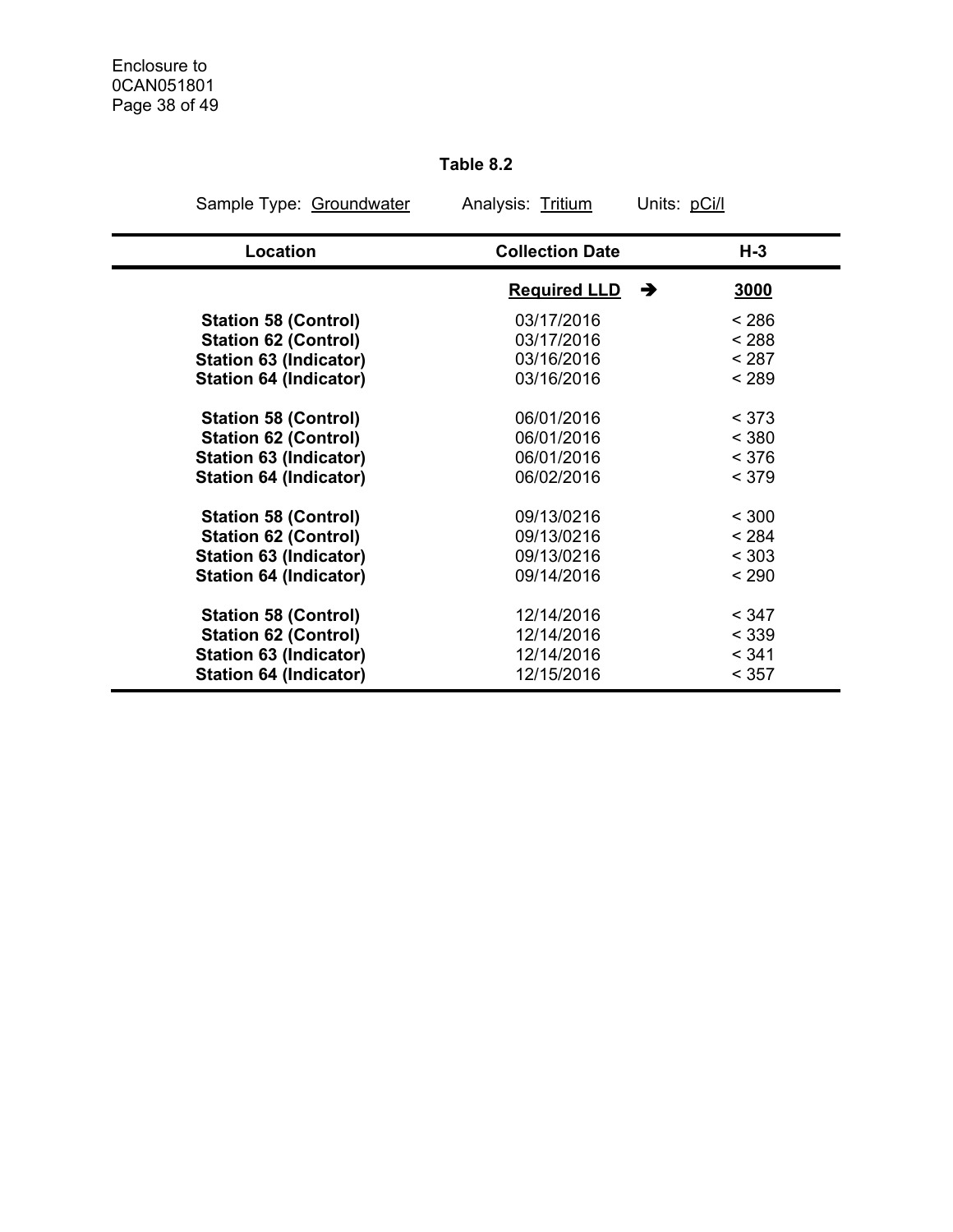Enclosure to 0CAN051801 Page 39 of 49

**ATTACHMENT 2** 

**INTERLABORATORY COMPARISON PROGRAM**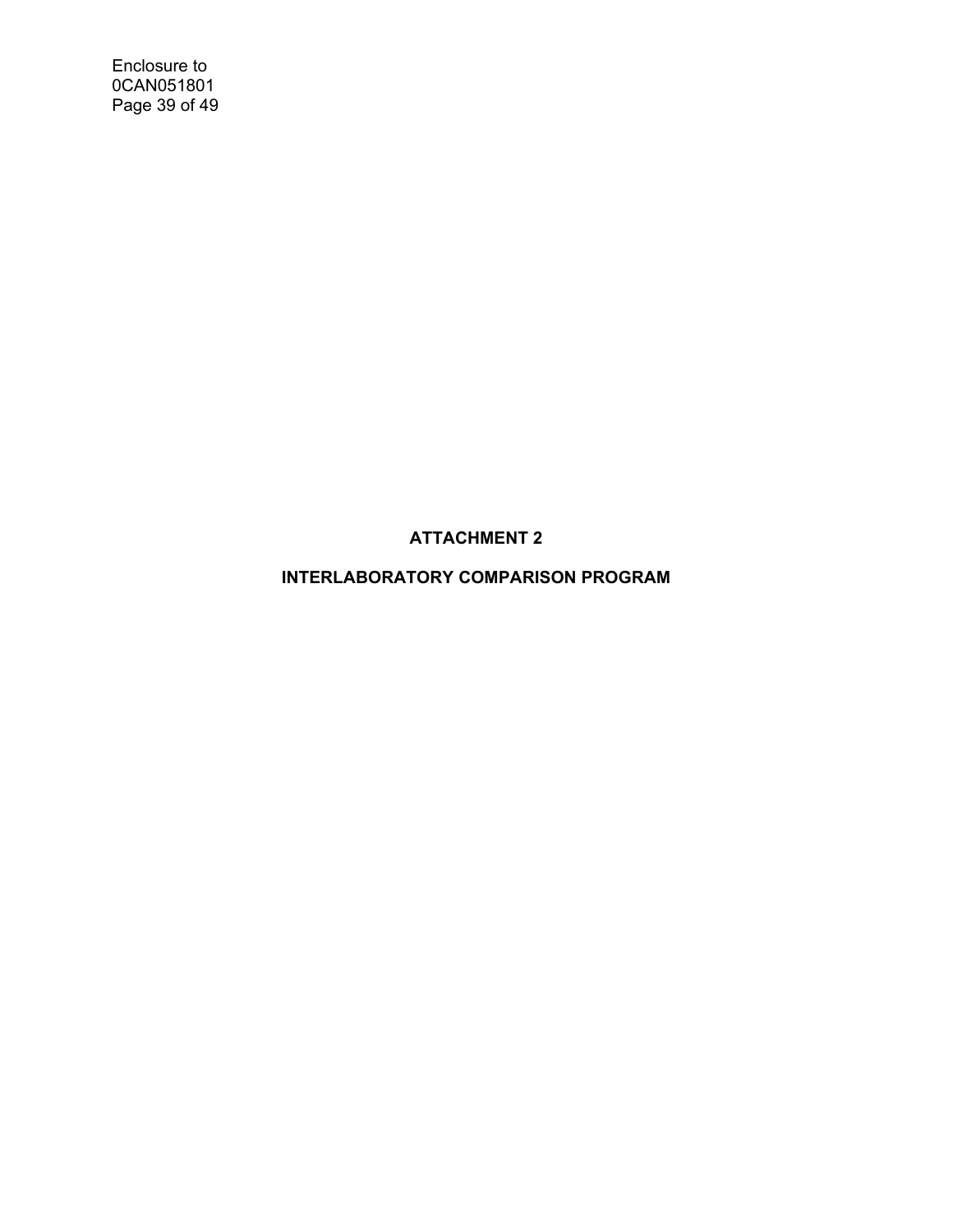# **INTERLABORATORY COMPARISON PROGRAM (ICP)**

## Summary of Results

The Teledyne Brown Engineering (TBE) Laboratory analyzed Performance Evaluation (PE) samples of air particulate, air iodine, milk, soil, vegetation, and water matrices for various analytes. The PE samples supplied by Analytics Inc., Environmental Resource Associates (ERA) and Department of Energy (DOE) Mixed Analyte Performance Evaluation Program (MAPEP), were evaluated against the following pre-set acceptance criteria:

## A. Analytics Evaluation Criteria

Analytics' evaluation report provides a ratio of TBE's result and Analytics' known value. Since flag values are not assigned by Analytics, TBE evaluates the reported ratios based on internal quality control (QC) requirements based on the DOE MAPEP criteria.

## B. ERA Evaluation Criteria

ERA's evaluation report provides an acceptance range for control and warning limits with associated flag values. ERA's acceptance limits are established per the U.S. Environmental Protection Agency (EPA), National Environmental Laboratory Accreditation Conference (NELAC), state-specific Performance Testing (PT) program requirements, or ERA's standard operating procedure for the Generation of Performance Acceptance Limits, as applicable. The acceptance limits are either determined by a regression equation specific to each analyte or a fixed percentage limit promulgated under the appropriate regulatory document.

# C. DOE Evaluation Criteria

MAPEP's evaluation report provides an acceptance range with associated flag values. MAPEP defines three levels of performance:

- Acceptable (flag = "A") result within  $\pm$  20% of the reference value
- Acceptable with Warning (flag = "W") result falls in the  $\pm$  20% to  $\pm$  30% of the reference value
- Not Acceptable (flag = "N") bias is greater than 30% of the reference value

#### *Note: The DOE MAPEP samples are created to mimic conditions found at DOE sites which do not resemble typical environmental samples obtained at commercial nuclear power facilities.*

For the TBE laboratory, 168 out of 173 analyses performed met the specified acceptance criteria. Five analyses did not meet the specified acceptance criteria for the following reasons and were addressed through the TBE Corrective Action Program.

- 1. The ERA April 2017 two nuclides in water were evaluated as *Not Acceptable*. (NCR 17-09)
	- a. The Zn-65 result of 39.3 pCi/L, exceeded the lower acceptance limit of 47.2. The known value was unusually low for this study. The sample was run in duplicate on two different detectors. The results of each were  $39.3 \pm 18.2$  pCi/L (46% error and lower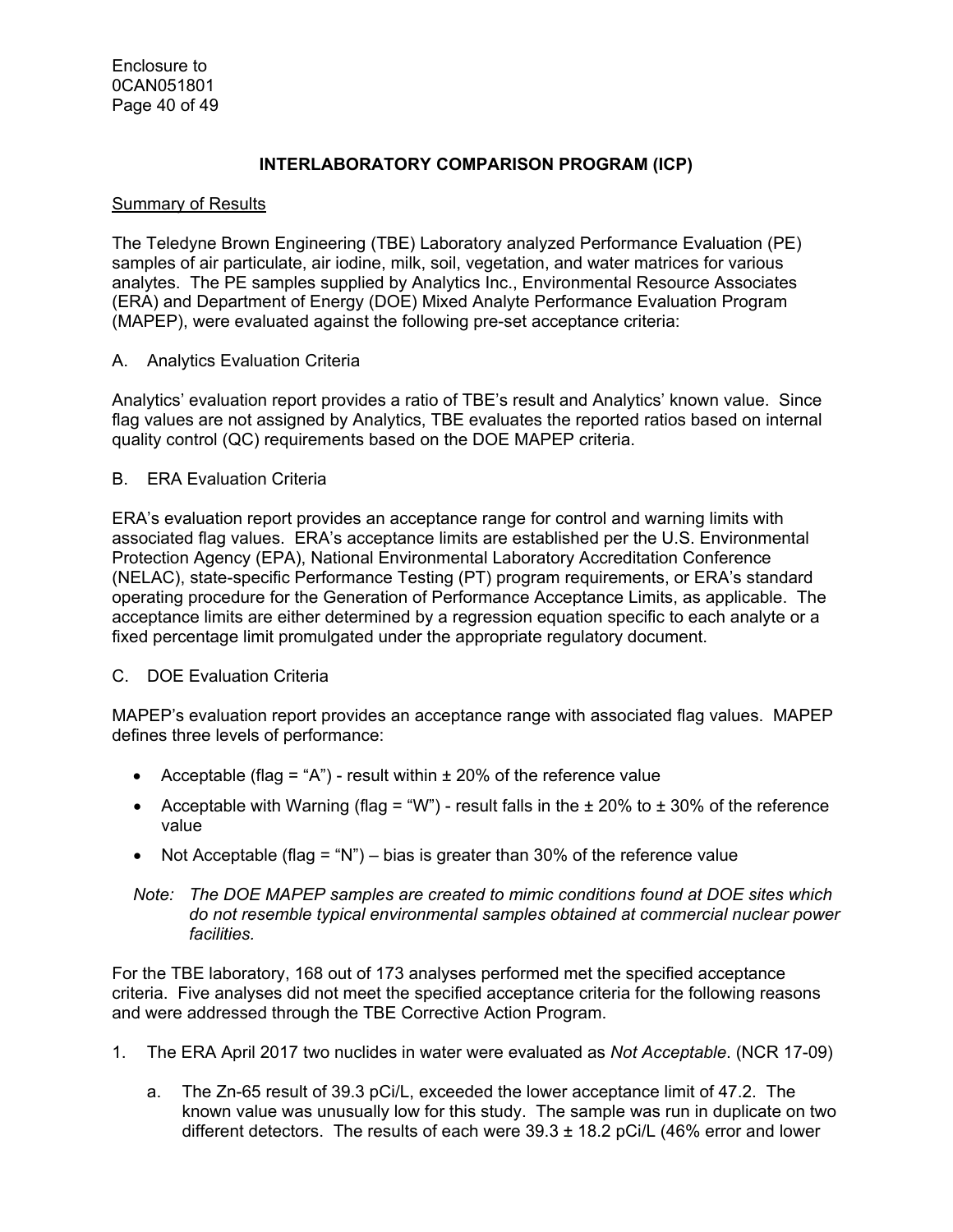efficiency) and  $59.3 \pm 8.23$  pCi/L (13.9% error and higher efficiency). The result from the 2nd detector would have been well within the acceptable range (47.2 – 65.9) and 110.2% of the known value of 53.8 pCi/L.

- b. The Sr-89 result of 40.7 pCi/L exceeded the lower acceptance limit of 53.8. All associated QC and recoveries were reviewed and no apparent cause could be determined for the failure. The prior three cross-check results were from 99 – 115% of the known values and the one that followed this sample (November, 2017) was 114% of the known value.
- 2. The DOE MAPEP August 2017 air particulate U-238 result of 0.115 ± 0.025 Bq/sample was higher than the known value of  $0.087 \pm 0.002$  with a ratio of 1.32, therefore the upper ratio of 1.30 (acceptable with warning) was exceeded. TBE's result with error easily overlaps with the acceptable range. MAPEP does not evaluate results with any associated error. Also, the spike level for this sample was very low (2.35 pCi) compared to TBE's normal lab control sample (LCS) of 6 pCi. TBE considers this result as passing. (NCR 17-15)
- 3. The Analytics September 2017 soil Cr-51 result was evaluated as *Not Acceptable* (Ratio of TBE to known result at 0.65). The reported value was  $0.230 \pm 0.144$  pCi/g and the known value was  $0.355 \pm 0.00592$  pCi/g. The sample was counted overnight for 14 hours, however the Cr-51 was spiked at a very low level and had a counting error of 65%. Cr-51 has a 27-day half-life, making low-level quantification even more difficult. The error does not appear to have been taken into consideration for this result. If it had been evaluated with the error, the highest result would have been 105% of the reference value, which is acceptable. Also, the known value is significantly lower than TBE's typical minimum detectable concentration (MDC) for this nuclide in a soil matrix and would typically not be reported to clients (unless specified). The results of all of the previous cross-checks have been in the acceptable (80 – 120%) range. TBE will evaluate further upon completion of the next ICP sample. (NCR 17-16)
- 4. The ERA November 2017 water Sr-90 sample was evaluated as *Not Acceptable*. TBE's result of 27.1 pCi/L exceeded the lower acceptance range (30.8 – 48.0 pCi/L). After reviewing the associated QC data for this sample, it was determined that although the spike recovery for Sr-90 was within our laboratory guidelines (70% -130%), both the spike result and our ERA result were biased low. The original cross-check sample was completely consumed and we were unable to reanalyze before submitting the result. We have modified our preparation process to avoid this situation for future cross-check samples. We also have enhanced Laboratory Information Management System (LIMS) programming to force a LSC duplicate when a workgroup includes cross-check samples (as opposed to running a duplicate). (NCR 17-19)

The Inter-Laboratory Comparison Program provides evidence of "in control" counting systems and methods, and that the laboratories are producing accurate and reliable data.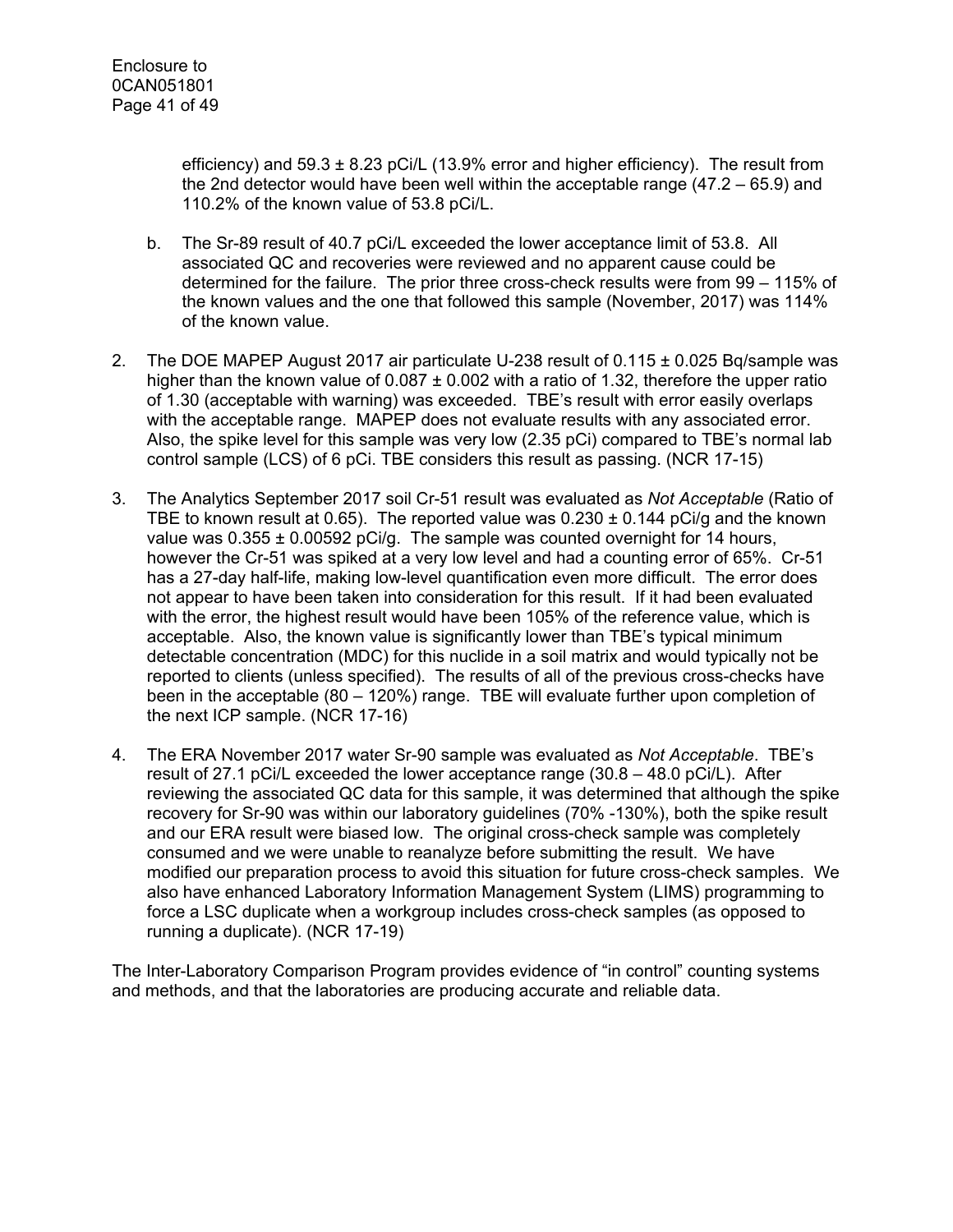| Month/Year | Identification<br>Number | Matrix   | Nuclide | Units | <b>TBE</b><br>Reported<br>Value | Known<br>Value <sup>(a)</sup> | Ratio of TBE to<br>Analytics<br>Result | Evaluation <sup>(b)</sup> |
|------------|--------------------------|----------|---------|-------|---------------------------------|-------------------------------|----------------------------------------|---------------------------|
| March 2017 | E11811                   | Milk     | Sr-89   | pCi/L | 87                              | 97.7                          | 0.89                                   | A                         |
|            |                          |          | Sr-90   | pCi/L | 12.4                            | 16.2                          | 0.77                                   | A                         |
|            | E11812                   | Milk     | Ce-141  | pCi/L | 135                             | 145                           | 0.93                                   | $\boldsymbol{\mathsf{A}}$ |
|            |                          |          | Co-58   | pCi/L | 153                             | 150                           | 1.02                                   | A                         |
|            |                          |          | $Co-60$ | pCi/L | 182                             | 183                           | 1.00                                   | A                         |
|            |                          |          | Cr-51   | pCi/L | 258                             | 290                           | 0.89                                   | A                         |
|            |                          |          | Cs-134  | pCi/L | 104                             | 120                           | 0.87                                   | A                         |
|            |                          |          | Cs-137  | pCi/L | 142                             | 140                           | 1.02                                   | A                         |
|            |                          |          | Fe-59   | pCi/L | 135                             | 129                           | 1.05                                   | A                         |
|            |                          |          | $I-131$ | pCi/L | 92.6                            | 97.9                          | 0.95                                   | Α                         |
|            |                          |          | Mn-54   | pCi/L | 173                             | 164                           | 1.05                                   | A                         |
|            |                          |          | Zn-65   | pCi/L | 208                             | 199                           | 1.04                                   | Α                         |
|            | E11813                   | Charcoal | $I-131$ | pCi   | 92                              | 93.9                          | 0.98                                   | A                         |
|            | E11814                   | AP       | Ce-141  | pCi   | 99.9                            | 101                           | 0.99                                   | A                         |
|            |                          |          | Co-58   | pCi   | 95.4                            | 104                           | 0.92                                   | A                         |
|            |                          |          | $Co-60$ | pCi   | 140                             | 127                           | 1.10                                   | $\sf A$                   |
|            |                          |          | $Cr-51$ | pCi   | 211                             | 201                           | 1.05                                   | $\boldsymbol{\mathsf{A}}$ |
|            |                          |          | Cs-134  | pCi   | 82.1                            | 83.2                          | 0.99                                   | A                         |
|            |                          |          | Cs-137  | pCi   | 92.8                            | 97.0                          | 0.96                                   | A                         |
|            |                          |          | Fe-59   | pCi   | 107                             | 89.3                          | 1.20                                   | A                         |
|            |                          |          | Mn-54   | pCi   | 106                             | 114                           | 0.93                                   | A                         |
|            |                          |          | Zn-65   | pCi   | 137                             | 138                           | 0.99                                   | A                         |
|            | E11816                   | Soil     | Ce-141  | pCi/g | 0.258                           | 0.250                         | 1.03                                   | A                         |
|            |                          |          | Co-58   | pCi/g | 0.241                           | 0.258                         | 0.93                                   | A                         |
|            |                          |          | $Co-60$ | pCi/g | 0.312                           | 0.315                         | 0.99                                   | A                         |
|            |                          |          | $Cr-51$ | pCi/g | 0.439                           | 0.500                         | 0.88                                   | A                         |
|            |                          |          | Cs-134  | pCi/g | 0.176                           | 0.207                         | 0.85                                   | A                         |
|            |                          |          | Cs-137  | pCi/g | 0.304                           | 0.317                         | 0.96                                   | Α                         |
|            |                          |          | Fe-59   | pCi/g | 0.210                           | 0.222                         | 0.95                                   | A                         |
|            |                          |          | Mn-54   | pCi/g | 0.292                           | 0.283                         | 1.03                                   | Α                         |
|            |                          |          | Zn-65   | pCi/g | 0.353                           | 0.344                         | 1.03                                   | A                         |
|            | E11815                   | Water    | Fe-55   | pCi/L | 1600                            | 1890                          | 0.85                                   | A                         |

*(a) The Analytics known value is equal to 100% of the parameter present in the standard as determined by gravimetric and/or volumetric measurements made during standard preparation* 

*(b) Analytics evaluation based on TBE internal QC limits:* 

*A = Acceptable - reported result falls within ratio limits of 0.80-1.20* 

*W = Acceptable with warning - reported result falls within 0.70-0.80 or 1.20-1.30* 

*N = Not Acceptable - reported result falls outside the ratio limits of < 0.70 and > 1.30*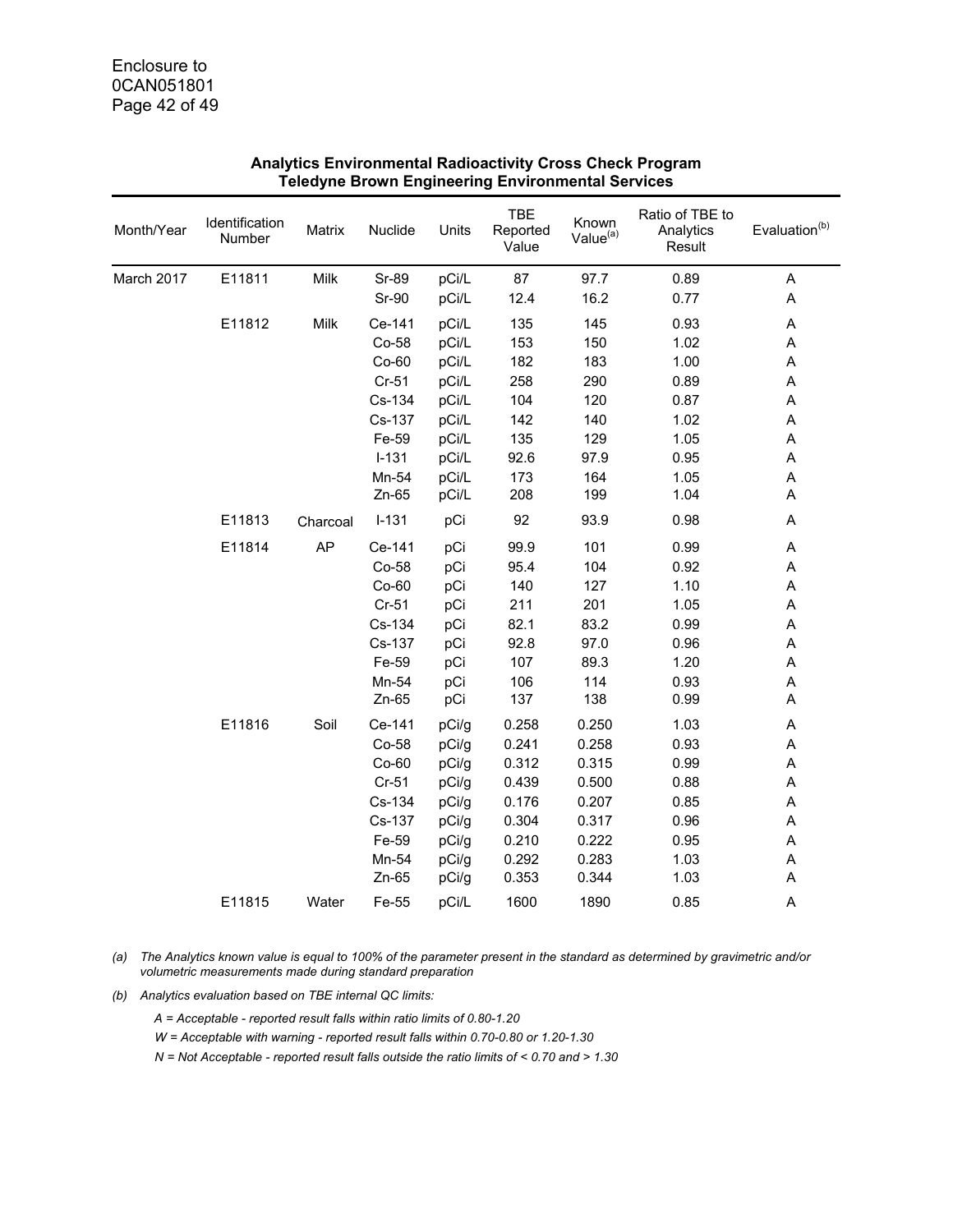| Month/Year       | Identification<br>Number | Matrix    | Nuclide                                                            | Units                                         | TBE<br>Reported<br>Value                       | Known<br>Value <sup>(a)</sup>                  | Ratio of TBE to<br>Analytics<br>Result               | Evaluation <sup>(b)</sup>       |
|------------------|--------------------------|-----------|--------------------------------------------------------------------|-----------------------------------------------|------------------------------------------------|------------------------------------------------|------------------------------------------------------|---------------------------------|
| June 2017        | E11844                   | Milk      | Sr-89<br>Sr-90                                                     | pCi/L<br>pCi/L                                | 81.3<br>12.1                                   | 92.6<br>13.5                                   | 0.88<br>0.90                                         | A<br>A                          |
|                  | E11846                   | Milk      | Ce-141<br>Co-58                                                    | pCi/L<br>pCi/L                                | 142<br>147                                     | 151<br>155                                     | 0.94<br>0.95                                         | A<br>A                          |
|                  |                          |           | $Co-60$<br>$Cr-51$                                                 | pCi/L<br>pCi/L                                | 185<br>321                                     | 191<br>315                                     | 0.97<br>1.02                                         | Α<br>A                          |
|                  |                          |           | Cs-134<br>Cs-137                                                   | pCi/L<br>pCi/L                                | 168<br>148                                     | 188<br>150                                     | 0.89<br>0.99                                         | A<br>A                          |
|                  |                          |           | Fe-59<br>$I-131$                                                   | pCi/L<br>pCi/L                                | 116<br>102                                     | 115<br>93.6                                    | 1.01<br>1.09                                         | A<br>A                          |
|                  |                          |           | Mn-54<br>$Zn-65$                                                   | pCi/L<br>pCi/L                                | 168<br>195                                     | 172<br>204                                     | 0.98<br>0.96                                         | A<br>A                          |
|                  | E11847                   | Charcoal  | $I - 131$                                                          | pCi                                           | 87.9                                           | 84.8                                           | 1.04                                                 | Α                               |
|                  | E11845                   | <b>AP</b> | Sr-89<br>Sr-90                                                     | pCi<br>pCi                                    | 70.8<br>9.10                                   | 79.1<br>11.5                                   | 0.90<br>0.79                                         | Α<br>W                          |
|                  | E11816                   | AP        | Ce-141<br>Co-58<br>$Co-60$<br>$Cr-51$<br>Cs-134<br>Cs-137<br>Fe-59 | pCi<br>pCi<br>pCi<br>pCi<br>pCi<br>pCi<br>pCi | 112<br>119<br>171<br>270<br>152<br>114<br>94.1 | 116<br>119<br>146<br>241<br>144<br>115<br>88.3 | 0.96<br>1.00<br>1.17<br>1.12<br>1.05<br>0.99<br>1.07 | A<br>Α<br>Α<br>Α<br>Α<br>A<br>Α |
|                  |                          |           | Mn-54<br>$Zn-65$                                                   | pCi<br>pCi                                    | 139<br>141                                     | 132<br>156                                     | 1.06<br>0.90                                         | Α<br>Α                          |
|                  | E11849                   | Water     | Fe-55                                                              | pCi/L                                         | 1840                                           | 1890                                           | 0.97                                                 | Α                               |
| <b>July 2017</b> | E11901                   | AP        | GR-A<br>GR-B                                                       | pCi<br>pCi                                    | 50.1<br>218                                    | 44.2<br>233                                    | 1.13<br>0.93                                         | A<br>Α                          |

*(a) The Analytics known value is equal to 100% of the parameter present in the standard as determined by gravimetric and/or volumetric measurements made during standard preparation* 

*(b) Analytics evaluation based on TBE internal QC limits:* 

*A = Acceptable - reported result falls within ratio limits of 0.80-1.20* 

- *W = Acceptable with warning reported result falls within 0.70-0.80 or 1.20-1.30*
- *N = Not Acceptable reported result falls outside the ratio limits of < 0.70 and > 1.30*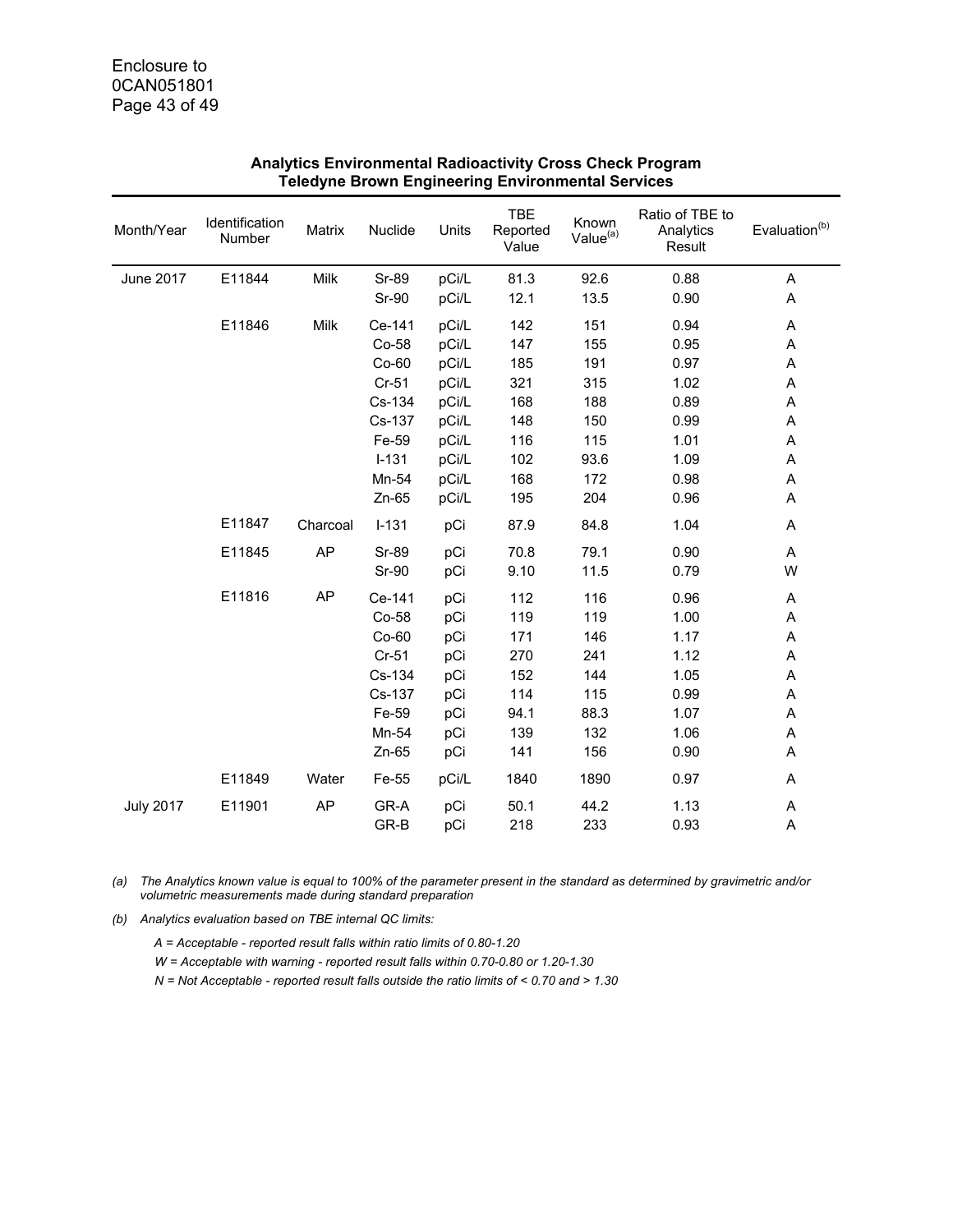| Month/Year        | Identification<br>Number | Matrix    | Nuclide | Units | TBE<br>Reported<br>Value | Known<br>Value <sup>(a)</sup> | Ratio of TBE to<br>Analytics<br>Result | Evaluation <sup>(b)</sup> |
|-------------------|--------------------------|-----------|---------|-------|--------------------------|-------------------------------|----------------------------------------|---------------------------|
| September<br>2017 | E11914                   | Milk      | Sr-89   | pCi/L | 84.3                     | 82.7                          | 1.02                                   | Α                         |
|                   |                          |           | Sr-90   | pCi/L | 12.6                     | 12.1                          | 1.04                                   | A                         |
|                   | E11915                   | Milk      | Ce-141  | pCi/L | 93.9                     | 87.0                          | 1.08                                   | A                         |
|                   |                          |           | Co-58   | pCi/L | 115                      | 117                           | 0.98                                   | A                         |
|                   |                          |           | $Co-60$ | pCi/L | 265                      | 262                           | 1.01                                   | A                         |
|                   |                          |           | $Cr-51$ | pCi/L | 273                      | 217                           | 1.26                                   | W                         |
|                   |                          |           | Cs-134  | pCi/L | 186                      | 201                           | 0.93                                   | A                         |
|                   |                          |           | Cs-137  | pCi/L | 175                      | 172                           | 1.02                                   | $\sf A$                   |
|                   |                          |           | Fe-59   | pCi/L | 137                      | 125                           | 1.09                                   | A                         |
|                   |                          |           | $I-131$ | pCi/L | 78.0                     | 71.0                          | 1.10                                   | A                         |
|                   |                          |           | Mn-54   | pCi/L | 128                      | 123                           | 1.04                                   | A                         |
|                   |                          |           | $Zn-65$ | pCi/L | 206                      | 184                           | 1.12                                   | A                         |
|                   | E11916                   | Charcoal  | $I-131$ | pCi   | 71.9                     | 64.4                          | 1.12                                   | A                         |
|                   | E11917                   | <b>AP</b> | Ce-141  | pCi   | 80.1                     | 86.3                          | 0.93                                   | A                         |
|                   |                          |           | Co-58   | pCi   | 110                      | 116                           | 0.95                                   | Α                         |
|                   |                          |           | $Co-60$ | pCi   | 277                      | 260                           | 1.07                                   | $\sf A$                   |
|                   |                          |           | $Cr-51$ | pCi   | 275                      | 215                           | 1.28                                   | W                         |
|                   |                          |           | Cs-134  | pCi   | 192                      | 199                           | 0.96                                   | $\sf A$                   |
|                   |                          |           | Cs-137  | pCi   | 165                      | 170                           | 0.97                                   | A                         |
|                   |                          |           | Fe-59   | pCi   | 122                      | 124                           | 0.98                                   | A                         |
|                   |                          |           | Mn-54   | pCi   | 120                      | 122                           | 0.99                                   | A                         |
|                   |                          |           | $Zn-65$ | pCi   | 175                      | 183                           | 0.96                                   | A                         |
|                   | E11918                   | Water     | Fe-55   | pCi/L | 1630                     | 1630                          | 1.00                                   | A                         |
|                   | E11919                   | Soil      | Ce-141  | pCi/g | 0.136                    | 0.142                         | 0.96                                   | Α                         |
|                   |                          |           | Co-58   | pCi/g | 0.179                    | 0.191                         | 0.94                                   | A                         |
|                   |                          |           | $Co-60$ | pCi/g | 0.405                    | 0.429                         | 0.94                                   | A                         |
|                   |                          |           | $Cr-51$ | pCi/g | 0.230                    | 0.355                         | 0.65                                   | $\mathsf{N}^{(1)}$        |
|                   |                          |           | Cs-134  | pCi/g | 0.272                    | 0.328                         | 0.83                                   | A                         |
|                   |                          |           | Cs-137  | pCi/g | 0.336                    | 0.356                         | 0.94                                   | A                         |
|                   |                          |           | Fe-59   | pCi/g | 0.210                    | 0.205                         | 1.02                                   | A                         |
|                   |                          |           | Mn-54   | pCi/g | 0.210                    | 0.201                         | 1.05                                   | A                         |
|                   |                          |           | $Zn-65$ | pCi/g | 0.301                    | 0.301                         | 1.00                                   | A                         |

*(a) The Analytics known value is equal to 100% of the parameter present in the standard as determined by gravimetric and/or volumetric measurements made during standard preparation* 

*(b) Analytics evaluation based on TBE internal QC limits:* 

*A = Acceptable - reported result falls within ratio limits of 0.80-1.20* 

*W = Acceptable with warning - reported result falls within 0.70-0.80 or 1.20-1.30* 

*N = Not Acceptable - reported result falls outside the ratio limits of < 0.70 and > 1.30* 

*(1) See NCR 17-16*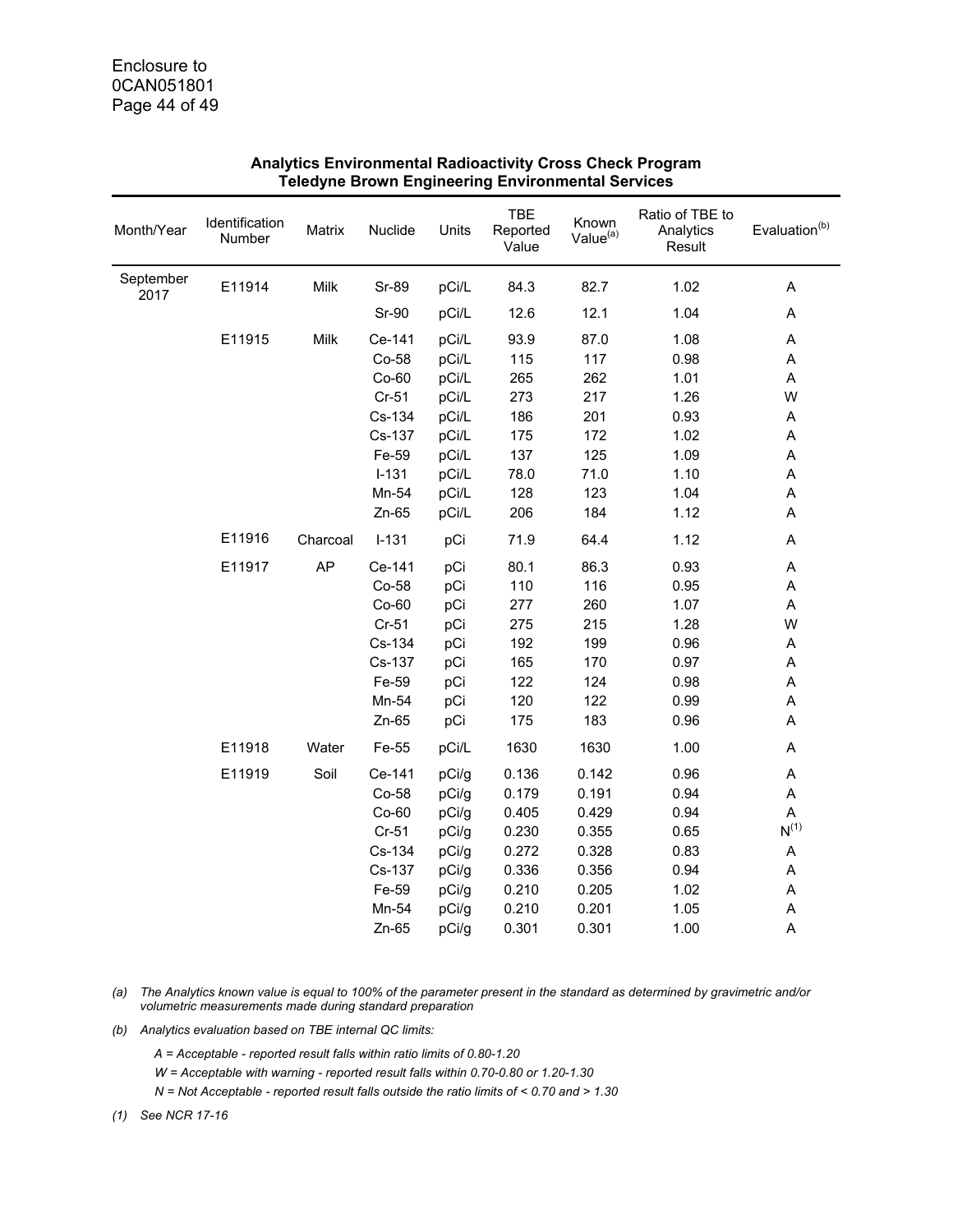| Month/Year       | Identification<br>Number | Matrix    | Nuclide      | Units | <b>TBE</b><br>Reported<br>Value | Known<br>Value <sup>(a)</sup> | Ratio of TBE to<br>Analytics<br>Result | Evaluation <sup>(b)</sup> |
|------------------|--------------------------|-----------|--------------|-------|---------------------------------|-------------------------------|----------------------------------------|---------------------------|
| December<br>2017 | E12054                   | Milk      | Sr-89        | pCi/L | 92.1                            | 92.3                          | 1.00                                   | A                         |
|                  |                          |           | Sr-90        | pCi/L | 18.3                            | 16.9                          | 1.09                                   | Α                         |
|                  | E12055                   | Milk      | Ce-141       | pCi/L | 97.8                            | 98.3                          | 0.99                                   | A                         |
|                  |                          |           | Co-58        | pCi/L | 92.3                            | 89.9                          | 1.03                                   | Α                         |
|                  |                          |           | $Co-60$      | pCi/L | 176                             | 173                           | 1.02                                   | Α                         |
|                  |                          |           | $Cr-51$      | pCi/L | 226                             | 242                           | 0.93                                   | A                         |
|                  |                          |           | Cs-134       | pCi/L | 118                             | 125                           | 0.95                                   | Α                         |
|                  |                          |           | Cs-137       | pCi/L | 148                             | 141                           | 1.05                                   | Α                         |
|                  |                          |           | Fe-59        | pCi/L | 123                             | 113                           | 1.08                                   | A                         |
|                  |                          |           | $I-131$      | pCi/L | 66.0                            | 57.8                          | 1.14                                   | A                         |
|                  |                          |           | Mn-54        | pCi/L | 173                             | 161                           | 1.08                                   | Α                         |
|                  |                          |           | $Zn-65$      | pCi/L | 233                             | 211                           | 1.10                                   | Α                         |
|                  | E12056                   | Charcoal  | $I-131$      | pCi   | 48.1                            | 47.5                          | 1.01                                   | A                         |
|                  | E12057A                  | <b>AP</b> | Ce-141       | pCi   | 108                             | 111                           | 0.97                                   | Α                         |
|                  |                          |           | Co-58        | pCi   | 89.5                            | 102                           | 0.88                                   | Α                         |
|                  |                          |           | $Co-60$      | pCi   | 223                             | 196                           | 1.14                                   | A                         |
|                  |                          |           | $Cr-51$      | pCi   | 311                             | 274                           | 1.13                                   | Α                         |
|                  |                          |           | Cs-134       | pCi   | 141                             | 142                           | 1.00                                   | A                         |
|                  |                          |           | Cs-137       | pCi   | 162                             | 160                           | 1.01                                   | A                         |
|                  |                          |           | Fe-59        | pCi   | 121                             | 129                           | 0.94                                   | Α                         |
|                  |                          |           | Mn-54        | pCi   | 177                             | 182                           | 0.97                                   | Α                         |
|                  |                          |           | $Zn-65$      | pCi   | 203                             | 239                           | 0.85                                   | Α                         |
|                  | E12058                   | Water     | Fe-55        | pCi/L | 1970                            | 1740                          | 1.13                                   | Α                         |
|                  | E12059                   | <b>AP</b> | <b>Sr-89</b> | pCi   | 71.2                            | 87.4                          | 0.81                                   | A                         |
|                  |                          |           | Sr-90        | pCi   | 12.9                            | 16.0                          | 0.81                                   | A                         |

*(a) The Analytics known value is equal to 100% of the parameter present in the standard as determined by gravimetric and/or volumetric measurements made during standard preparation* 

*(b) Analytics evaluation based on TBE internal QC limits:* 

*A = Acceptable - reported result falls within ratio limits of 0.80-1.20* 

*W = Acceptable with warning - reported result falls within 0.70-0.80 or 1.20-1.30* 

*N = Not Acceptable - reported result falls outside the ratio limits of < 0.70 and > 1.30*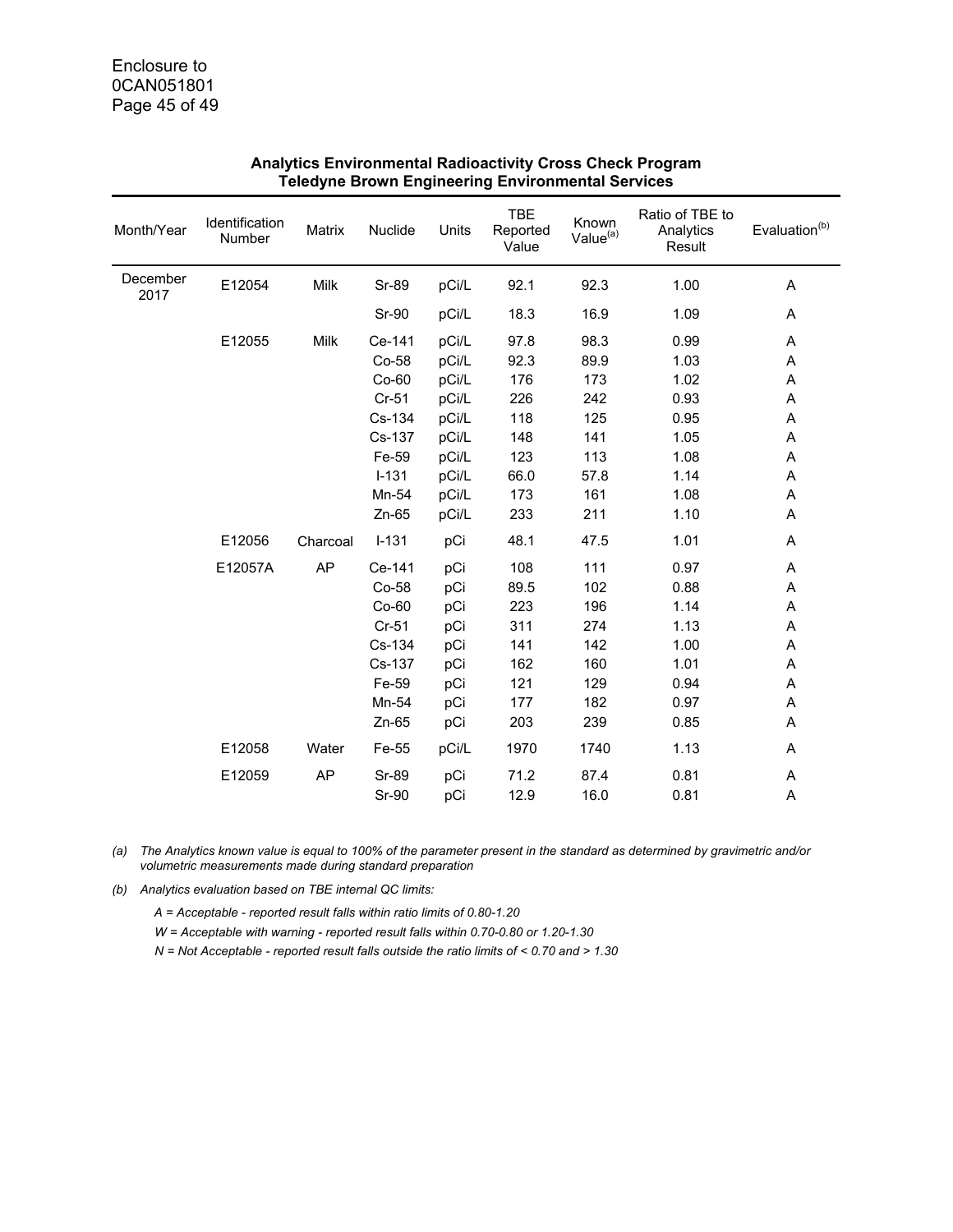| Month/Year       | Identification<br>Number | Matrix     | Nuclide    | Units     | <b>TBE</b><br>Reported<br>Value | Known<br>Value <sup>(a)</sup> | Acceptable<br>Range | Evaluation <sup>(b)</sup> |
|------------------|--------------------------|------------|------------|-----------|---------------------------------|-------------------------------|---------------------|---------------------------|
| February<br>2017 | 17-MaS36                 | Soil       | Ni-63      | Bq/kg     | $-5.512$                        | 92.3                          | (1)                 | A                         |
|                  |                          |            | Sr-90      | Bq/kg     | 571                             | 624                           | 437 - 811           | A                         |
|                  | 17-MaW36                 | Water      | Am-241     | Bq/L      | 0.693                           | 0.846                         | $0.592 - 1.100$     | A                         |
|                  |                          |            | Ni-63      | Bq/L      | 13.4                            | 12.2                          | $8.5 - 15.9$        | A                         |
|                  |                          |            | Pu-238     | Bq/L      | 0.7217                          | 0.703                         | $0.492 - 0.914$     | A                         |
|                  |                          |            | Pu-239/240 | Bq/L      | 0.9277                          | 0.934                         | $0.654 - 1.214$     | A                         |
|                  | 17-RdF36                 | <b>AP</b>  | U-234/233  | Bq/sample | 0.0911                          | 0.104                         | $0.073 - 0.135$     | Α                         |
|                  |                          |            | $U-238$    | Bq/sample | 0.0967                          | 0.107                         | $0.075 - 0.139$     | A                         |
|                  | 17-RdV36                 | Vegetation | Cs-134     | Bq/sample | 6.44                            | 6.95                          | $4.87 - 9.04$       | A                         |
|                  |                          |            | Cs-137     | Bq/sample | 4.61                            | 4.60                          | $3.22 - 5.98$       | A                         |
|                  |                          |            | Co-57      | Bq/sample | $-0.0229$                       |                               | (1)                 | A                         |
|                  |                          |            | $Co-60$    | Bq/sample | 8.52                            | 8.75                          | $6.13 - 11.38$      | A                         |
|                  |                          |            | Mn-54      | Bq/sample | 3.30                            | 3.28                          | $2.30 - 4.26$       | A                         |
|                  |                          |            | Sr-90      | Bq/sample | 1.30                            | 1.75                          | $1.23 - 2.28$       | W                         |
|                  |                          |            | $Zn-65$    | Bq/sample | 5.45                            | 5.39                          | $3.77 - 7.01$       | Α                         |
| August<br>2017   | 17-MaS37                 | Soil       | Ni-63      | Bq/kg     | 1130                            | 1220                          | 854 - 1586          | A                         |
|                  |                          |            | Sr-90      | Bq/kg     | 296                             | 289                           | 202 - 376           | A                         |
|                  | 17-MaW37                 | Water      | Am-241     | Bq/L      | 0.838                           | 0.892                         | $0.624 - 1.160$     | A                         |
|                  |                          |            | Ni-63      | Bq/L      | $-0.096$                        |                               | (1)                 | A                         |
|                  |                          |            | Pu-238     | Bq/L      | 0.572                           | 0.603                         | $0.422 - 0.784$     | A                         |
|                  |                          |            | Pu-239/240 | Bq/L      | 0.863                           | 0.781                         | $0.547 - 1.015$     | A                         |
|                  | 17-RdF37                 | AP         | U-234/233  | Bq/sample | 0.103                           | 0.084                         | $0.059 - 0.109$     | W                         |
|                  |                          |            | $U-238$    | Bq/sample | 0.115                           | 0.087                         | $0.061 - 0.113$     | $N^{(2)}$                 |
|                  | 17-RdV37                 | Vegetation | Cs-134     | Bq/sample | 2.34                            | 2.32                          | $1.62 - 3.02$       | $\sf A$                   |
|                  |                          |            | Cs-137     | Bq/sample | 0.05                            |                               | (1)                 | A                         |
|                  |                          |            | Co-57      | Bq/sample | 3.32                            | 2.8                           | $2.0 - 3.6$         | A                         |
|                  |                          |            | $Co-60$    | Bq/sample | 2.09                            | 2.07                          | $1.45 - 2.69$       | A                         |
|                  |                          |            | Mn-54      | Bq/sample | 2.90                            | 2.62                          | $1.83 - 3.41$       | A                         |
|                  |                          |            | Sr-90      | Bq/sample | 1.17                            | 1.23                          | $0.86 - 1.60$       | A                         |
|                  |                          |            | $Zn-65$    | Bq/sample | 6.07                            | 5.37                          | $3.76 - 6.98$       | A                         |

#### **DOE's Mixed Analyte Performance Evaluation Program (MAPEP) Teledyne Brown Engineering Environmental Services**

(a) The MAPEP known value is equal to 100% of the parameter present in the standard as determined by gravimetric and/or volumetric measurements made during standard preparation

(b) DOE/MAPEP evaluation:

- A = Acceptable reported result falls within ratio limits of 0.80-1.20
- W = Acceptable with warning reported result falls within 0.70-0.80 or 1.20-1.30
- N = Not Acceptable reported result falls outside the ratio limits of < 0.70 and > 1.30

*(1) False Positive Test* 

*(2) See NCR 17-15*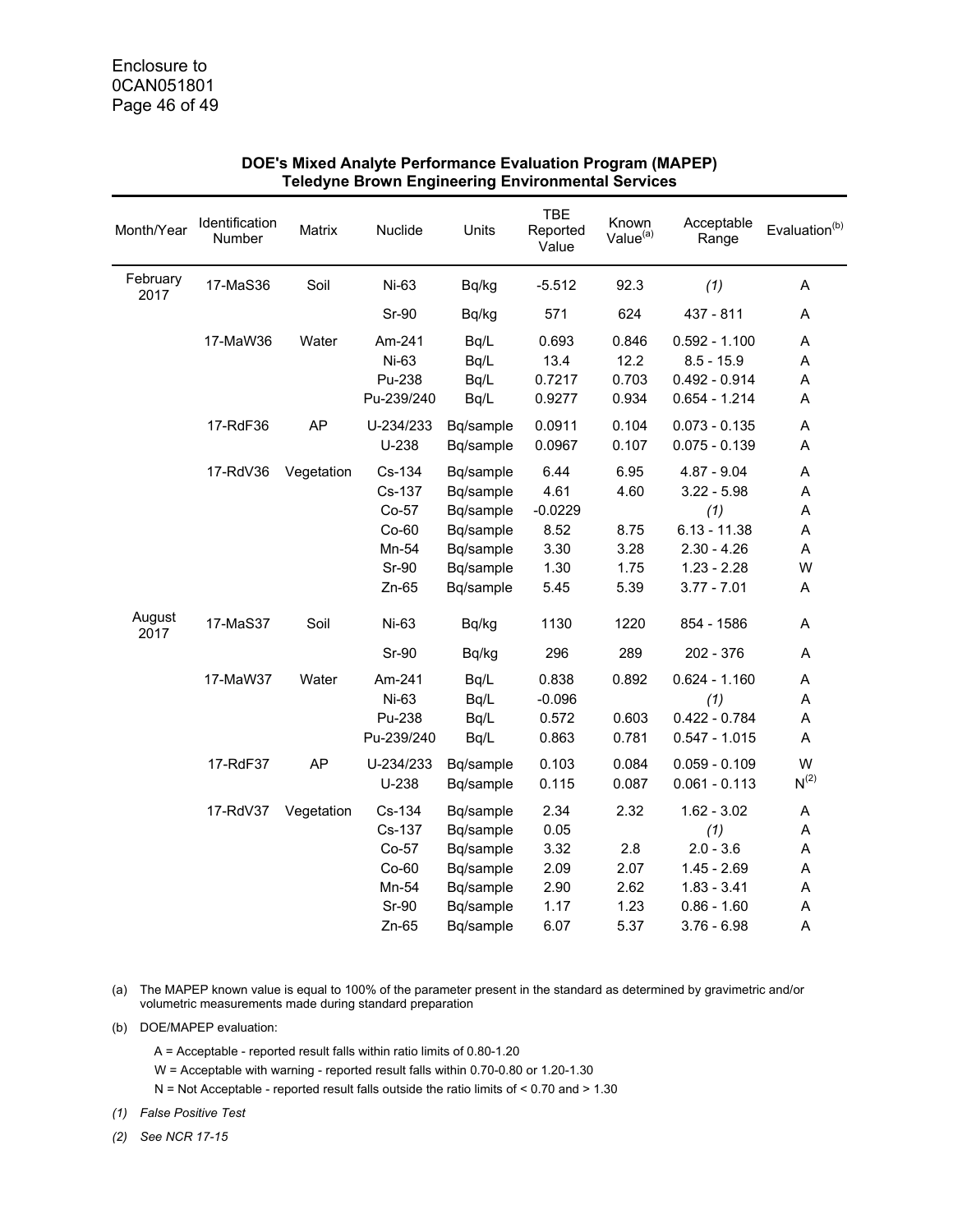| Month/Year        | Identification<br>Number | Matrix    | Nuclide   | Units      | <b>TBE</b><br>Reported<br>Value | Known<br>Value $(a)$ | Acceptable<br>Limits | Evaluation <sup>(b)</sup> |
|-------------------|--------------------------|-----------|-----------|------------|---------------------------------|----------------------|----------------------|---------------------------|
| March 2017        | MRAD-26                  | AP        | GR-A      | pCi/sample | 76.3                            | 85.5                 | $28.6 - 133$         | A                         |
| April 2017        | <b>RAD-109</b>           | Water     | Ba-133    | pCi/L      | 49.2                            | 49.7                 | $40.8 - 55.1$        | A                         |
|                   |                          |           | Cs-134    | pCi/L      | 83.2                            | 90.1                 | 74.0 - 99.1          | A                         |
|                   |                          |           | Cs-137    | pCi/L      | 202                             | 206                  | 185 - 228            | Α                         |
|                   |                          |           | $Co-60$   | pCi/L      | 51.2                            | 54.7                 | 49.2 - 62.7          | A                         |
|                   |                          |           | $Zn-65$   | pCi/L      | 39.3                            | 53.8                 | $47.2 - 65.9$        | $N^{(1)}$                 |
|                   |                          |           | GR-A      | pCi/L      | 53.6                            | 75.0                 | $39.5 - 92.3$        | A                         |
|                   |                          |           | GR-B      | pCi/L      | 42.7                            | 38.5                 | $25.5 - 46.0$        | Α                         |
|                   |                          |           | U-Nat     | pCi/L      | 50.1                            | 55.6                 | $45.2 - 61.7$        | A                         |
|                   |                          |           | $H-3$     | pCi/L      | 7080                            | 6850                 | 5920 - 7540          | A                         |
|                   |                          |           | Sr-89     | pCi/L      | 40.7                            | 66.2                 | $53.8 - 74.3$        | $N^{(1)}$                 |
|                   |                          |           | Sr-90     | pCi/L      | 26.9                            | 26.7                 | $19.3 - 31.1$        | A                         |
|                   |                          |           | $I - 131$ | pCi/L      | 26.7                            | 29.9                 | 24.9 - 34.9          | A                         |
| September<br>2017 | MRAD-27                  | <b>AP</b> | GR-A      | pCi/sample | 40.9                            | 50.1                 | $16.8 - 77.8$        | A                         |
|                   |                          |           | GR-B      | pCi/sample | 58.0                            | 61.8                 | $39.1 - 90.1$        | A                         |
| October<br>2017   | <b>RAD-111</b>           | Water     | Ba-133    | pCi/L      | 71.3                            | 73.7                 | $61.7 - 81.1$        | Α                         |
|                   |                          |           | Cs-134    | pCi/L      | 43.0                            | 53.0                 | $42.8 - 58.3$        | A                         |
|                   |                          |           | Cs-137    | pCi/L      | 48.2                            | 52.9                 | $47.6 - 61.1$        | Α                         |
|                   |                          |           | $Co-60$   | pCi/L      | 69.0                            | 69.5                 | $62.6 - 78.9$        | Α                         |
|                   |                          |           | $Zn-65$   | pCi/L      | 335                             | 348                  | $313 - 406$          | A                         |
|                   |                          |           | GR-A      | pCi/L      | 32.5                            | 35.6                 | $18.3 - 45.8$        | A                         |
|                   |                          |           | GR-B      | pCi/L      | 24.3                            | 25.6                 | $16.0 - 33.6$        | Α                         |
|                   |                          |           | U-Nat     | pCi/L      | 36.6                            | 37.0                 | $30.0 - 40.9$        | A                         |
|                   |                          |           | $H-3$     | pCi/L      | 6270                            | 6250                 | 5390 - 6880          | A                         |
|                   |                          |           | $I-131$   | pCi/L      | 26.4                            | 24.2                 | $20.1 - 28.7$        | Α                         |
| November<br>2017  | <b>1113170</b>           | Water     | Sr-89     | pCi/L      | 57.1                            | 50.0                 | $39.4 - 57.5$        | Α                         |
|                   |                          |           | Sr-90     | pCi/L      | 27.1                            | 41.8                 | $30.8 - 48.0$        | $\mathsf{N}^{(2)}$        |

*(a) The ERA known value is equal to 100% of the parameter present in the standard as determined by gravimetric and/or volumetric measurements made during standard preparation* 

*(b) ERA evaluation:* 

*A = Acceptable - Reported value falls within the Acceptance Limits* 

*N = Not Acceptable - Reported value falls outside of the Acceptance Limits* 

*(1) See NCR 17-09* 

*(2) See NCR 17-19*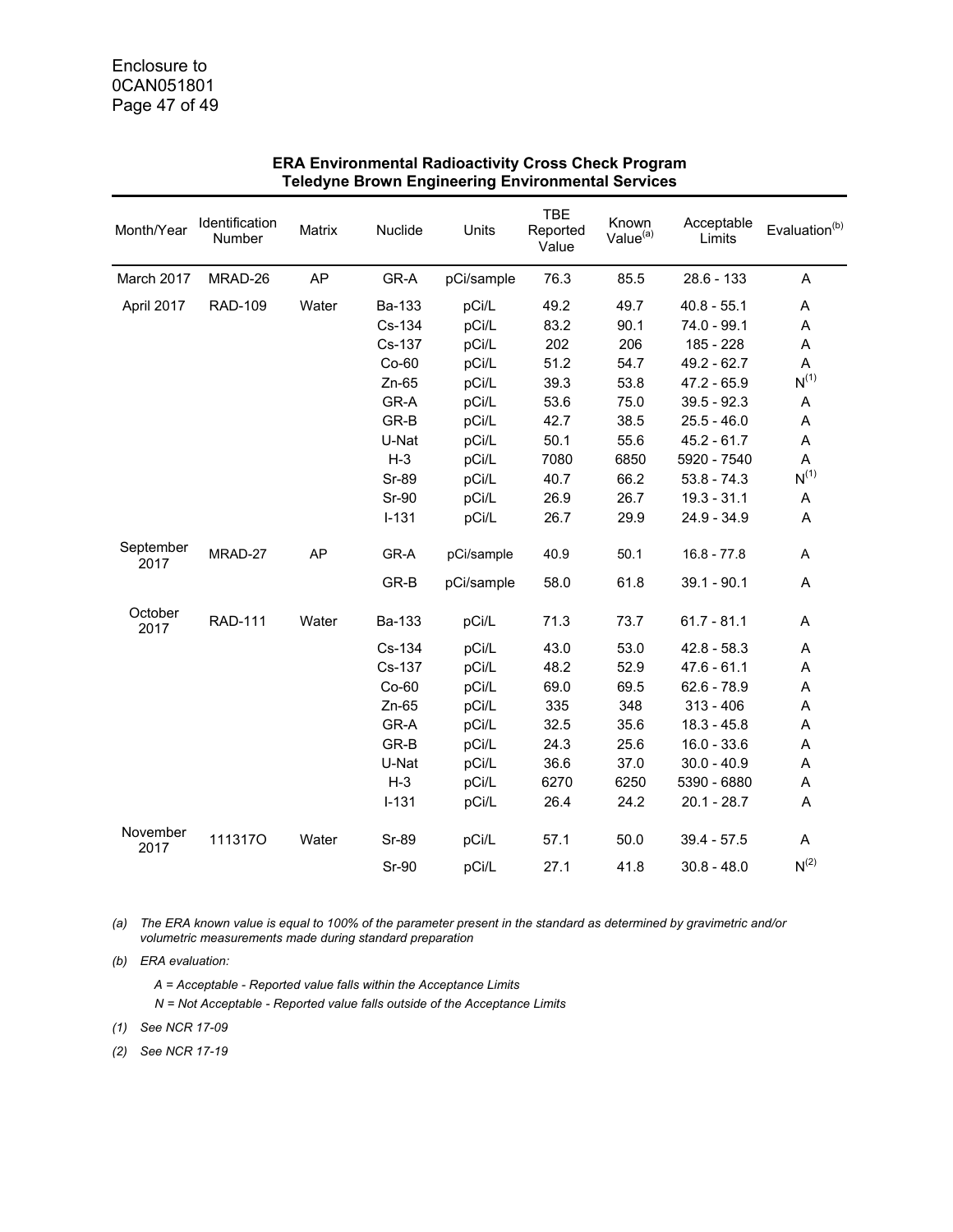Enclosure to 0CAN051801 Page 48 of 49

# **ATTACHMENT 3**

# **SEDIMENT DOSE CALCULATIONS**